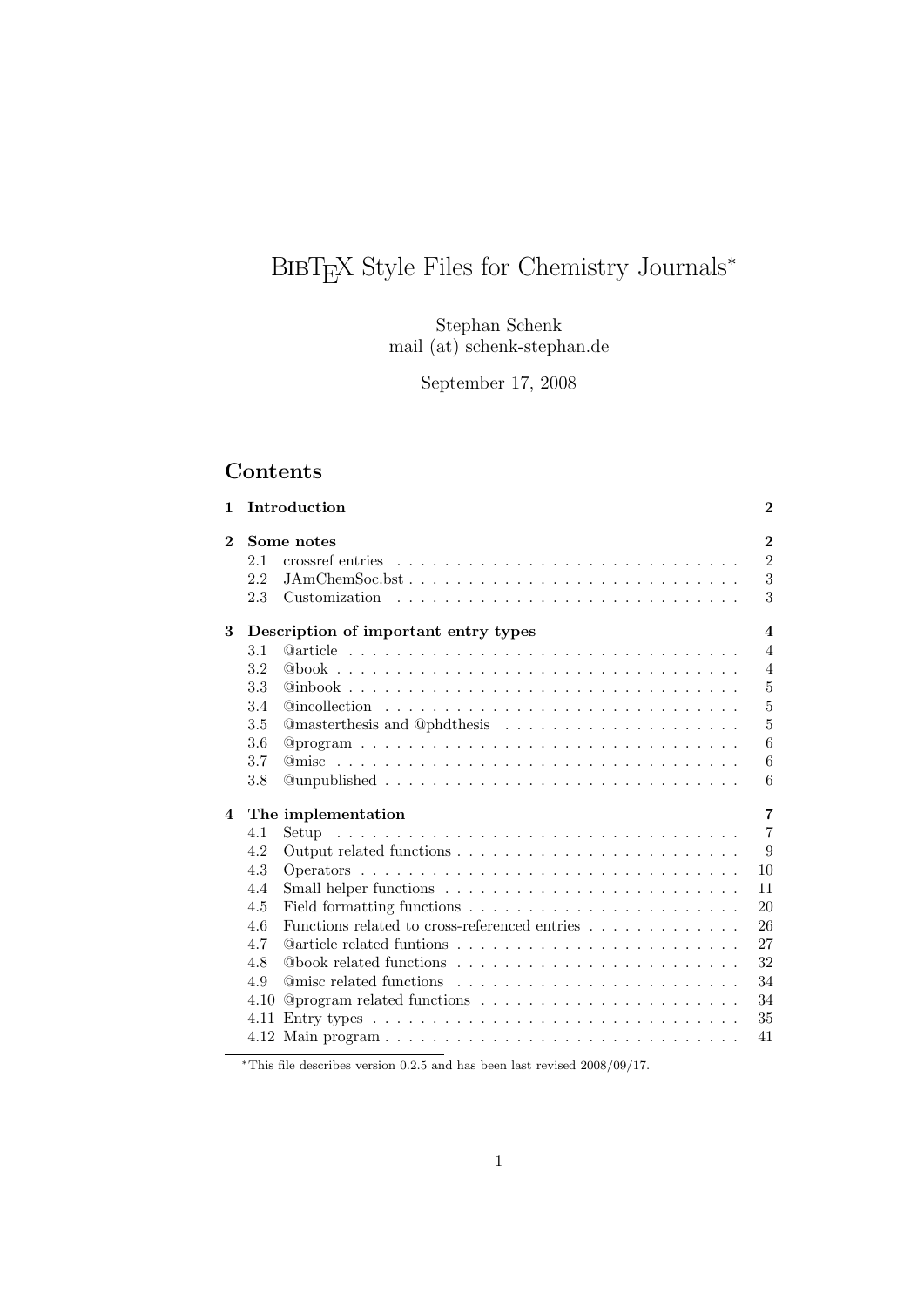## 1 Introduction

This collection of bibtex style files started with a version intended for *Chem.* Eur. J. The base version of it was created using the marvelous makebst program by Patrick W. Daly. Soon afterwards, a version for J. Am. Chem. Soc. was available, too. With changes to both files becoming more and more complex, everything was merged into a single chembst.dtx file to avoid maintaining several versions of the code. Using the docstrip utility, the different style files can now easily be generated by running latex chembst.ins. Currently, the following journals are supported:

- Chem. Commun. (ChemCommun.bst)
- Inorg. Chem. (InorgChem.bst), which can be used for most of the journals published by the American Chemical Society
- J. Am. Chem. Soc. (JAmChemSoc.bst)
- *Chem. Eur. J.* (ChemEurJ.bst), which can be used for most of the journals published by Wiley

Additionally, the following styles are also supported:

• Curriculum vitae (cv.bst), a style similar to Chem. Eur. J. that includes the title of an article

## 2 Some notes

#### 2.1 crossref entries

The crossref feature is described in detail in the btxdoc.dvi BIBT<sub>E</sub>X documentation. Using crossref is a way to inherit information from a parent entry. As an example consider a database containing a @book entry for citing the whole book and a @inbook entry for citing some pages from that book. Naturally, the only difference between both entries is that @inbook contains a pages field. All the other information is stored redundantly.

Using the crossref feature the @inbook entry can be as simple as

```
@inbook{inbook_key,
  crossref = {book_key},
 pages = {1-5},}
```
All the other fields (author, publisher, year etc.) are inherited from the parent entry with the key book\_key.

If you do not cite the whole book in your document, i. e. the document does not contain \cite{book\_key}, the following will happen. If book\_key is not cross-referenced more than once<sup>1</sup> everything will look perfectly like a "normal" @inbook entry. However, if book\_key is cross-referenced more than once, the entry corresponding to the whole book will be added automatically to the bibliography and the @inbook entry will be formatted as A. Author in \cite{book\_key}, pages 1-5.<sup>2</sup> If your document does contain \cite{book\_key} you will always get the

<sup>1</sup>You can change that number by passing the argument -min-crossrefs=number to bibtex. <sup>2</sup>In fact \bibliographycite is used. See section 2.3 for details.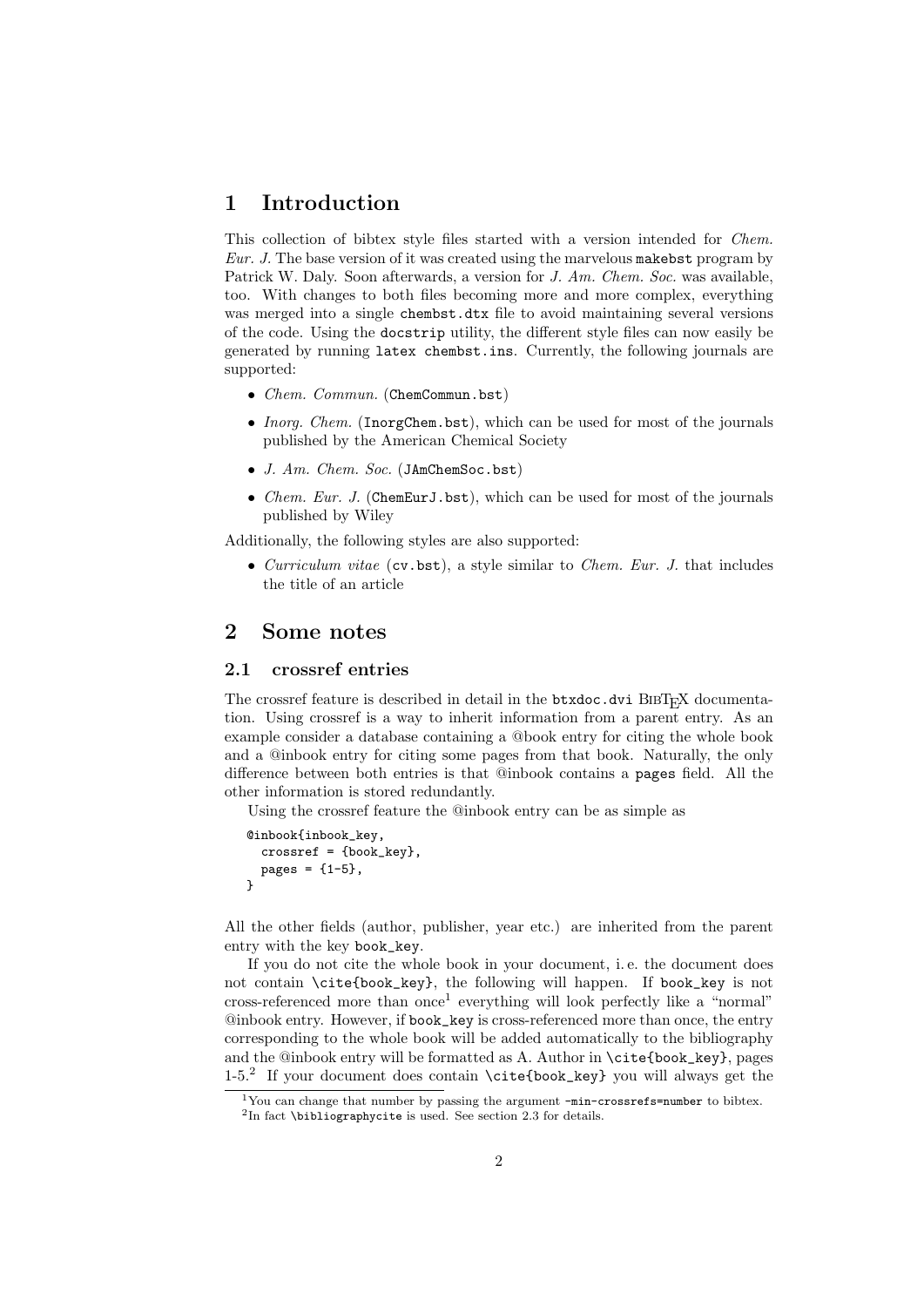crossref format.

This applies to entries of type @inbook, @incollection and @inproceedings.

## 2.2 JAmChemSoc.bst

The Journal of the American Chemical Society (ACS) now requires that for citations with more than 10 authors the list of authors is abbreviated by giving only the first author followed by  $et$  al. The style file JAmChemSoc.bst automatically takes care of that. However, ACS also requires that for those citations the full list of authors should be given as Supporting Information. The style JAmChemSoc\_all.bst can be used for this purpose, since it does not abbreviate the list of authors.

### 2.3 Customization

Defaults for several commands used in the thebibliography environment are defined at the beginning of the .bbl file. To override the default settings define the command before using the \bibliography command.

\url The \url command is used to display urls. By default this only selects a typewriter font. However, it is strongly recommened, that you use the package url.sty which defines \url in a more sophisticated way. Due to some problems with multiline urls (spurious  $\%$  in formatted url) you should use some reasonable new version (3.2 works fine) of  $url.stv.$ 

\urlprefix Every \url is prefixed by \urlprefix. By default \urlprefix does nothing. This command is useful if you have to prepend every url with some text. For Angew. Chem., i.e., every url must be preceded by "to be found under". This can easily be achieved by giving

```
\newcommand{\urlprefix}{to be found under }
```
\foreignlanguage This command is used to temporary switch the language for the title of books etc. By default this does nothing but if you load babel.sty then the language will be changed.

\bibliographycite This command is used for formatting crossref entries. It defaults to \cite. However, if you use overcite.sty you may not want superscripted citations in your bibliography. Then you can define \bibliographycite the following way

```
\newcommand{\bibliographycite}[1]{[\citen{#1}]}}
```
\bbl\* Inside the .bbl file no text is hard coded and instead the appropriate \bbl\* command is used. The text "erratum", i. e., is produced by \bblerratum. Thus one can easily change all the words in the bibliography by defining the appropriate commands.

```
\newcommand{\bblerratum}{\emph{errat.}}
```
for instance will give "errat.". By redefining all necessary commands you can also change the language to some other language than the default english.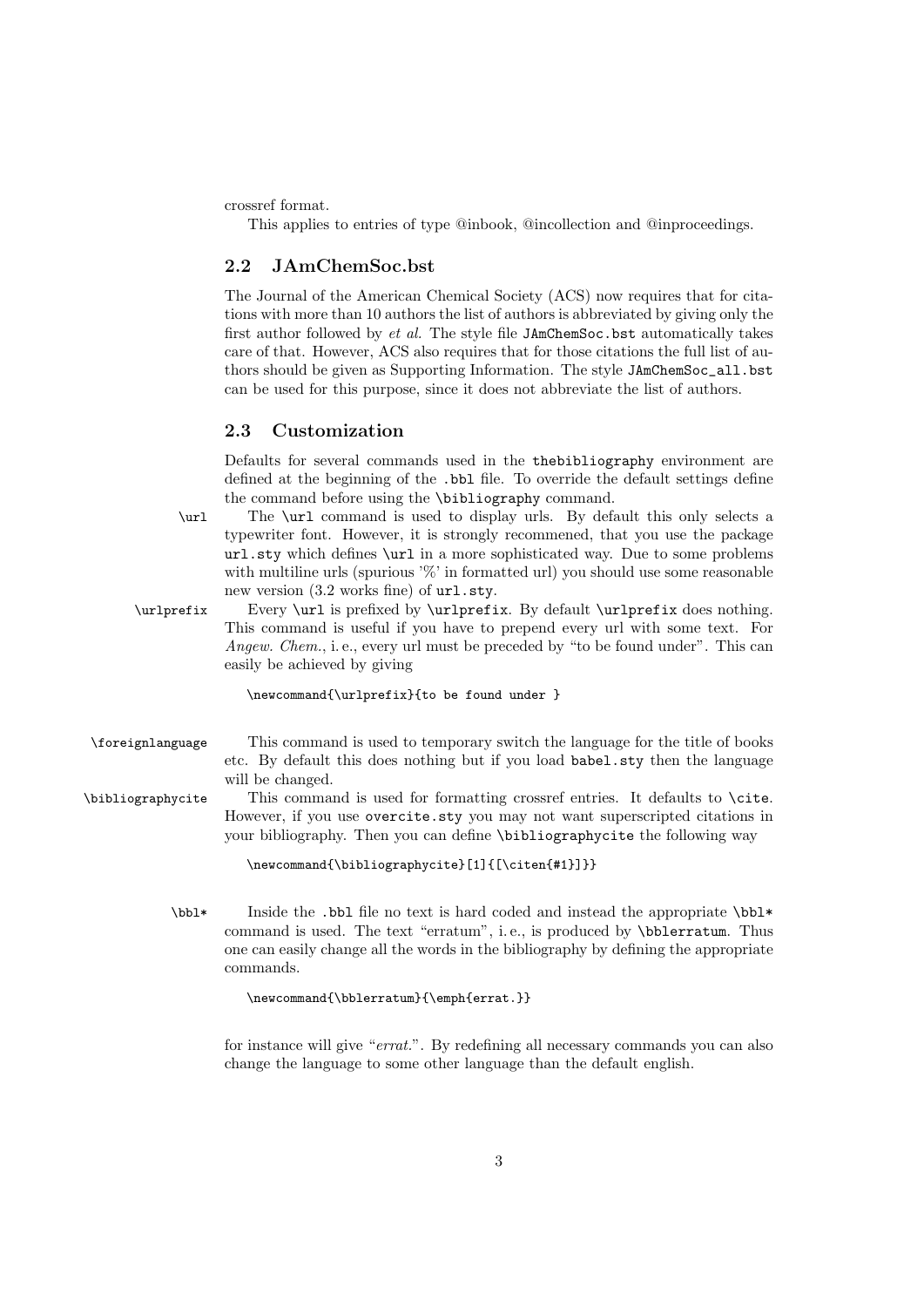## 3 Description of important entry types

The entry types discussed in this section are those which are most commonly used in writing articles in chemistry. The types listed here refer to entries in the database (i.e. \*.bib).

### 3.1 @article

This entry type is designed for an article in a journal. The entry type has been augmented with several additional fields. Other style files will simply ignore these fields. The following fields are recognized:

author The names of all authors

journal The name of the journal the article was published in

year The year the article has been published

volume The volume this article has been published in

pages The page numbers of the article

- eid The electronic identifier of an article. Some journals, i. e. J. Chem. Phys. no longer have page numbers associated to an article but only use the EID. If an EID is present pages will be ignored.
- numpages The number of pages of an article. This will only be used together with an EID.
- germanpages When citing articles from Angew. Chem. one should always give both the german and the english version. If this field is present the style file assumes that this is a citation of Angew. Chem. Int. Ed. and automatically appends the correct citation for Angew. Chem. The year is always the same for both versions and the german volume is easily calculated by adding 73 to the english volume. The page range of the german version is taken from the germanpages field.
- erratumyear, erratumvolume, erratumpages, erratumeid, erratumnumpages If any of these fields is non-empty the information will be used to append a correctly formatted citation of the erratum to the regular citation.
- note A free format text that will be appended at the very end of a citation.

#### 3.2 @book

This entry type is designed for citing a whole book. If you want to cite only some chapters or pages of a book use @inbook or @incollection (see below). The following fields are recognized:

author, editor The names of all authors or editors. You can only use one of author or editor, but not both.

title The title of the book

language The language of the title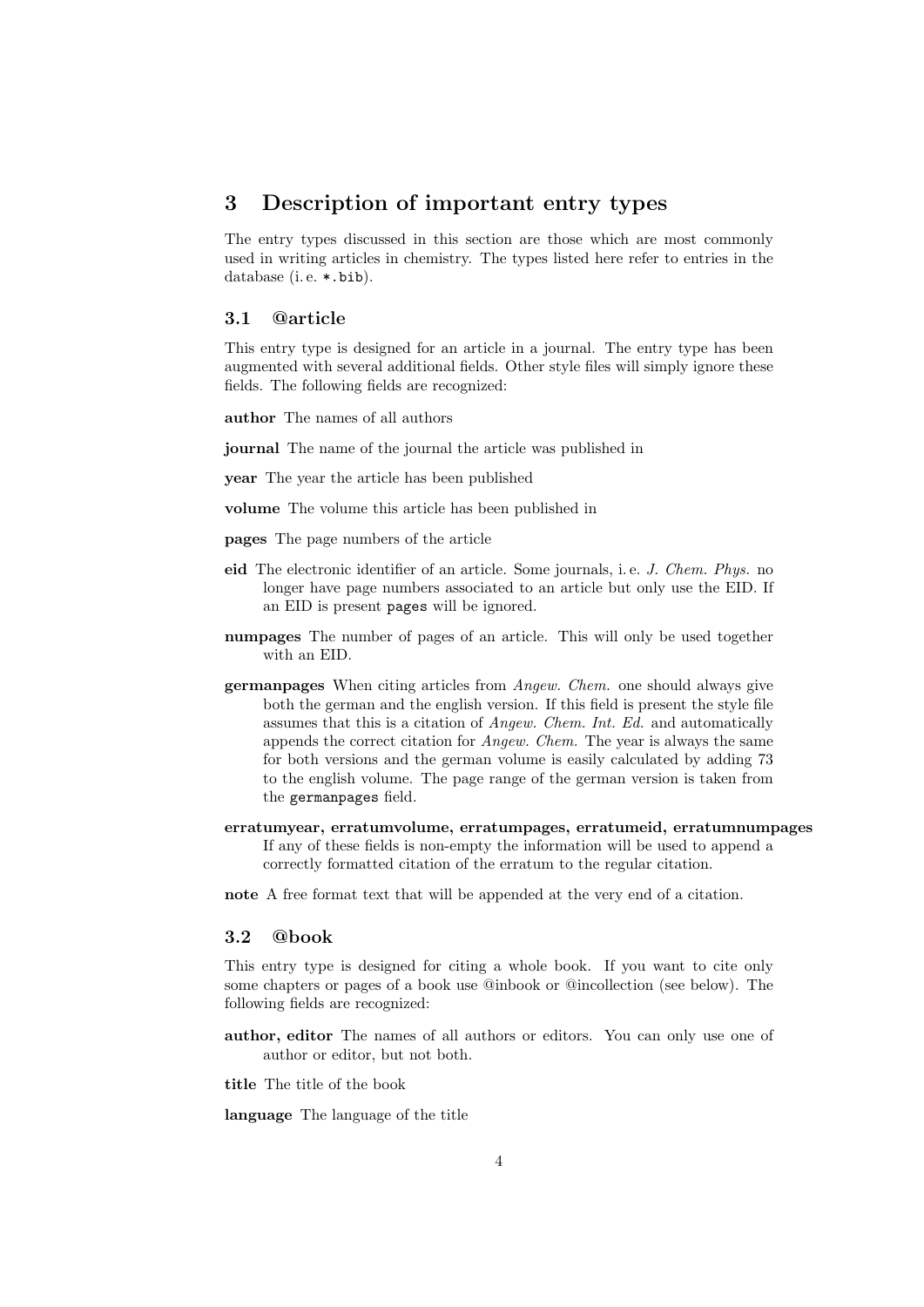edition The edition of the book

volume The volume of the book

series The series the book is part of

publisher The publisher of the book

address The publisher's address

year The year the book was published in

note A free format text that will be appended at the very end of the citation.

## 3.3 @inbook

This entry type is designed for citing chapters or pages of a book. The final format of the citation is the same as for  $@book$  except that the cited chapter(s) and/or pages are appended. For the crossref feature see section 2.1. The same fields as for @book plus the following are recognized:

chapter The cited chapters

pages The cited pages

## 3.4 @incollection

This entry is also designed for citing chapters or pages of a book and thus very similar to @inbook. However, there is one difference: the present entry is designed for chapter(s) written by some authors in a book edited by others. The final citation looks similar to A. Author, in book title, edited by E. Editor. The crossref feature is discussed in section 2.1. The same fields as for @inbook (except title) plus the following are recognized.

booktitle The name of the book

#### 3.5 @masterthesis and @phdthesis

These entries are designed for citing a master's thesis or a PhD thesis. Both entries are very similar. The only difference is the thesis' name. The following fields are recognized:

author The author of the thesis

school The school or university where this thesis work was carried out.

address The school's address

year The year the thesis was finished in.

note A free format text that will be appended at the very end of the citation.

url An url where the thesis can be found.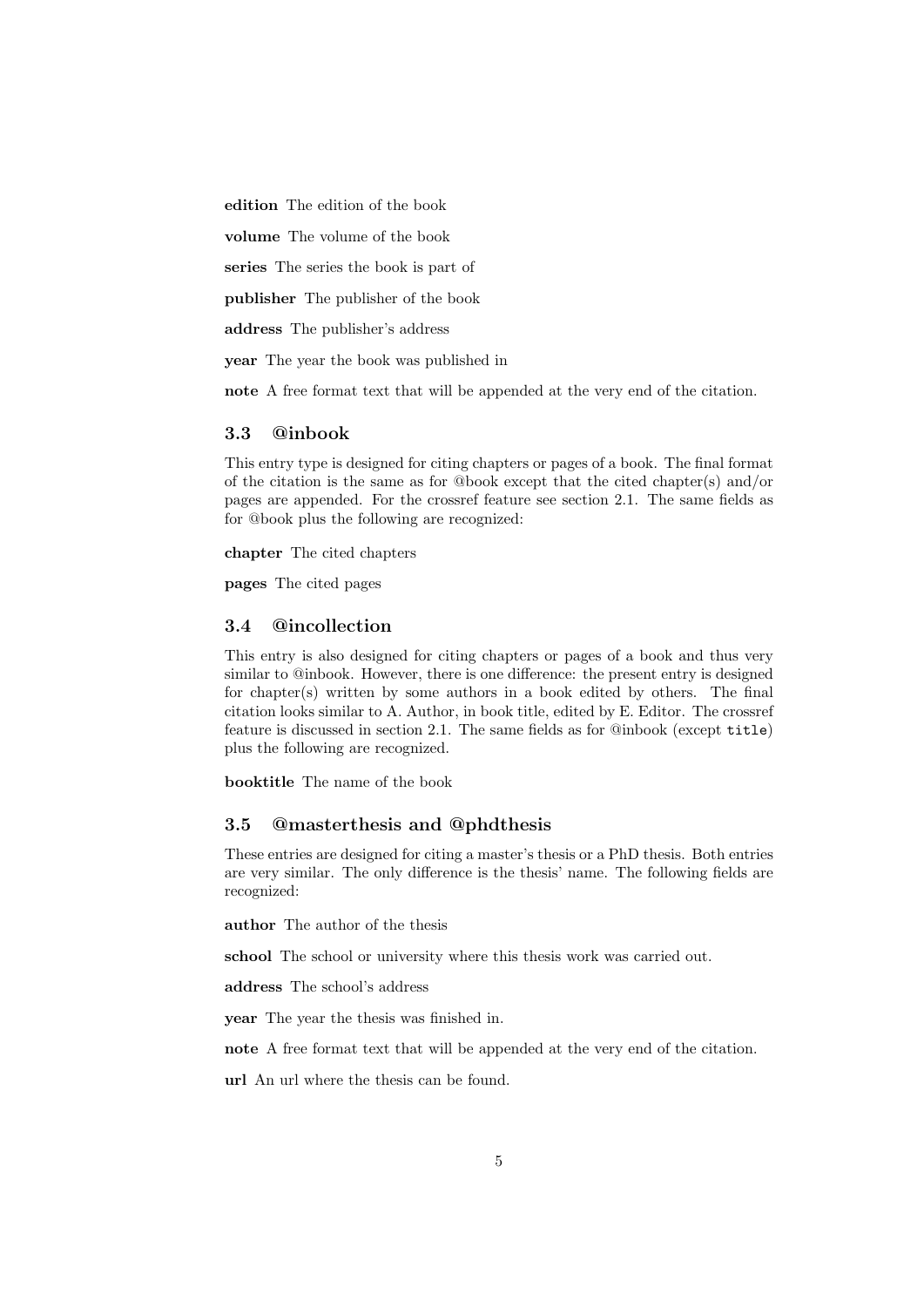#### 3.6 @program

This entry is designed for citing a program. This is a new entry type which is not contained in the standard BIBT<sub>E</sub>X styles. It allows greater flexibility compared to the @misc entry. The following fields are recognized:

author The program's authors

title The program name

description A short description of the program

version The version/release of the program

year The year the program was published in.

publisher The publisher of the program

address The publisher's address

note A free format text that will be appended at the very end of the citation.

url An url where the program can be found.

#### 3.7 @misc

This entry is designed for everything that does not fit into one of the other entry categories. This is for instance useful to cite websites. The following fields are recognized:

author The author of the cited work

title The title of the cited work

- howpublished A free format text describing how this work has been published. This is usually empty.
- year The year the cited work was published in.

note A free format text that will be appended at the very end of the citation.

url An url where the cited work can be found.

#### 3.8 @unpublished

This entry is designed for unpublished results. The following fields are recognized:

author The author(s) of the unpublished work

title The title of the unpublished work

- year The year the unpublished work was carried out.
- note A free format text explaining what kind of unpublished work this is (i. e. "unpublished results").

url An url where this work can be found.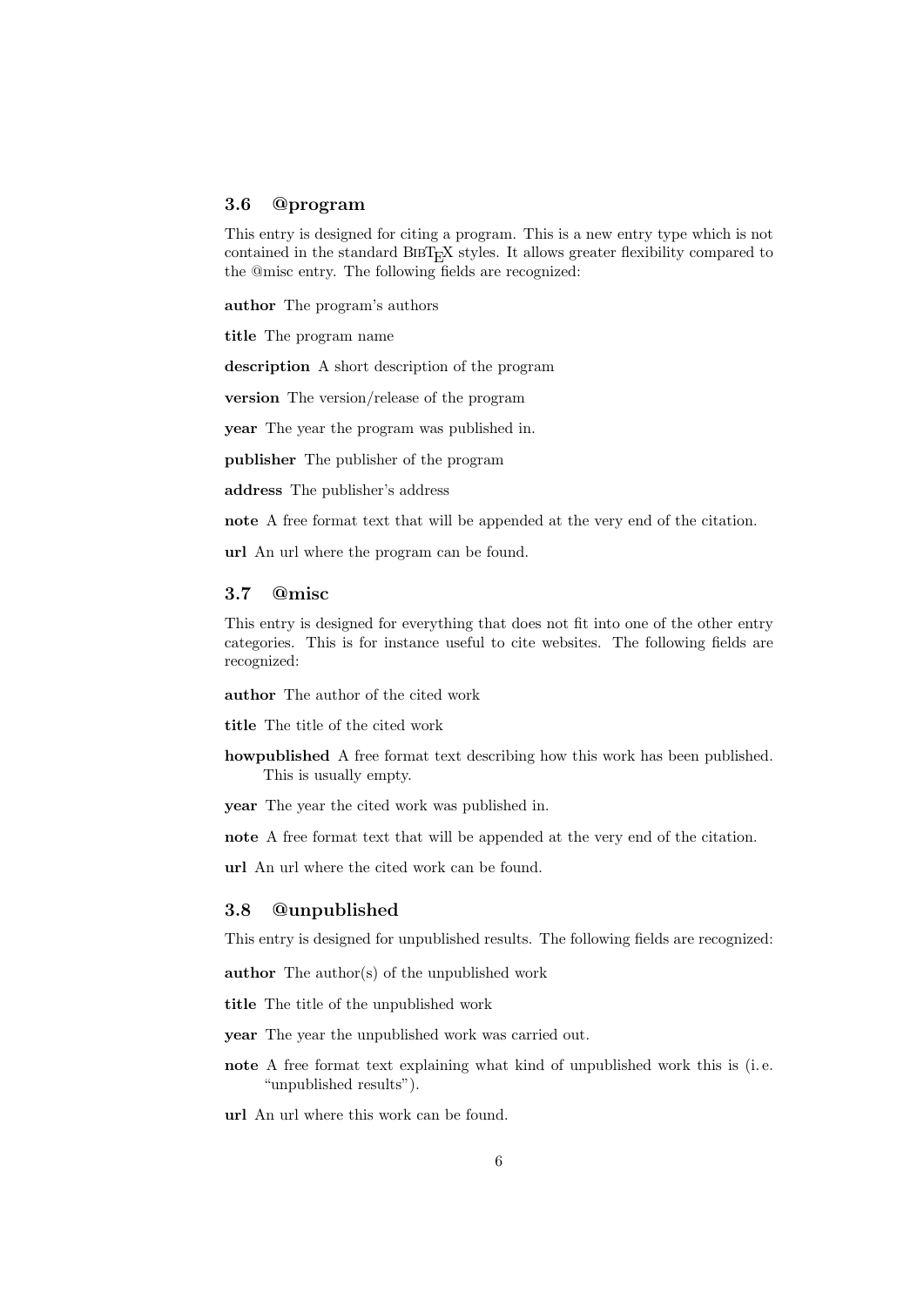# 4 The implementation

Write the journal this style file is intended for to the file header.

```
1 %% This file is intended for use with:<br>2 \langleChemCommun\rangle% Chem. Commun.
2 (ChemCommun)%% Chem. Comm<br>3 (ChemEurJ)%% Chem.-Eur. J.
3 \langleChemEurJ\rangle%%<br>4 \langleInorgChem\rangle%%
                                       Inorg. Chem.
5 \langle JAmChemSoc\rangle\% J. Am. Chem. Soc.<br>6 \langle cv\rangle\% a curriculum vitae
                     a curriculum vitae
7 %%
```
## 4.1 Setup

ENTRY Define all the fields an entry can contain.

|    | 8 ENTRY |                    |
|----|---------|--------------------|
| 9  | ſ       |                    |
| 10 |         | address            |
| 11 |         | author             |
| 12 |         | booktitle          |
| 13 |         | chapter            |
| 14 |         | collaboration      |
| 15 |         | description        |
| 16 |         | edition            |
| 17 |         | editor             |
| 18 |         | eid                |
| 19 |         | erratumeid         |
| 20 |         | erratumgermanpages |
| 21 |         | erratumnumpages    |
| 22 |         | erratumpages       |
| 23 |         | erratumvolume      |
| 24 |         | erratumyear        |
| 25 |         | germanpages        |
| 26 |         | howpublished       |
| 27 |         | institution        |
| 28 |         | journal            |
| 29 |         | key                |
| 30 |         | language           |
| 31 |         | month              |
| 32 |         | note               |
| 33 |         | number             |
| 34 |         | numpages           |
| 35 |         | organization       |
| 36 |         | pages              |
| 37 |         | publisher          |
| 38 |         | school             |
| 39 |         | series             |
| 40 |         | title              |
| 41 |         | type               |
| 42 |         | url                |
| 43 |         | version            |
| 44 |         | volume             |
| 45 |         | year               |
| 46 | }       |                    |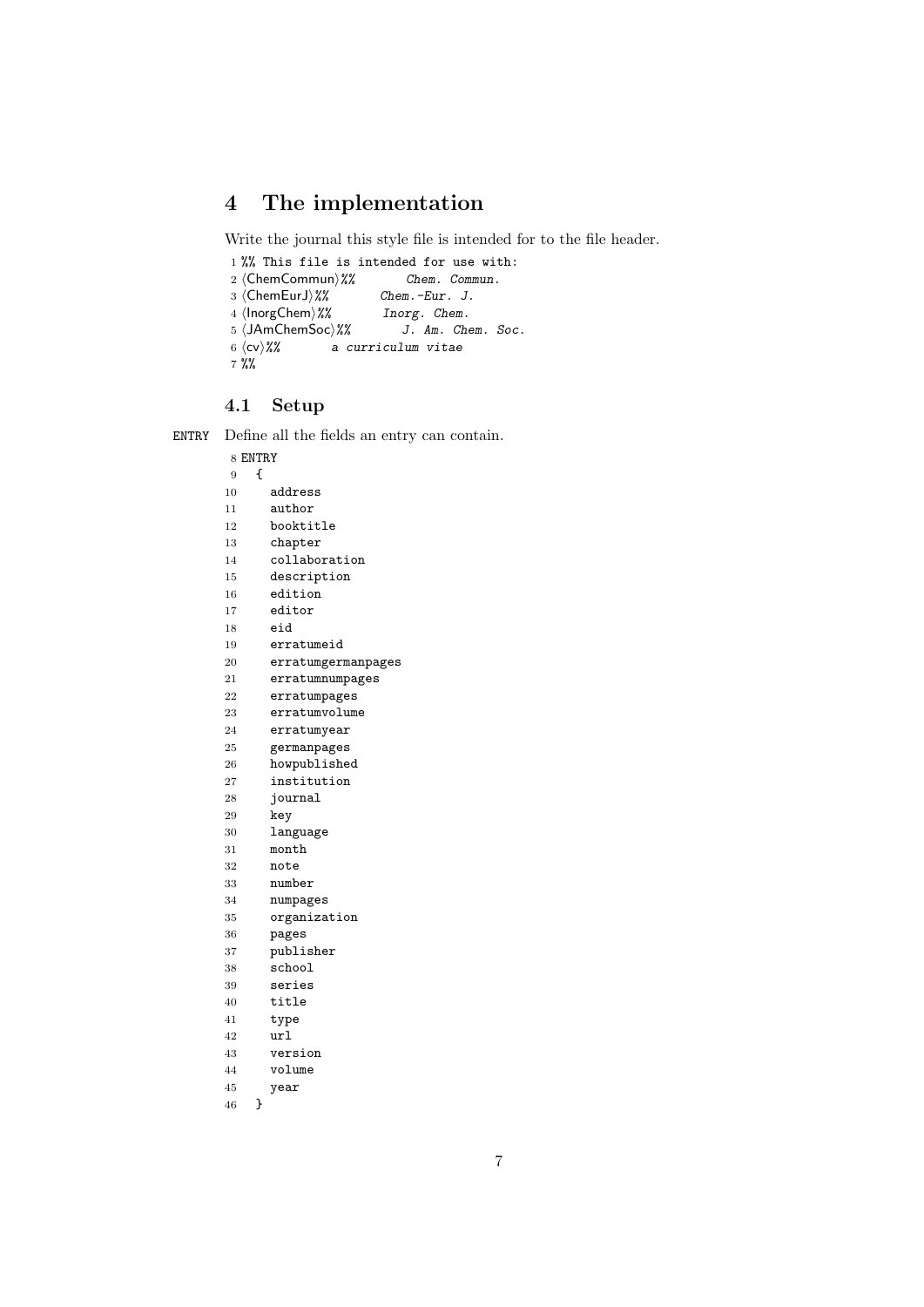```
47 {}
         48 { label }
INTEGERS Define all integer variables.
         49 INTEGERS {
         50 before.all
         51 i
         52 j
         53 longest.label.width
         54 mid.sentence
         55 multiresult
         56 nameptr
         57 namesleft
          58 new.sentence
         59 number.label
         60 numnames
         61 o
         62 output.state
         63 }
STRINGS Define all string variables.
         64 STRINGS {
         65 bibinfo
         66 delimiter
             longest.label
         68 s
          69 t
          70 }
  bbl.* Define all the functions for the LATEX code which returns the words used.
          71 FUNCTION {bbl.and} { "\bbland{}" }
          72 FUNCTION {bbl.chap} { "\bblchap{}" }
          73 FUNCTION {bbl.chapter} { "\bblchapter{}" }
          74 FUNCTION {bbl.edition} { "\bbledn{}" }
          75 FUNCTION {bbl.editor} { "\bbled{}" }
          76 FUNCTION {bbl.editors} { "\bbleds{}" }
          77 FUNCTION {bbl.eidp} { "\bbleidp{}" }
          78 FUNCTION {bbl.eidpp} { "\bbleidpp{}" }
         79 FUNCTION {bbl.erratum} { "\bblerratum{}" }
          80 FUNCTION {bbl.etal} { "\bbletal{}" }
         81 FUNCTION {bbl.fifth} { "\bblfiftho{}" }
         82 FUNCTION {bbl.first} { "\bblfirsto{}" }
         83 FUNCTION {bbl.fourth} { "\bblfourtho{}" }
          84 FUNCTION {bbl.in} { "\bblin{}" }
          85 FUNCTION {bbl.mthesis} { "\bblmthesis{}" }
          86 FUNCTION {bbl.nd} { "\bblnd{}" }
         87 FUNCTION {bbl.nr} { "\bblno{}" }
          88 FUNCTION {bbl.number} { "\bblno{}" }
          89 FUNCTION {bbl.of} { "\bblof{}" }
         90 FUNCTION {bbl.page}{ "\bblp{}" }
          91 FUNCTION {bbl.pages} { "\bblpp{}" }
         92 FUNCTION {bbl.phdthesis} { "\bblphdthesis{}" }
```
 FUNCTION {bbl.rd} { "\bblrd{}" } FUNCTION {bbl.second} { "\bblsecondo{}" }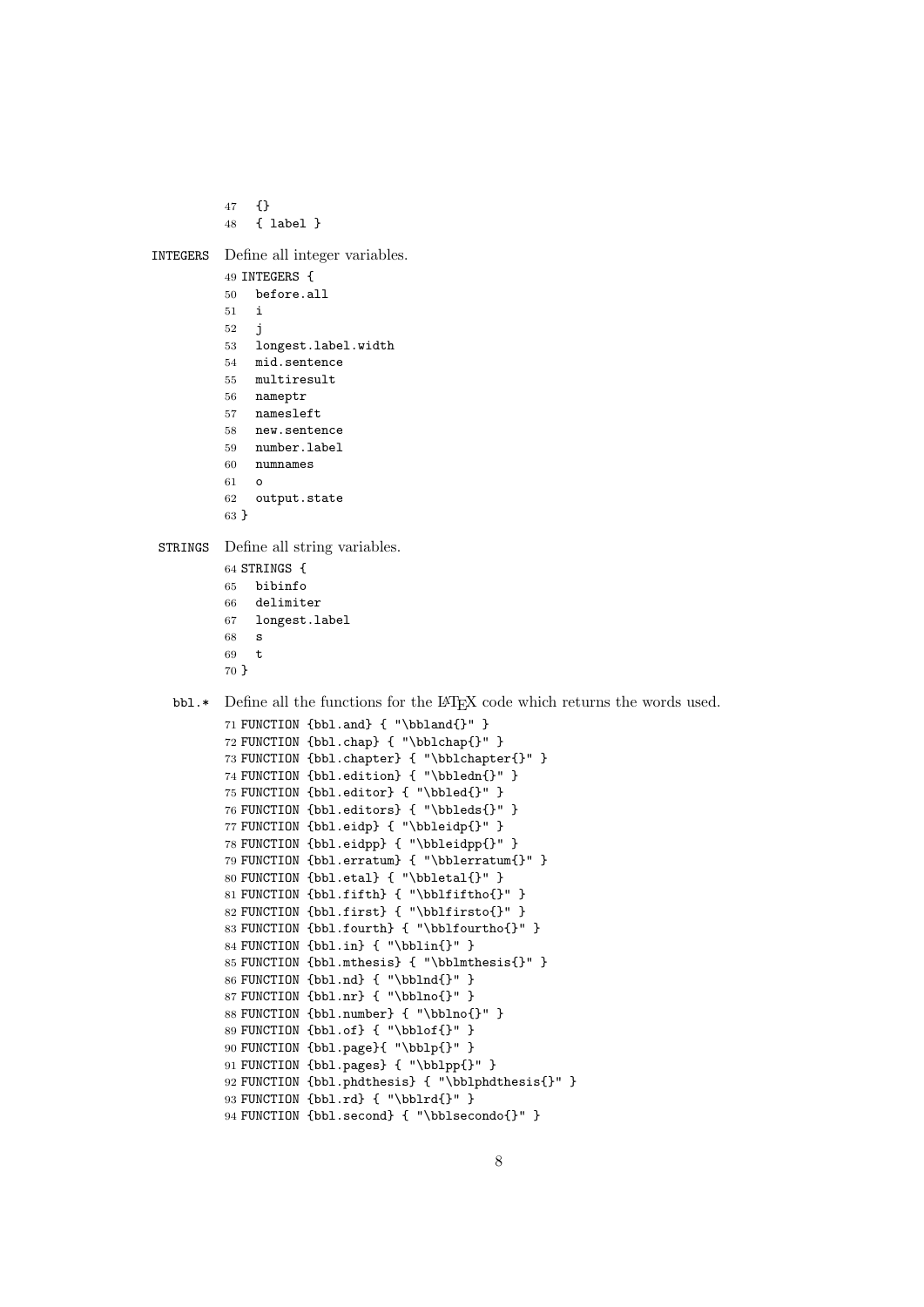```
95 FUNCTION {bbl.st} { "\bblst{}" }
96 FUNCTION {bbl.techrep} { "\bbltechrep{}" }
97 FUNCTION {bbl.th} { "\bblth{}" }
98 FUNCTION {bbl.third} { "\bblthirdo{}" }
99 FUNCTION {bbl.volume} { "\bblvol{}" }
100 MACRO {jan} {"\bbljan{}"}
101 MACRO {feb} {"\bblfeb{}"}
102 MACRO {mar} {"\bblmar{}"}
103 MACRO {apr} {"\bblapr{}"}
104 MACRO {may} {"\bblmay{}"}
105 MACRO {jun} {"\bbljun{}"}
106 MACRO {jul} {"\bbljul{}"}
107 MACRO {aug} {"\bblaug{}"}
108 MACRO {sep} {"\bblsep{}"}
109 MACRO {oct} {"\bbloct{}"}
110 MACRO {nov} {"\bblnov{}"}
111 MACRO {dec} {"\bbldec{}"}
```
delimiter.\* Define some delimiters used to separate different parts of a citation.

```
112 FUNCTION {delimiter.blank} { " " }
113 FUNCTION {delimiter.colon} { ": " }
114 FUNCTION {delimiter.comma} { ", " }
115 FUNCTION {delimiter.semicolon} { "; " }
116 FUNCTION {delimiter.default}
117 {
118 (ChemCommun | ChemEurJ | cv) delimiter.comma
119 (JAmChemSoc | InorgChem) delimiter.semicolon
120 }
```
## 4.2 Output related functions

```
output.bibitem Write \bibitem and setup new citation.
               121 FUNCTION {output.bibitem}
               122 {
               123 newline$
               124 "\bibitem{" write$
               125 cite$ write$
               126 "}" write$
               127 newline$
               128 ""
               129 before.all 'output.state :=
               130 }
```

```
output.internal This function is finally called by all the other output functions. It first pops
                  the delimiter from the stack. If the (now) top string is non-empty the function
                  appends the delimiter to the (top-1) string and writes it. The old top string is
                  pushed back on the stack at the very end thus leaving it untouched.
                 131 FUNCTION {output.internal}
```

```
132 {
133 'delimiter :=
write only if top string is non-empty
134 duplicate$ empty$
135 'pop$
```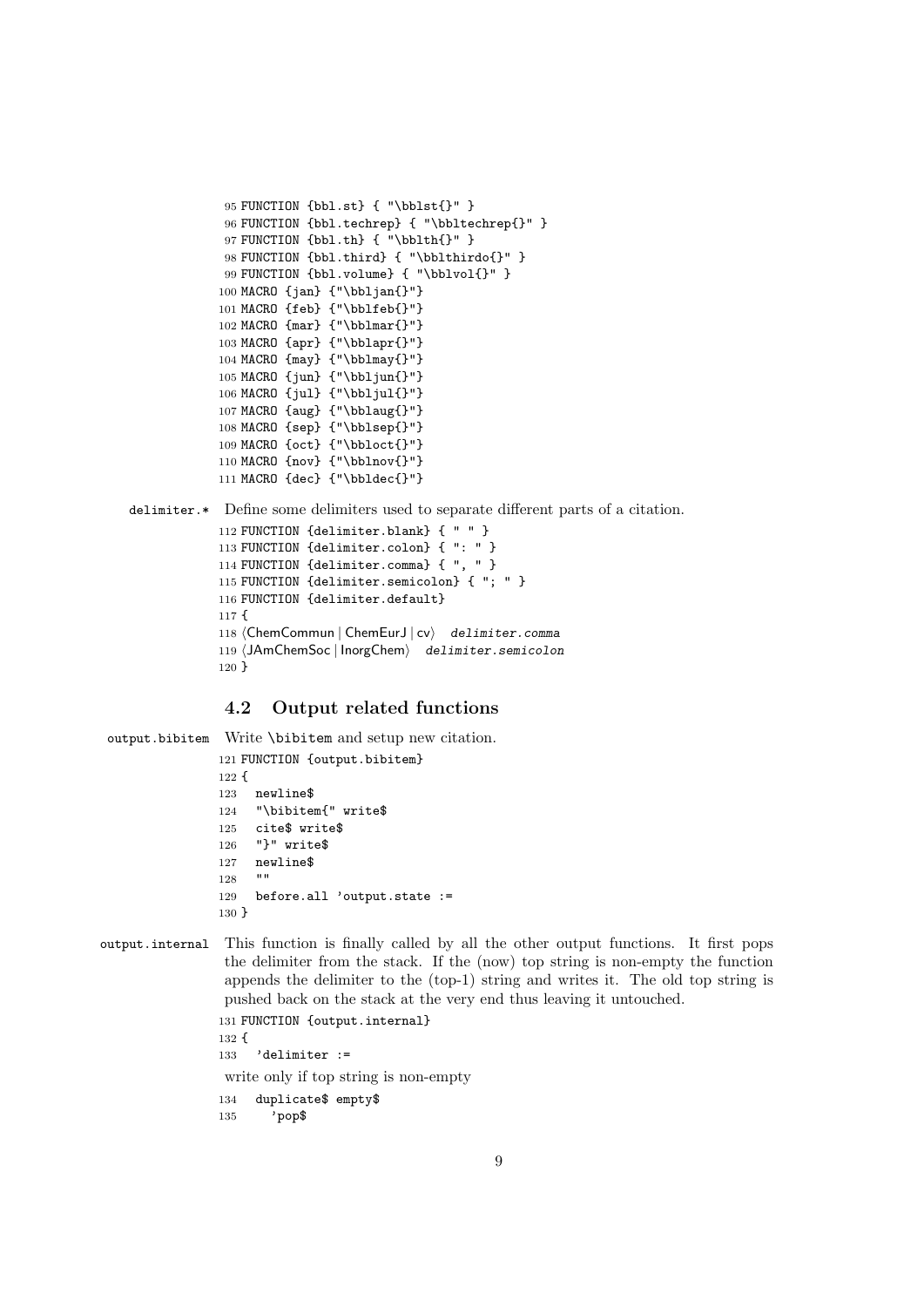```
136 {
                      backup top string
                     137 \cdot s :=
                     138 output.state mid.sentence =
                     139 {
                     140 delimiter *
                     141 write$
                     142 }
                     143 {
                     144 output.state before.all =
                     145 'write$
                     146 { add.period$ " " * write$ }
                     147 if$
                     148 mid.sentence 'output.state :=
                     140 \lambda150 if$
                     151 \alpha152 }
                     153 if$
                     154 }
output.check.internal The function first pops the delimiter from the stack. If the (now) top string is
                      empty it issues a warning, otherwise it calls output.internal for writing.
                      155 FUNCTION {output.check.internal}
                     156 {
                     157 'delimiter :=
                     158 't :=
                     159 duplicate$ empty$
                     160 { pop$ "empty " t * " in " * cite$ * warning$ }
                     161 { delimiter output.internal }
                     162 if$
                     163 }
               output
These functions just push the appropriate delimiter on the stack and then call
         output.blank
output.internal.
         output.comma 164 FUNCTION {output} { delimiter.default output.internal }
     output.semicolon
165 FUNCTION {output.blank} { delimiter.blank output.internal }
                     166 FUNCTION {output.comma} { delimiter.comma output.internal }
                     167 FUNCTION {output.semicolon} { delimiter.semicolon output.internal }
         output.check
These functions just push the appropriate delimiter and then call output.check.internal.
   output.check.blank _{168} FUNCTION {output.check} { delimiter.default output.check.internal }
   output.check.comma
169 FUNCTION {output.check.blank} { delimiter.blank output.check.internal }
output.check.semicolon
170 FUNCTION {output.check.comma} { delimiter.comma output.check.internal }
                     171 FUNCTION {output.check.semicolon} { delimiter.semicolon output.check.internal }
                      4.3 Operators
```
not Define a logical not. FUNCTION {not} { { #0 }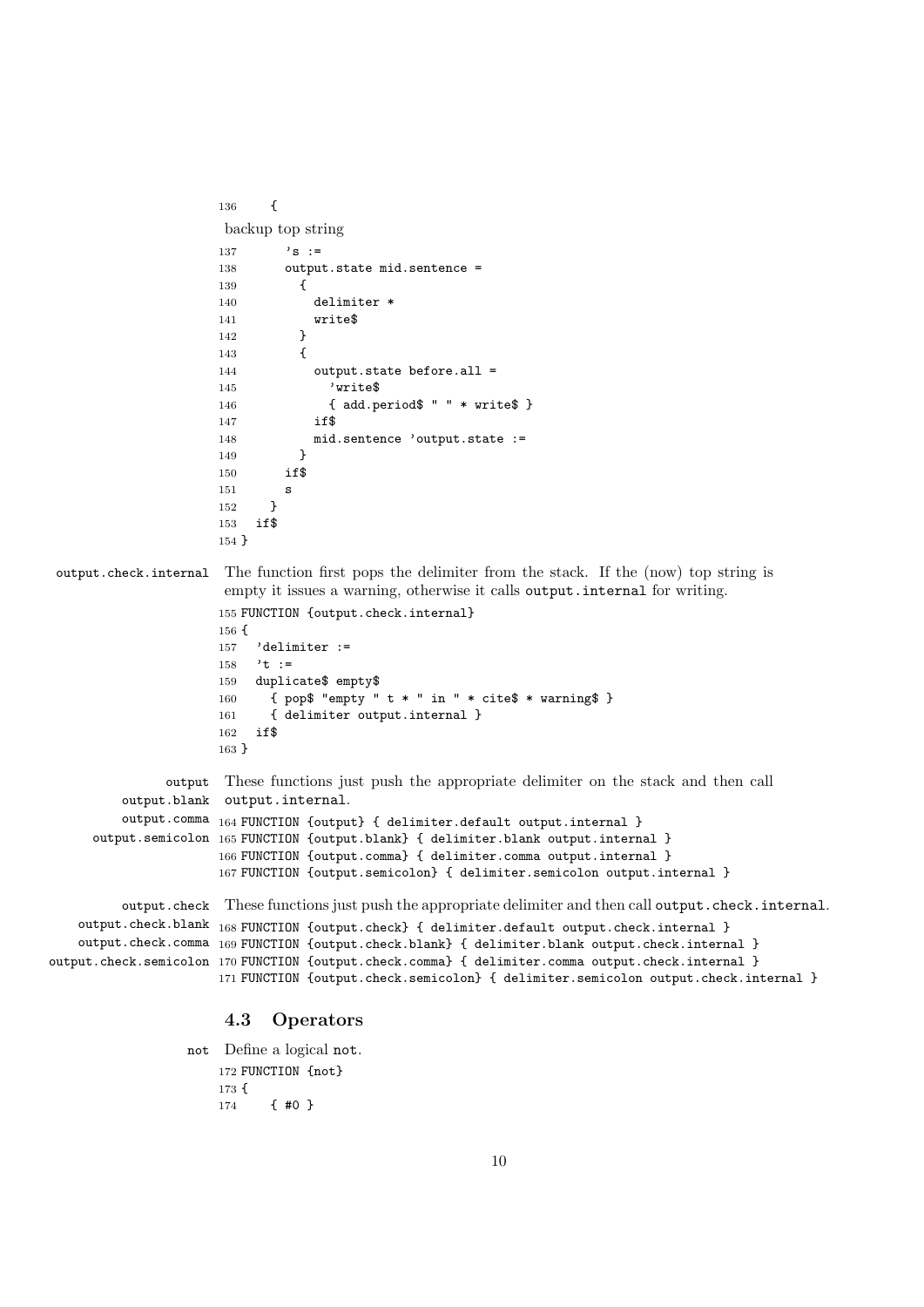```
175 { #1 }
         176 if$
         177 }
     and Define a logical and.
         178 FUNCTION {and}
         179 {
         180 'skip$
         181 { pop$ #0 }
         182 if$
         183 }
     or Define a logical or.
         184 FUNCTION {or}
         185 {
         186 { pop$ #1 }
         187 'skip$
         188 if$
         189 }
multiply Define a function for multiplying two integers.
         190 FUNCTION {multiply}
         191 {
         i is the multiplicator and will be used as a counter
         192 'i :=
         j is the value to multiplicate by i, thus will be added i times to itself
         193 'i :=
         194 #0
         195 j \#0 =if j == 0, nothing has to be done since the product will always be 0; i == 0 will be
         handled gracefully by while loop below
         196 'skip$
         197 {
         now add j i times to the 0 on the stack
         198 { i }
         199 {
         200 j +
         201 i #1 - 'i :=
         202 }
         203 while$
         204 }
         205 if$
         206 }
```
## 4.4 Small helper functions

bibinfo.check This function checks whether the top value is a missing field. If so it replaces the top value by an empty string, otherwise the top value is left unchanged. FUNCTION {bibinfo.check} { duplicate\$ missing\$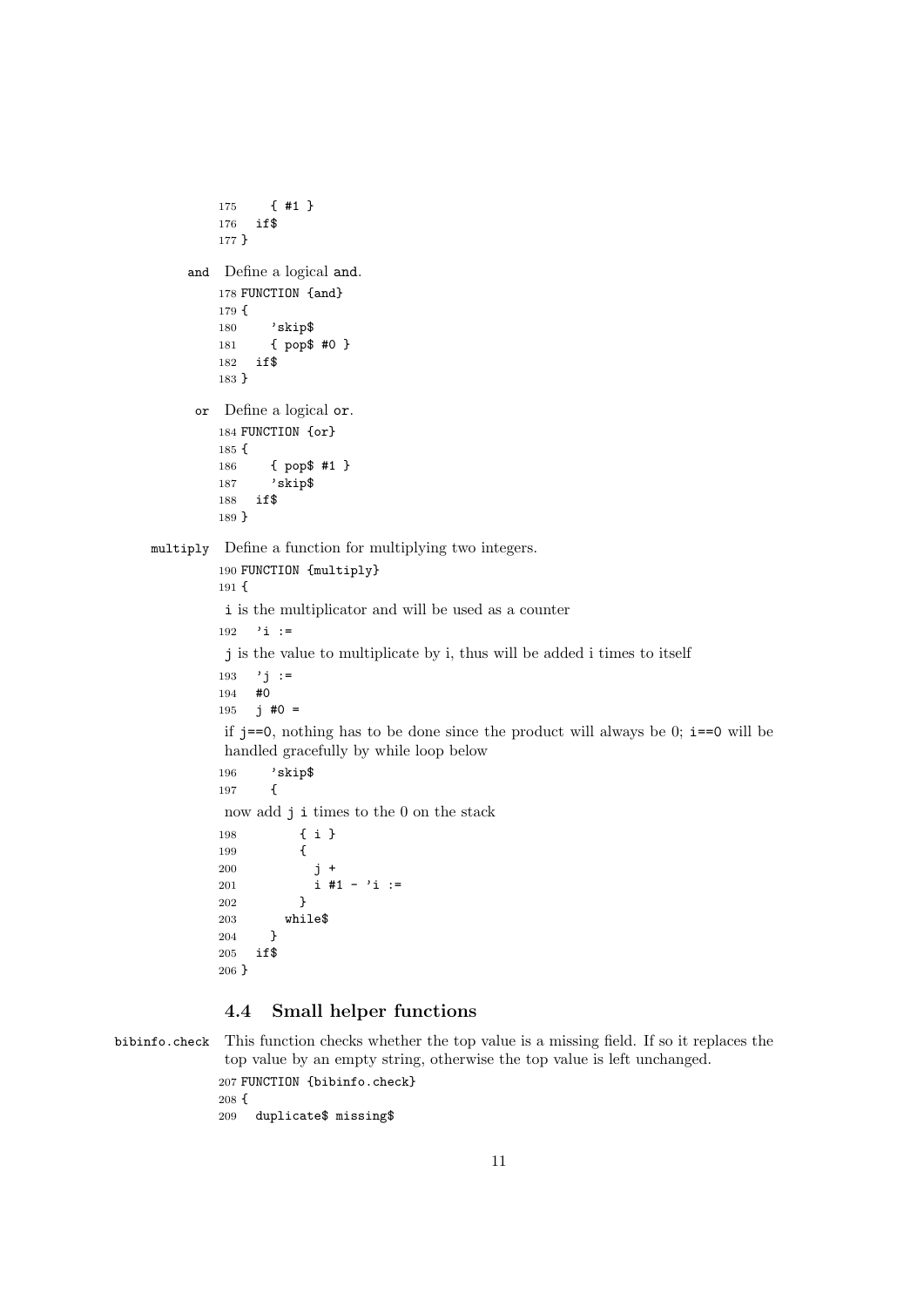```
210 { pop$ "" }
211 'skip$
212 if$
213 }
```
bibinfo.warn This functions first checks whether a field is empty. If so it issues a warning. The topmost value is a description of the current field. If the field is missing, bibinfo.warn pushes an empty string, otherwise the value is left unchanged. The behaviour is very similar to bibinfo.check.

```
214 FUNCTION {bibinfo.warn}
215 {
216 swap$
217 duplicate$ missing$
218 {
219 swap$ "missing " swap$ * " in " * cite$ * warning$ pop$<br>220 = ""
220221 }
222 { duplicate$ empty$
223 {
224 swap$ "empty " swap$ * " in " * cite$ * warning$
225 }
226 { swap$
227 pop$
228 }
229 if$
230 }
231 if$
232 }
```
bolden This function returns the LATEX code for boldening the top string.

```
233 FUNCTION {bolden}
234 {
235 duplicate$ empty$
236 { pop$ "" }
237 { "\textbf{" swap$ * "}" * }
238 if$
239 }
```
capitalize This function capitalizes the first letter of a word. FUNCTION {capitalize} { "\capitalize" swap\$ \* }

cat.internal This function catenates two strings using the delimiter on top of the stack. The second string is at (top-1) position, the first at (top-2). If any of both strings is empty the function just returns the other string without any delimiter. FUNCTION {cat.internal} { 'delimiter := duplicate\$ empty\$ 'pop\$ {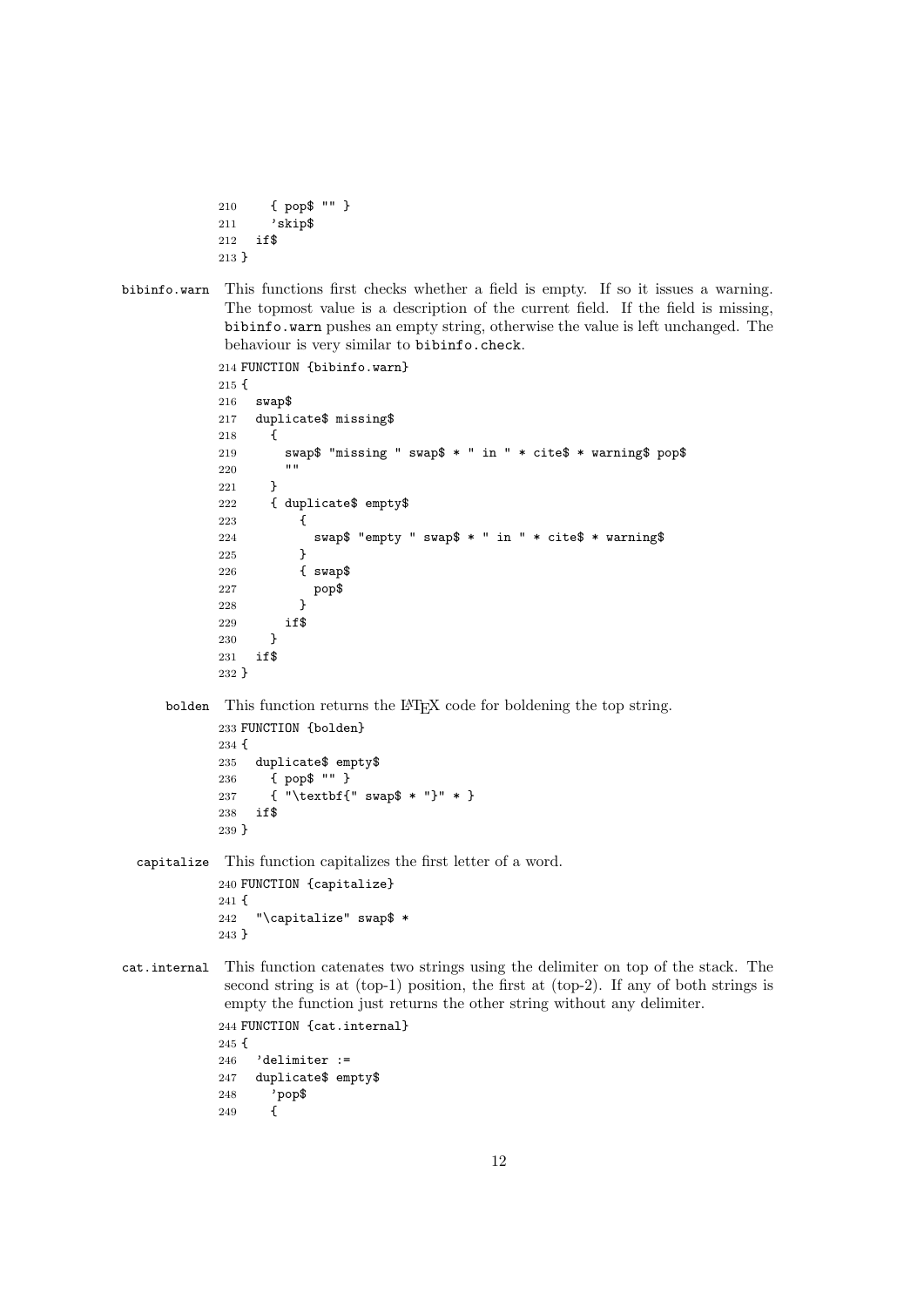```
250 swap$
            251 duplicate$ empty$
            252 'skip$
            253 { delimiter * }
            254 if$
            255 swap$
            256 *
            257 }
            258 if$
            259 }
   cat.blank
These functions just push the appropriate delimiter and call cat.internal.
   cat.colon
260 FUNCTION {cat.blank} { delimiter.blank cat.internal }
   cat.comma
261 FUNCTION {cat.colon} { delimiter.colon cat.internal }
 cat.default
262 FUNCTION {cat.comma} { delimiter.comma cat.internal }
cat.semicolon
263 FUNCTION {cat.default} { delimiter.default cat.internal }
            264 FUNCTION {cat.semicolon} { delimiter.semicolon cat.internal }
     eng.ord This function formats an english ordinal by appending the appropriate string.
            265 FUNCTION {eng.ord}
            266\, { 267\,duplicate$ "1" swap$ *
            268 \#-2 #1 substring$ "1" =
            269 { bbl.th * }
            270 { duplicate$ #-1 #1 substring$
            271 duplicate$ "1" =
            272 { pop$ bbl.st * }
            273 { duplicate$ "2" =
            274 { pop$ bbl.nd * }
            275 \{ 99 = 275276 { bbl.rd * }
            277 { bbl.th * }
            278 if$
            279 }
            280 if$
            281 }
            282 if$
            283 }
            284 if$
            285 }
      is.num This function checks whether the top character is a number.
            286 FUNCTION {is.num}
            287 {
            288 chr.to.int$
            289 duplicate$ "0" chr.to.int$ < not
            290 swap$ "9" chr.to.int$ > not and
            291 }
 extract.num This function extracts a number (as string) from the top string.
            292 FUNCTION {extract.num}
            293 {
            294 duplicate$ 't :=<br>295 "" 's :=
                \mathbb{R}^3 's :=
```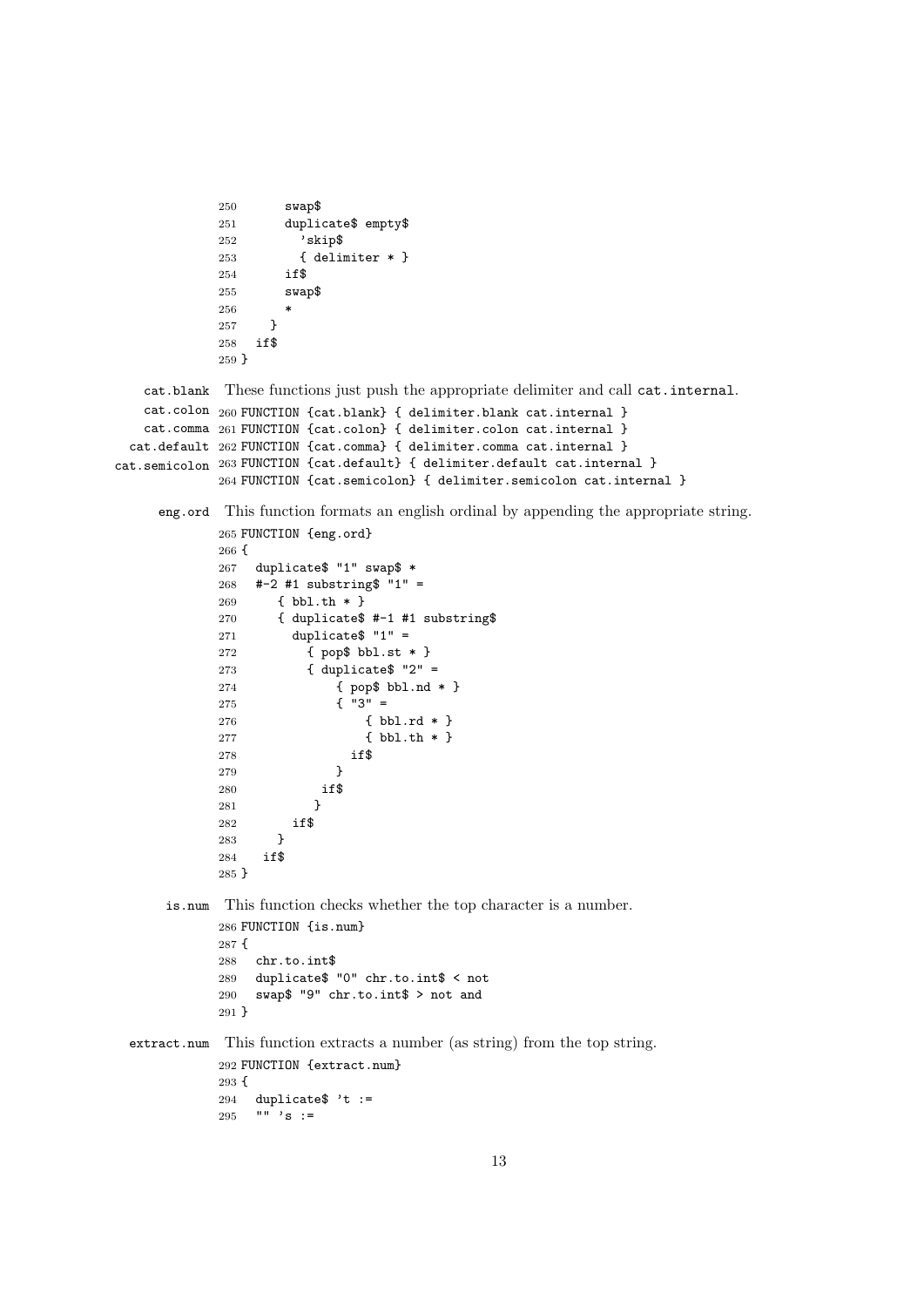```
296 { t empty$ not }
297 {
298 t #1 #1 substring$
299 t #2 global.max$ substring$ 't :=
300 duplicate$ is.num
301 { s swap$ * 's := }
302 { pop$ "" 't := }
303 if$
304 }
305 while$
306 s empty$
307 'skip$
308 { pop$ s }
309 if$
310 }
```
convert.edition This functions converts the edition field into the appropriate ordinal.

```
311 FUNCTION {convert.edition}
312 {
313 extract.num "l" change.case$ 's :=
314 s "first" = s "1" = or
315 { bbl.first 't := }
316 { s "second" = s "2" = or
317 { bbl.second 't := }
318 { s "third" = s "3" = or
319 { bbl.third 't := }
320 \{ s \text{ "fourth" = } s \text{ "4" = or} \}321 { bbl.fourth 't := }
322 \{ s \text{ "fifth" = } s \text{ "5" = or}323 { bbl.fifth 't := }
324 { s #1 #1 substring$ is.num
325 { s eng.ord 't := }
326 { edition 't := }
327 if $
328 }
329 if$
330 }
331 if$
332 }
333 if$<br>334 }
334 }
335 if$
336 }
337 if$
338 t
339 }
```
either.or.check This function checks whether mutually exclusive fields are present at the same time.

```
340 FUNCTION {either.or.check}
341 {
342 empty$
343 'pop$
344 { "can't use both " swap$ * " fields in " * cite$ * warning$ }
```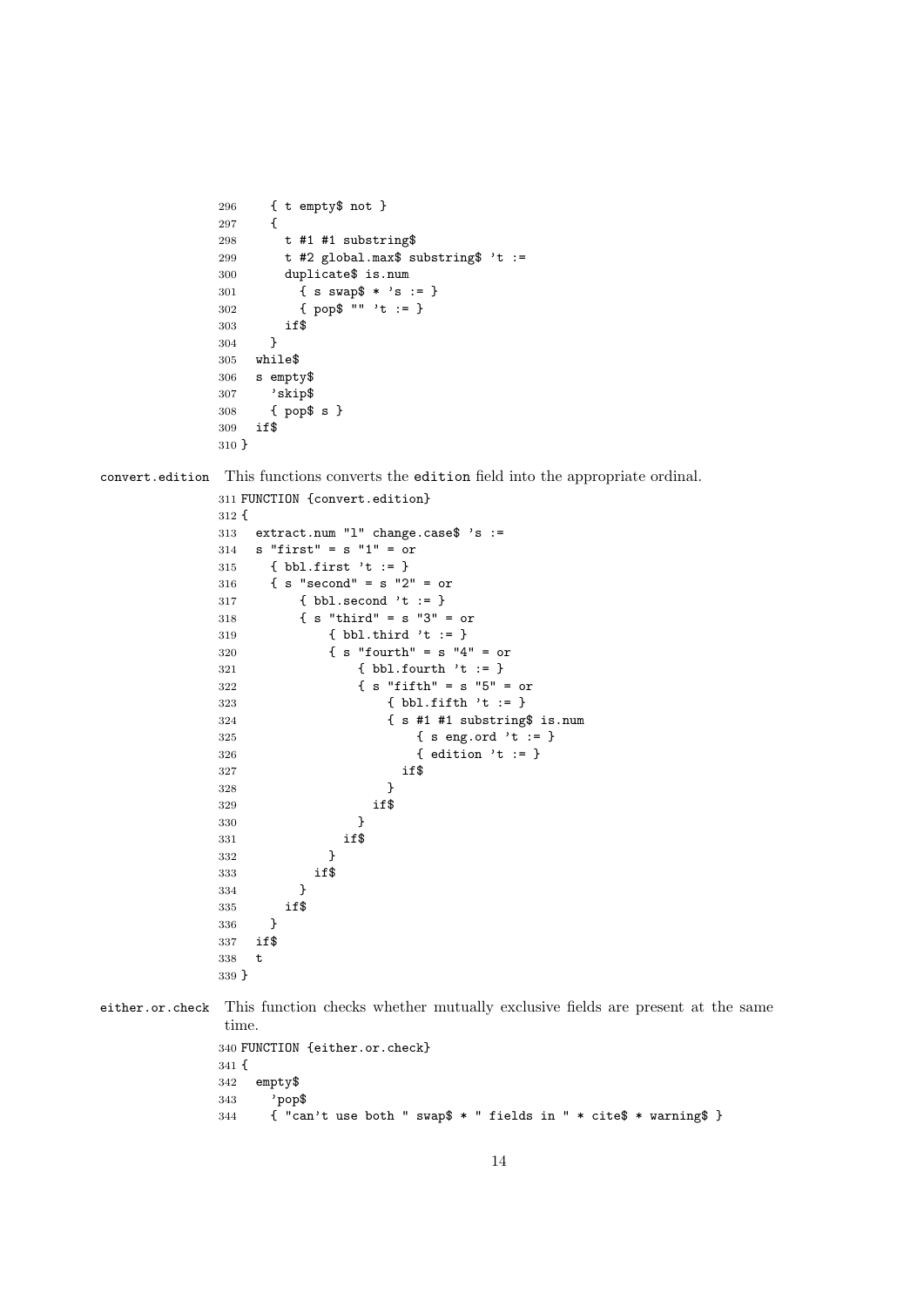```
345 if$
346 }
```
emphasize This function returns the LAT<sub>EX</sub> code for emphasizing the top string.

```
347 FUNCTION {emphasize}
348 {
349 duplicate$ empty$
350 { pop$ "" }
351 { "\emph{" swap$ * "}" * }
352 if$
353 }
```
fin.entry This function finalizes a citation. It appends a dot and writes the last text chunk. FUNCTION {fin.entry}

```
355 {
356 add.period$
357 write$ newline$
358 }
```
format.names This function formats a list of names.

```
359 FUNCTION {format.names}
360 {
361 % bibinfo is the description of the names, i.e. author, editor
362 'bibinfo :=
363 duplicate$ empty$
364 'skip$
365 {
s is the full list of names
366 's :=
t is the formatted name
367 "" 't :=
nameptr is the index of the current name
numnames is the total number of names
namesleft is the number of names yet to format
368 #1 'nameptr :=
369 s num.names$ 'numnames :=
370 numnames 'namesleft :=
371 { namesleft #0 > }
372 {
373 s nameptr
374 \langleChemCommun | ChemEurJ | cv\rangle "{f.~}{vv~}{11}{, jj}"<br>375 \langleJAmChemSoc | InorgChem\rangle "{vv~}{11}{, f.}{, jj}"
375 (JAmChemSoc | InorgChem)
376 format.name$
377 bibinfo.check
378 't :=
379 nameptr #1 >
380 {
```
The following code chunk checks whether the list of names should be abbreviated by et al.

 numnames #0  $382 \text{ (tennames)}$  #10 +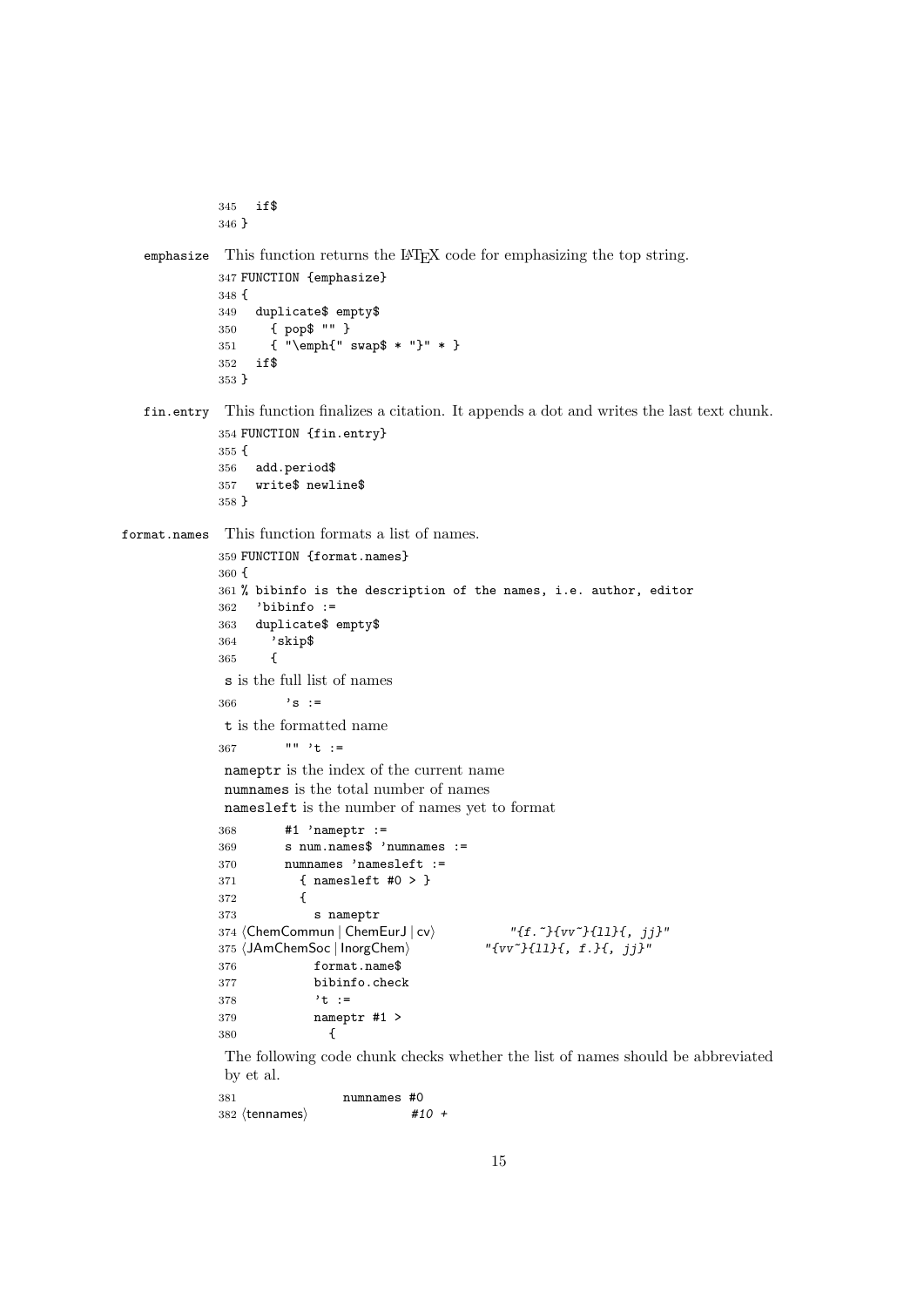```
383 \langle fifteennames\rangle #15 +
           384 >
           If no appropriate docstrip option is given, the next expression will always be
           false (nameptr is always > 1, see above). Thus the check is effectively disabled.
           385 nameptr #0
           386 \text{ (namesone)} #2 +
           387 =
           388 and
           389 {
           list of names should be truncated, set formatted name to "others"
           390 "others" 't :=
           391 #1 'namesleft :=
           392 }
           393 'skip$
           394 if$
           395 delimiter.default *
           396 namesleft #1 >
           397 { t * }
           398 {
           check whether current name is "others", if so set formatted name to "others"
           399 s nameptr "{ll}" format.name$
           400 duplicate$ "others" =
           401 { 't := }
           402 { pop$ }
           403 if$
           check whether formatted name is "others", if so print et al.
           404 t "others" =
           405 { bbl.etal * }
           406 { t * }
           407 if$
           408 }
           409 if$
           410 }
           this is the first name
           411 't
           412 if$
           413 nameptr #1 + 'nameptr :=
           414 namesleft #1 - 'nameslet :=
           415 }
           416 while$
           417 }
           418 if$
           419 }
get.bbl.editor Return "editors" if editor contains more than one name, "editor" otherwise.
           420 FUNCTION {get.bbl.editor}
           421 {
           422 editor num.names$ #1 >
           423 'bbl.editors
           424 'bbl.editor
           425 if$
           426 }
```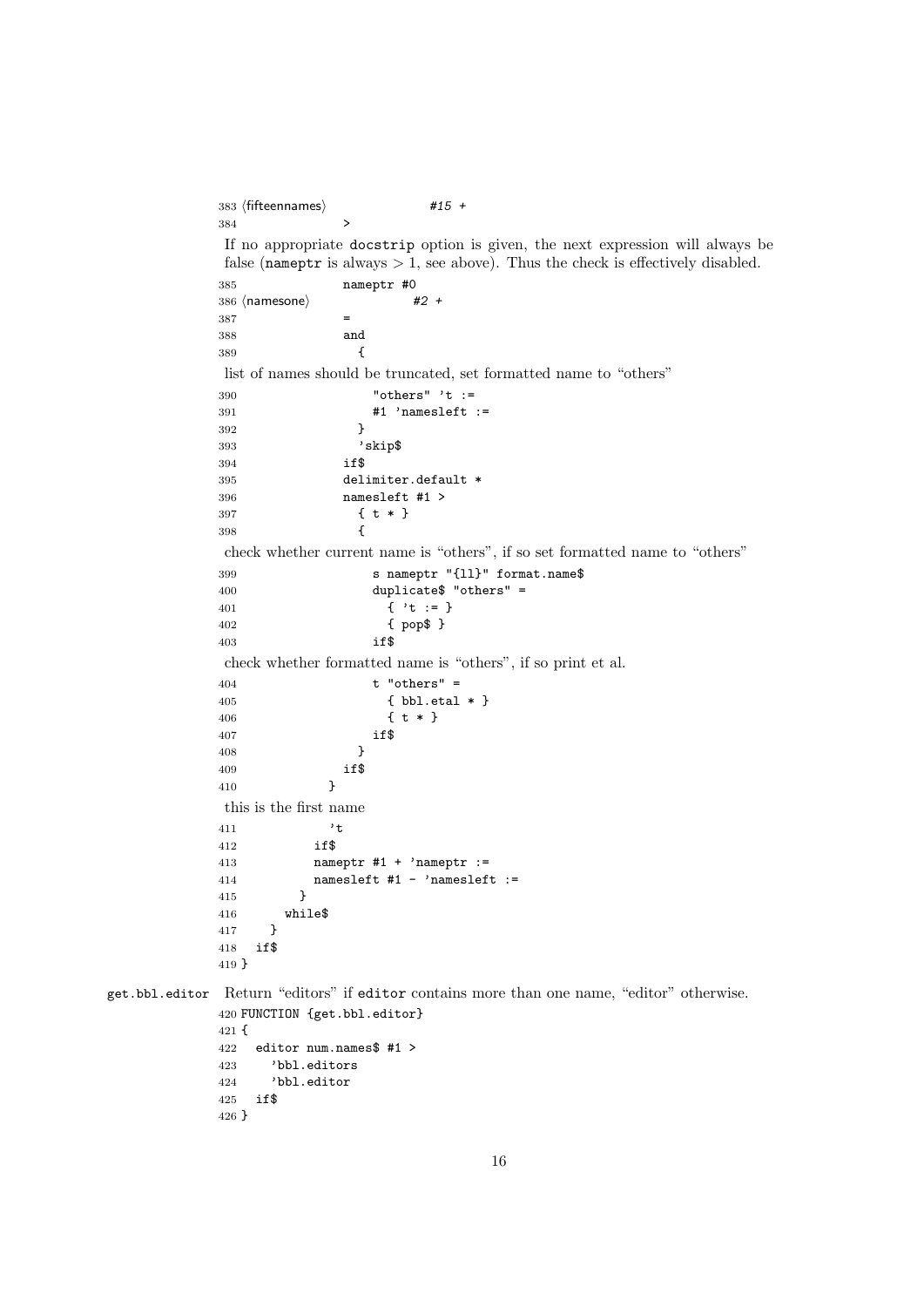```
get.bbl.erratum Return the formatted string for "erratum".
                427 FUNCTION {get.bbl.erratum}
                428 {
                429 bbl.erratum
                430 ":" *
                431 }
multi.page.check Check whether the top string is only a single page or a range of pages.
                432 FUNCTION {multi.page.check}
                433 {
                434 't :=
                435 #0 'multiresult :=
                436 {
                437 multiresult not
                438 t empty$ not and
                439 }
                440 { t #1 #1 substring$
                441 duplicate "-" =442 swap$ duplicate$ "," =
                443 swap$ " +" =444 or or
                445 { #1 'multiresult := }
                446 \{ t \#2 \text{ global.max$ substring" 't := } \}447 if$<br>448 }
                448 }
                449 while$
                450 multiresult
                451 }
   get.bbl.page Return a formatted prefix for pages.
                452 FUNCTION {get.bbl.page}
                453 {
                454 duplicate$ multi.page.check
                455 { bbl.pages }
                456 { bbl.page }
                457 if$
                458 (ChemCommun | ChemEurJ | cv) ". " *
                459 }
      n.dashify Replace a single "-" in a range of pages by "--".
                460 FUNCTION {n.dashify}
                461 {
                462 't :=
                463
                464 { t empty$ not }
                465 {
                466 t #1 #1 substring$ "-" =
                467 {
                468 t #1 #2 substring$ "--" = not
                469 {
                470 "--" *471 t #2 global.max$ substring$ 't := 472472 }<br>473 }
                473 {
```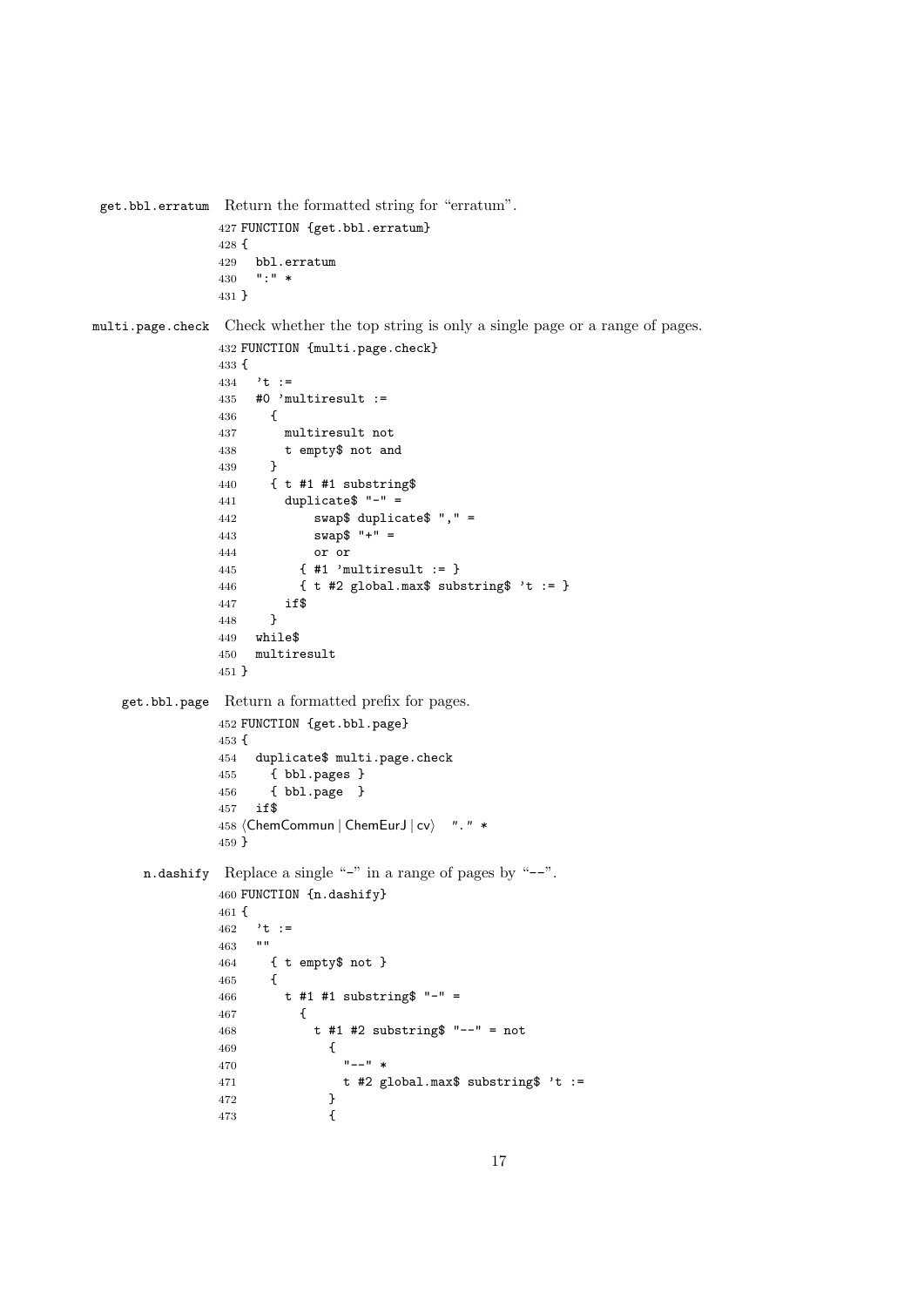```
there is more than one '-', therefore append all of them to the string on the stack
               474 { t #1 #1 substring$ "-" = }
               475 {
               476 "-" *477 t #2 global.max$ substring$ 't := 478 }
               478 }
               479 while$
               480 }
               481 if $<br>482    }
               482
               483 {
                the current char is not '-', therefore just append it
               484 t #1 #1 substring$ *
               485 t #2 global.max$ substring$ 't := 486486
               487 if $
               488 }
               489 while$
               490 }
select.language Return LAT<sub>E</sub>X code for changing the language for the string on top of the stack.
               491 FUNCTION {select.language}
               492 {
               493 duplicate$ empty$
               494 'skip$
               495 {
               496 language empty$
               497 'skip$
               498 { "\foreignlanguage{" language * "}{" * swap$ * "}" * }
               499 if$
               500 }
               501 if$
               502 }
    space.word This function puts spaces around a word.
               503 FUNCTION {space.word}
               504 {
               505 " " swap$ * " " *
               506 }
str.to.int.warn Print a warning if top string is not a representation of a valid integer (used by
                str.to.int).
               507 FUNCTION {str.to.int.warn}
               508 {
               509 "str.to.int: '" swap$ * "' is not a valid integer" * warning$
               510 }
    str.to.int This function converts a string into an integer. A warning is issued if the string
                is not a valid representation of an integer.
               511 FUNCTION {str.to.int}
               512 {
               513 duplicate$ empty$
               514 {
```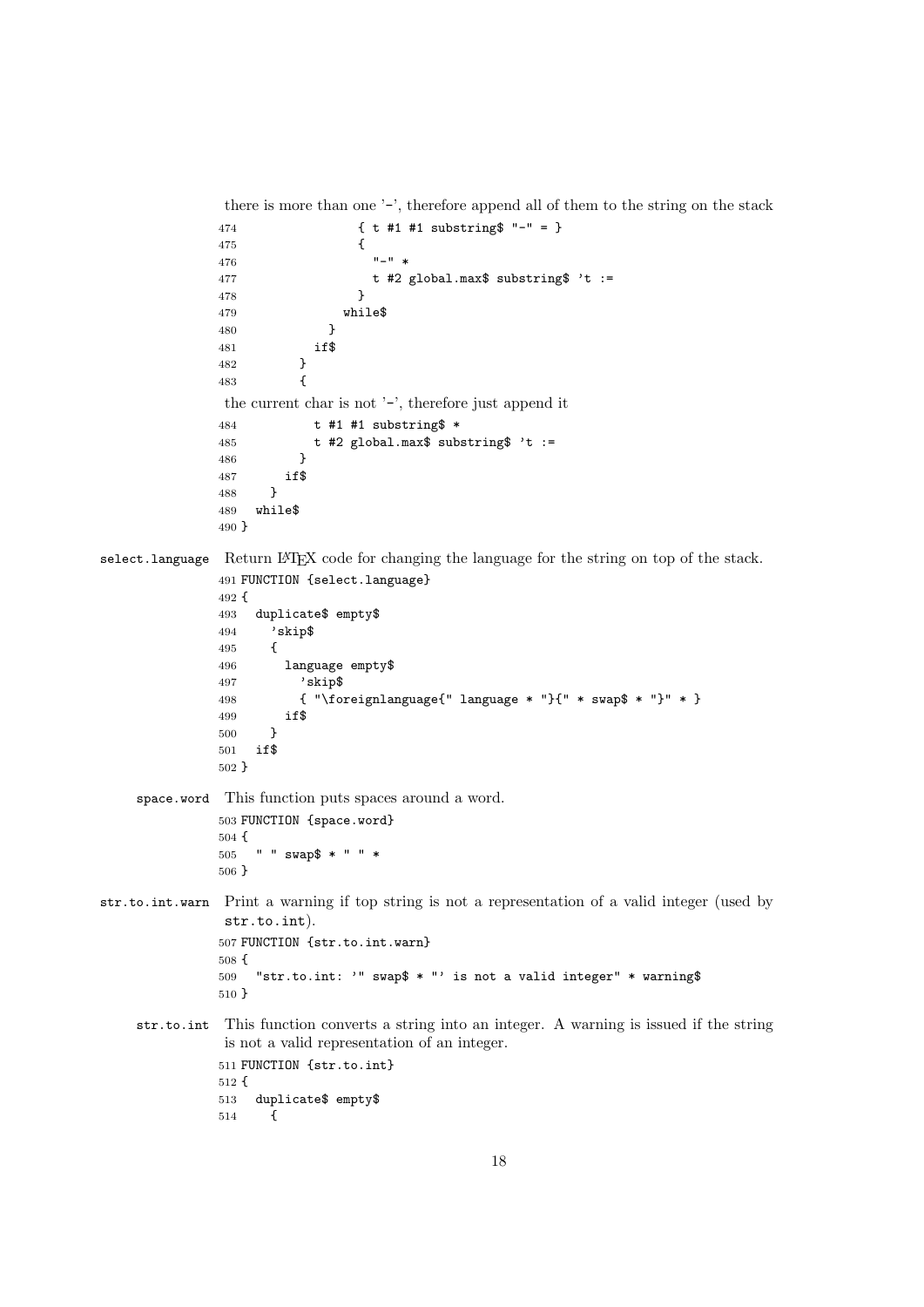```
515 str.to.int.warn
516 #0<br>517 }
517 }
518 {
assign the original string to t for parsing t from the end
519 duplicate * t :=check for sign
520 t #1 #1 substring$ "-" =
521 {
be sure that "-" is followed by at least one more character
522 t #2 global.max$ substring$ 't :=
523 t empty$
524 {
525 duplicate$ str.to.int.warn
526 #0<br>527 }
527
528 { #-1 }
529 if$
530 }
531 { #1 }
532 if$
the top stack position contains now −1 or 1 depending on sign
o stores the offset for position inside the number
533 #1 'o :=
push starting value on stack
534 #0
535 { t empty$ not}
536 {
get last character
537 t #-1 #1 substring$
538 duplicate$ is.num
539 {
character is in range [0–9], now multiply by offset and add to value already on
stack
540 chr.to.int$ #48 -
541 o multiply
542
remove last character from string, increment offset o
543 t #-2 global.max$ substring$ 't :=
544 o #10 multiply 'o :=<br>545 }
545 }
546 {
the last character was not a digit, therefore pop last character and sum
547 pop$ pop$
swap sign and original string, duplicate string, print warning
548 swap$ duplicate$ str.to.int.warn
swap original string and sign, push 0
549 swap$ #0
```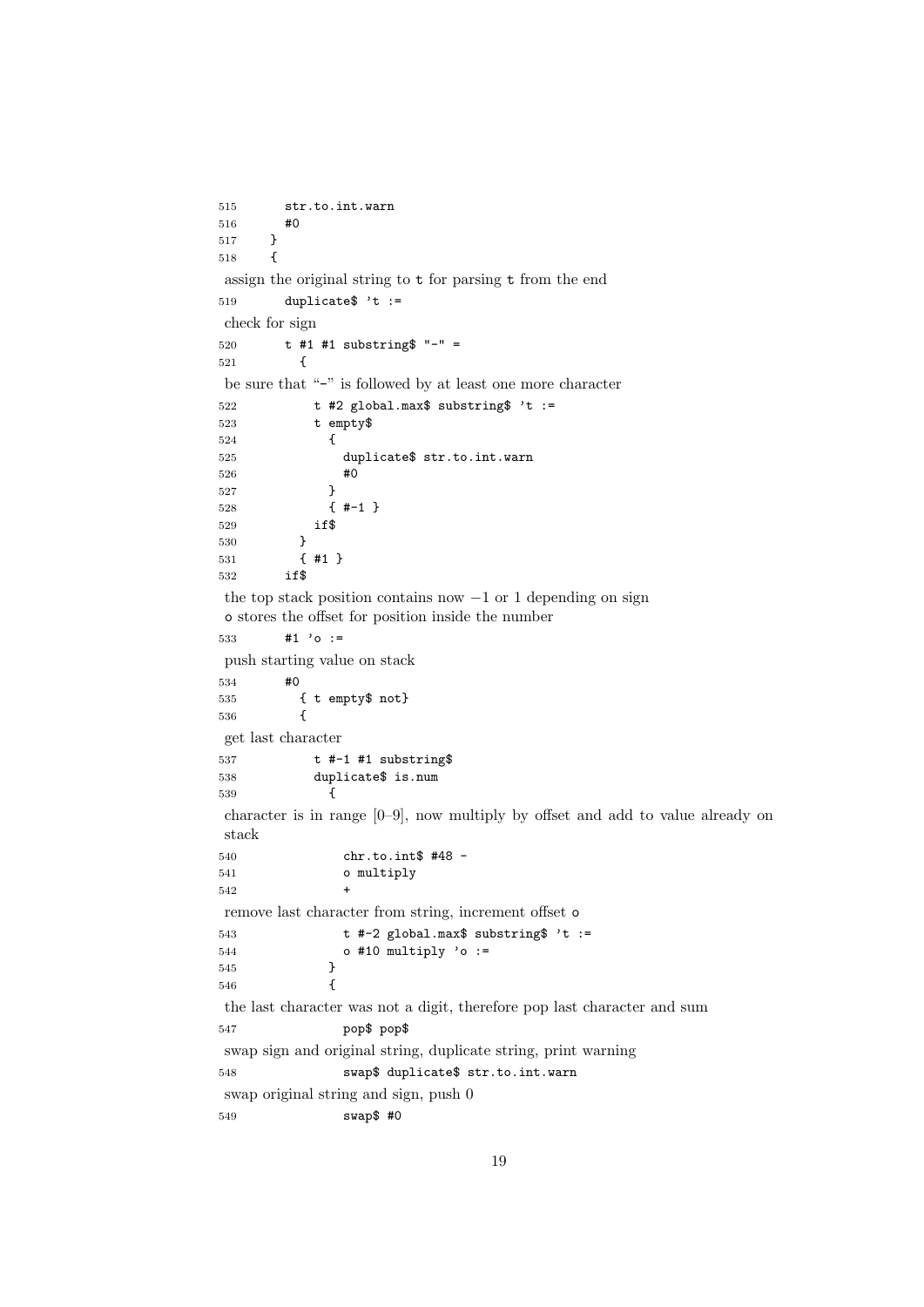```
break while loop
                               550 \qquad \qquad \qquad \qquad \qquad \qquad \qquad \qquad \qquad \qquad \qquad \qquad \qquad \qquad \qquad \qquad \qquad \qquad \qquad \qquad \qquad \qquad \qquad \qquad \qquad \qquad \qquad \qquad \qquad \qquad \qquad \qquad \qquad \qquad \qquad \qquad \qquad \qquad \qquad \qquad \qquad \qquad \qquad \qquad \qquad \qquad \qquad \qquad 551 }
                              552 if $
                               553 }
                               554 while$
                               stack holds value and sign, multiply combines them
                              555 multiply
                                pop copy of original string
                               556 swap$ pop$
                               557 }
                               558 if$
                               559 }
    tie.or.space.prefix This function prepends a string with either a space or a "~" depending on the
                                length of the string.
                               560 FUNCTION {tie.or.space.prefix}
                               561 {
                               562 duplicate$ text.length$ #3 <
                               563 { "~" }
                               564 { " " }
                               565 if$
                              566 swap$
                              567 }
                    word.in This function returns the word "in" followed by a space.
                              568 FUNCTION {word.in}
                              569 {
                              570 bbl.in delimiter.blank *
                              571 }
                                4.5 Field formatting functions
  format.year.internal This function applies all necessary formatting for a year on the stack.
                               572 FUNCTION {format.year.internal}
                              573 {
                              574 (ChemEurJ | cv) bolden
                              575 }
format.volume.internal This function applies all necessary formating for a volume on the stack.
                               576 FUNCTION {format.volume.internal}
                              577 {
                              578 duplicate$ empty$
                               579 'skip$
                               580 {
                               581 bbl.volume
                               582 swap$
                              583 tie.or.space.prefix
                               stack (top-down): volume, tie/space, bbl.volume
                               \begin{array}{c} 584 \\ 585 \end{array} }
                               585 }
```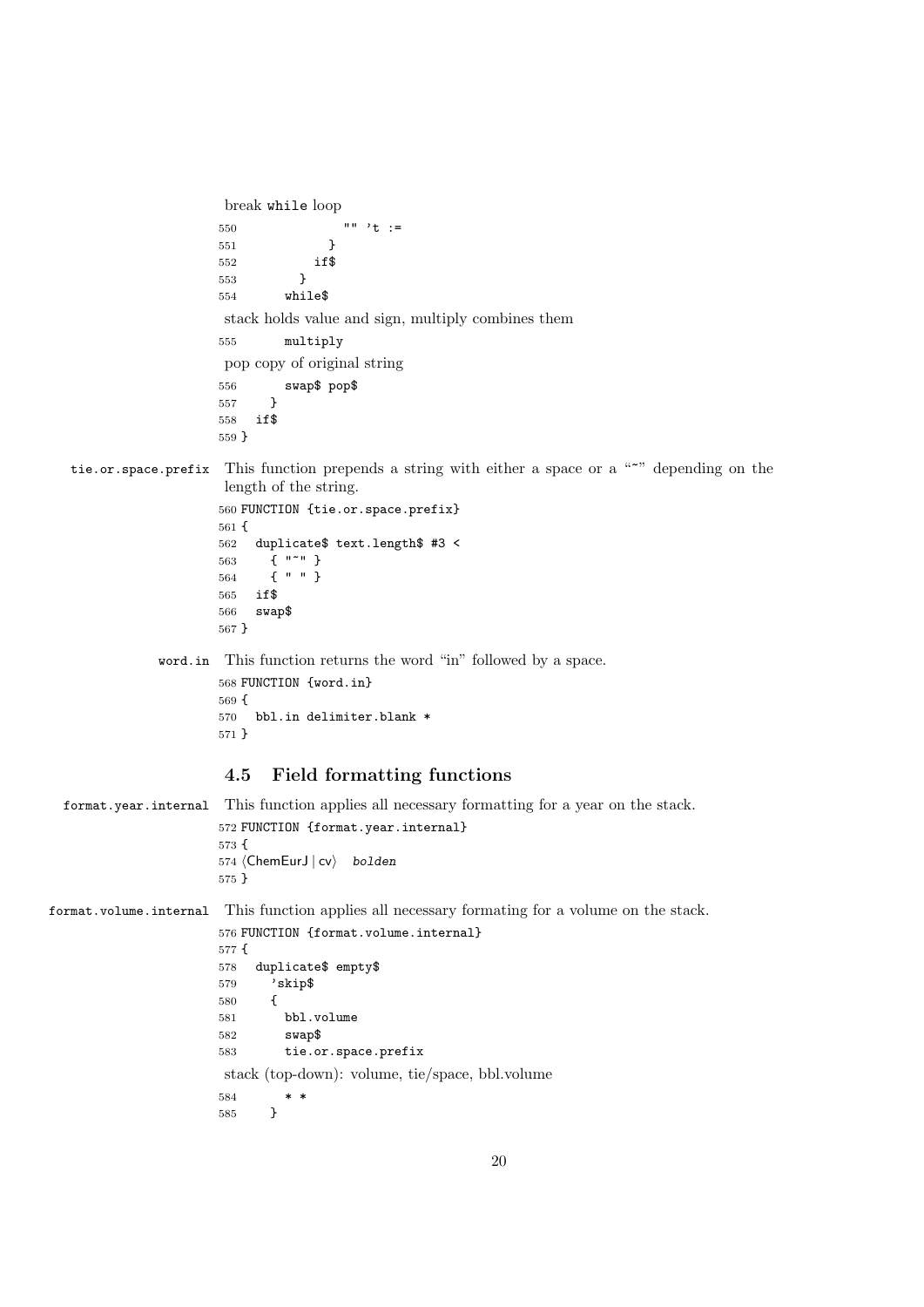```
586 if$
587 }
```

```
format.authors This function formats the list of authors. If a collaboration field is present its
                 contents is printed and the list of authors is appended in parentheses.
```

```
588 FUNCTION {format.authors}
589 {
590 author "author" format.names
591 duplicate$ empty$
592 'skip$
593 {
594 collaboration bibinfo.check
595 duplicate$ empty$
596 'skip$
597 { " (" * swap$ * ")" * }
598 if$
599
600 }
601 if$
602 }
```
format.booktitle This function formats the title of a book and switches to an optional foreign language for this title.

```
603 FUNCTION {format.booktitle}
604 {
605 booktitle bibinfo.check
606 emphasize
607 select.language
608 }
```

```
format.chapter This function formats a chapter. If a type field is present its contents is used as a
                 prefix. If it is absent then the default (return value of bbl.chapter) will be used.
                609 FUNCTION {format.chapter}
```

```
610 {
611 chapter bibinfo.check
612 duplicate$ empty$
613 'skip$
614 {
615 type bibinfo.check
616 duplicate$ empty$
617 { pop$ bbl.chapter }
618 { "l" change.case$ }
619 if$
620 \langleJAmChemSoc | InorgChem\rangle capitalize
621 swap$
stack (top-down): chapter, type/bbl.chapter
622 tie.or.space.prefix
623 * *
624 }
625 if$
626 }
```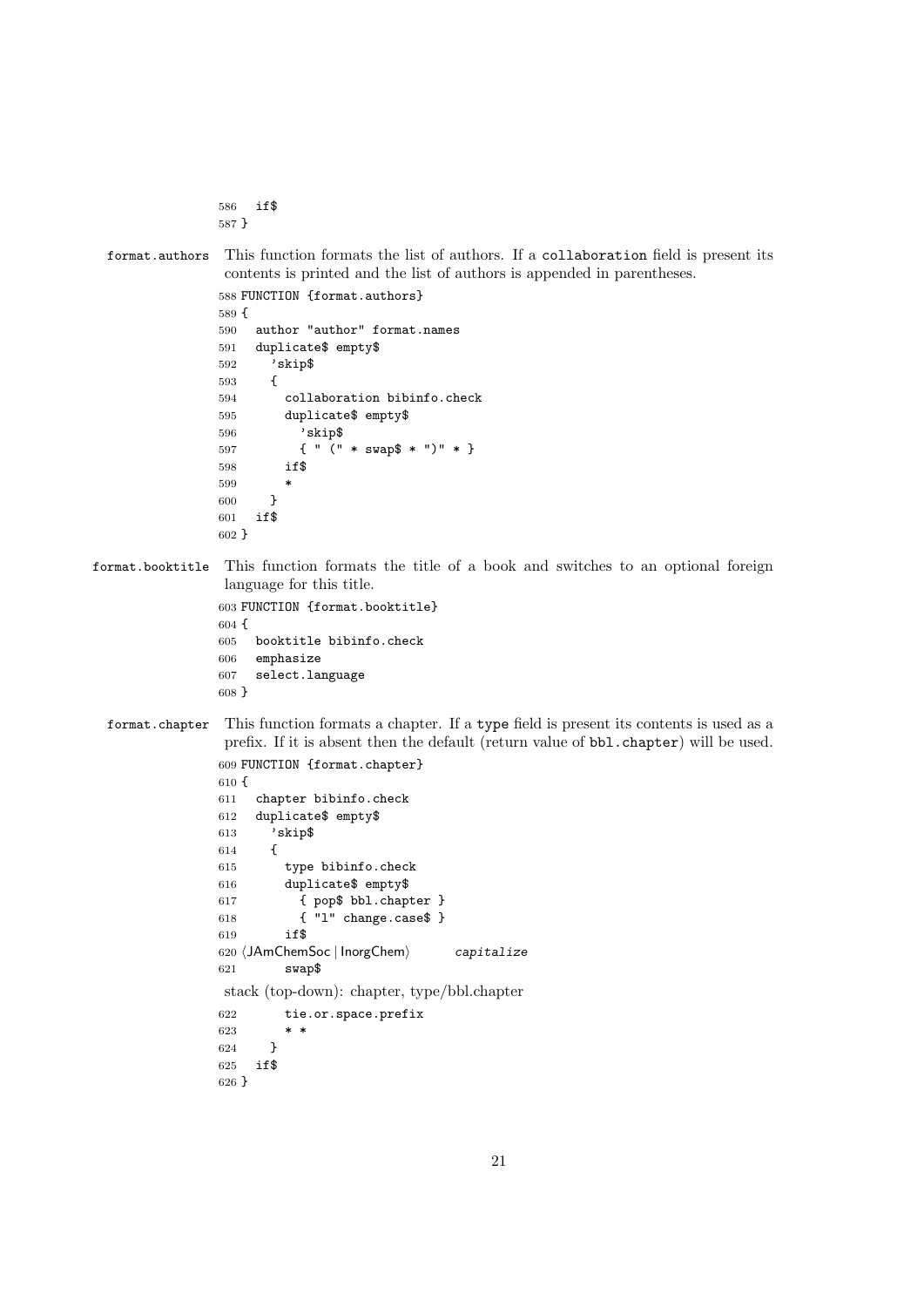format.date This function formats the date of a citation. All currently supported styles only use the year. It is pushed onto the stack and format.year.internal is called to format it. FUNCTION {format.date}

 { year bibinfo.check format.year.internal }

format.edition This function formats the edition. It is converted into the appropriate english ordinal and the return value of bbl.edition will be appended.

```
632 FUNCTION {format.edition}
633 {
634 edition bibinfo.check
635 duplicate$ empty$
636 'skip$
637 {
638 convert.edition
639 output.state mid.sentence =
640 { "l" }
641 { "t" }
642 if$ change.case$
643 " " * bbl.edition *
644 (ChemCommun | ChemEurJ | cv) emphasize
645 }
646 if$
647 }
```
format.editors This function formats the list of editors.

```
648 FUNCTION {format.editors}
649 {
650 editor "editor" format.names
651 duplicate$ empty$
652 'skip$
653 {
654 (JAmChemSoc | InorgChem) author empty$
655 (JAmChemSoc | InorgChem) 'skip$
656 (JAmChemSoc | InorgChem) {
657 (JAmChemSoc | InorgChem) ", " *
658 " " *
659 get.bbl.editor
660 capitalize
661 (ChemCommun | ChemEurJ | cv) '' (" swap$ * ")" *
662 *
663 (JAmChemSoc | InorgChem) }
664 (JAmChemSoc | InorgChem) if$
665 }
666 if$
667 }
```
format.in.booktitle This function formats a booktitle an prepends it with "in". FUNCTION {format.in.booktitle} {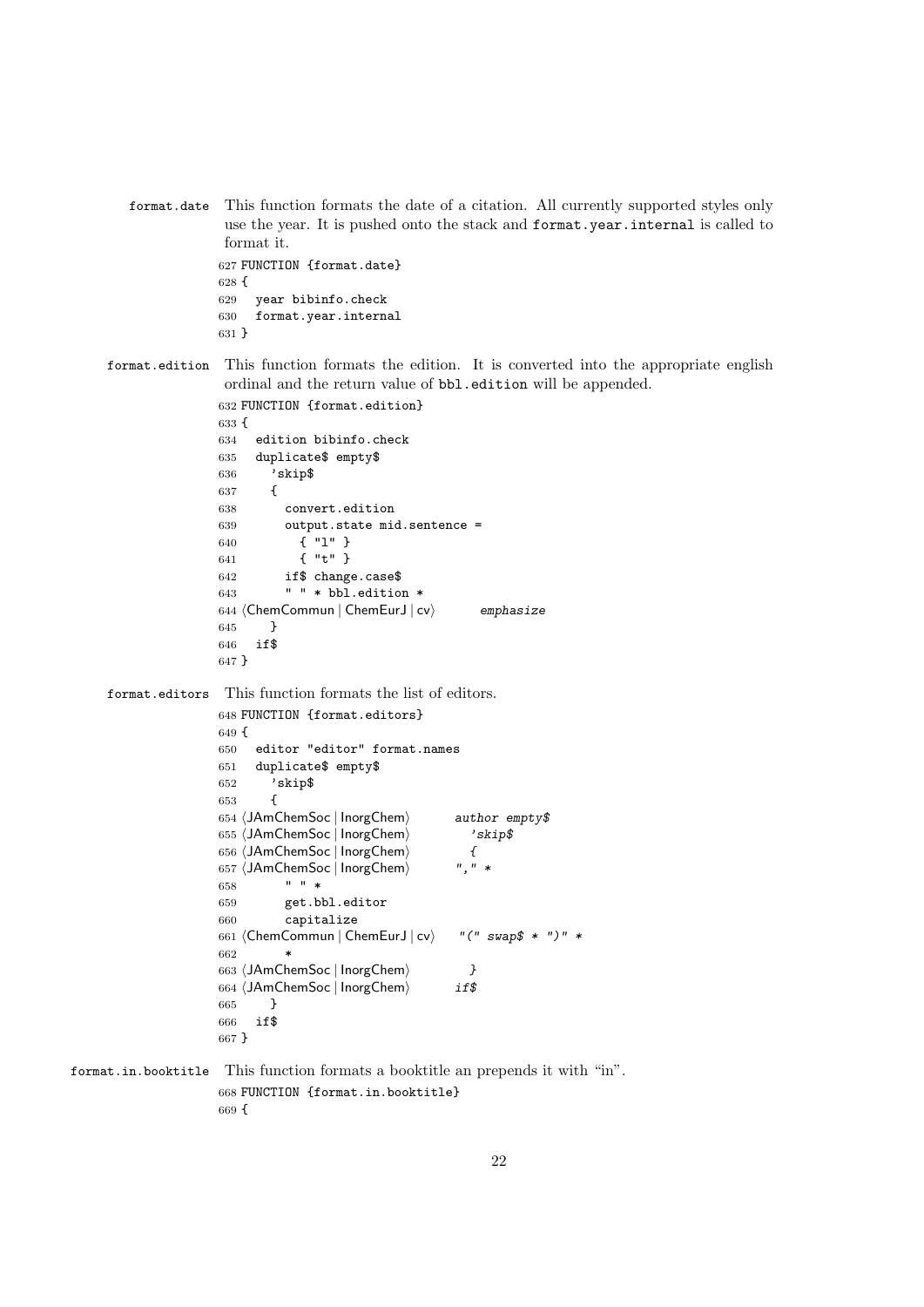```
670 format.booktitle
                  671 duplicate$ empty$
                  672 'skip$
                  673 {
                  674 word.in
                  675 \langle JAmChemSoc | InorgChem\rangle capitalize
                  676 swap$ *
                  677 }
                  678 if$
                  679 }
        format.note This function formats the note field of a citation. Since this is a free format field
                   is content is used unchanged.
                  680 FUNCTION {format.note}
                  681 {
                  682 note bibinfo.check
                  683 }
format.number.series This function formats number and series if the volume field is empty.
                  684 FUNCTION {format.number.series}
                  685 {
                  686 volume bibinfo.check
                  687 duplicate$ empty$
                  688 {
                  689 number empty$
                  690 { series bibinfo.check }
                  691 {
                  692 series empty$
                  693 { number bibinfo.check }
                  694 {
                  695 output.state mid.sentence =
                  696 { bbl.number }
                  697 { bbl.number capitalize }
                  698 if$
                  699 number bibinfo.check tie.or.space.prefix * *
                  700 word.in *
                  701 series bibinfo.check *<br>
702 }
                  702 }
                  703 if$
                  704 }
                  705 if$
                  706 }
                  707 'skip$
                  708 if$
                  709 }
  format.org.or.pub This function formats an organization or publisher (on the stack) and its address.
                  710 FUNCTION {format.org.or.pub}
                  711 {
                  712 't :=
                  713 address empty$ t empty$ and
                  714 { "" }
                  715 {
                  716 t
```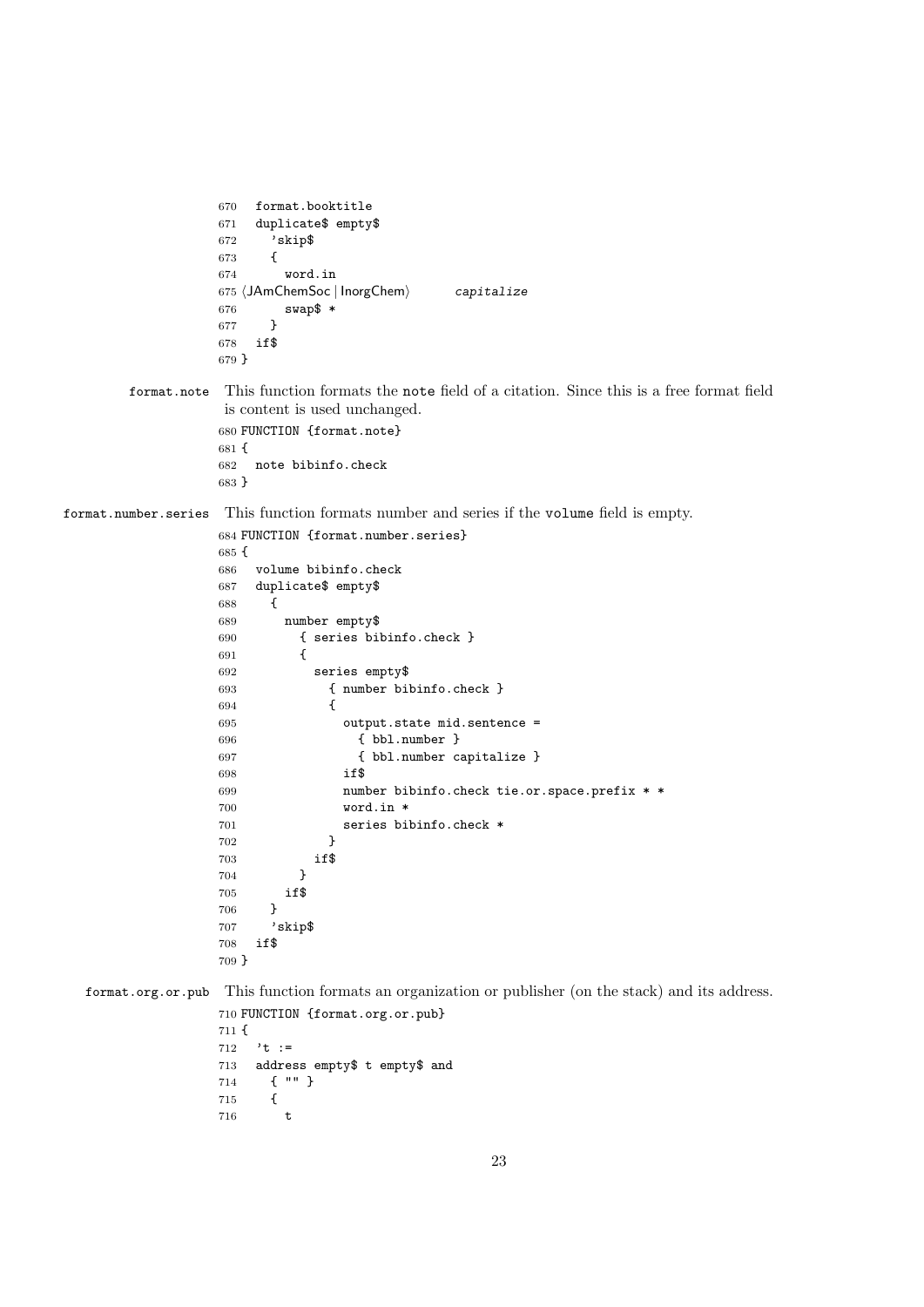```
717 address bibinfo.check
                          718 duplicate$ empty$
                          719 'pop$
                          720 {
                          721 (ChemCommun | ChemEurJ | cv) cat.comma
                          722 (JAmChemSoc | InorgChem) cat.colon
                           723 }
                           724 if$
                           725 }
                           726 if$
                           727 }
format.organization.address This function formats an organization and its address. It pushes the organization
                           onto the stack and calls format.org.or.pub.
                           728 FUNCTION {format.organization.address}
                           729 {
                           730 organization bibinfo.check
                           731 format.org.or.pub
                           732 }
              format.pages This function formats a list of pages. The list is prepended with bbl.page(s).
                           733 FUNCTION {format.pages}
                           734 {
                           735 pages bibinfo.check
                           736 duplicate$ empty$
                           737 'skip$
                          738 {
                           739 n.dashify
                           740 get.bbl.page
                           stack top-down: pages prefix, pages
                           741 swap$
                          742 tie.or.space.prefix *
                           743 *
                           744 }
                           745 if$
                           746 }
  format.publisher.address This function formats a publisher and its address. It pushes the publisher onto
                           the stack and calls format.org.or.pub.
                           747 FUNCTION {format.publisher.address}
                           748 {
                          749 publisher "publisher" bibinfo.warn
                          750 format.org.or.pub
                          751 }
        format.thesis.type This function formats the type of a thesis.
                           752 FUNCTION {format.thesis.type}
                          753 {
                          754 type
                           755 duplicate$ empty$
                          756 'pop$
                           757 {
                           758 swap$ pop$
```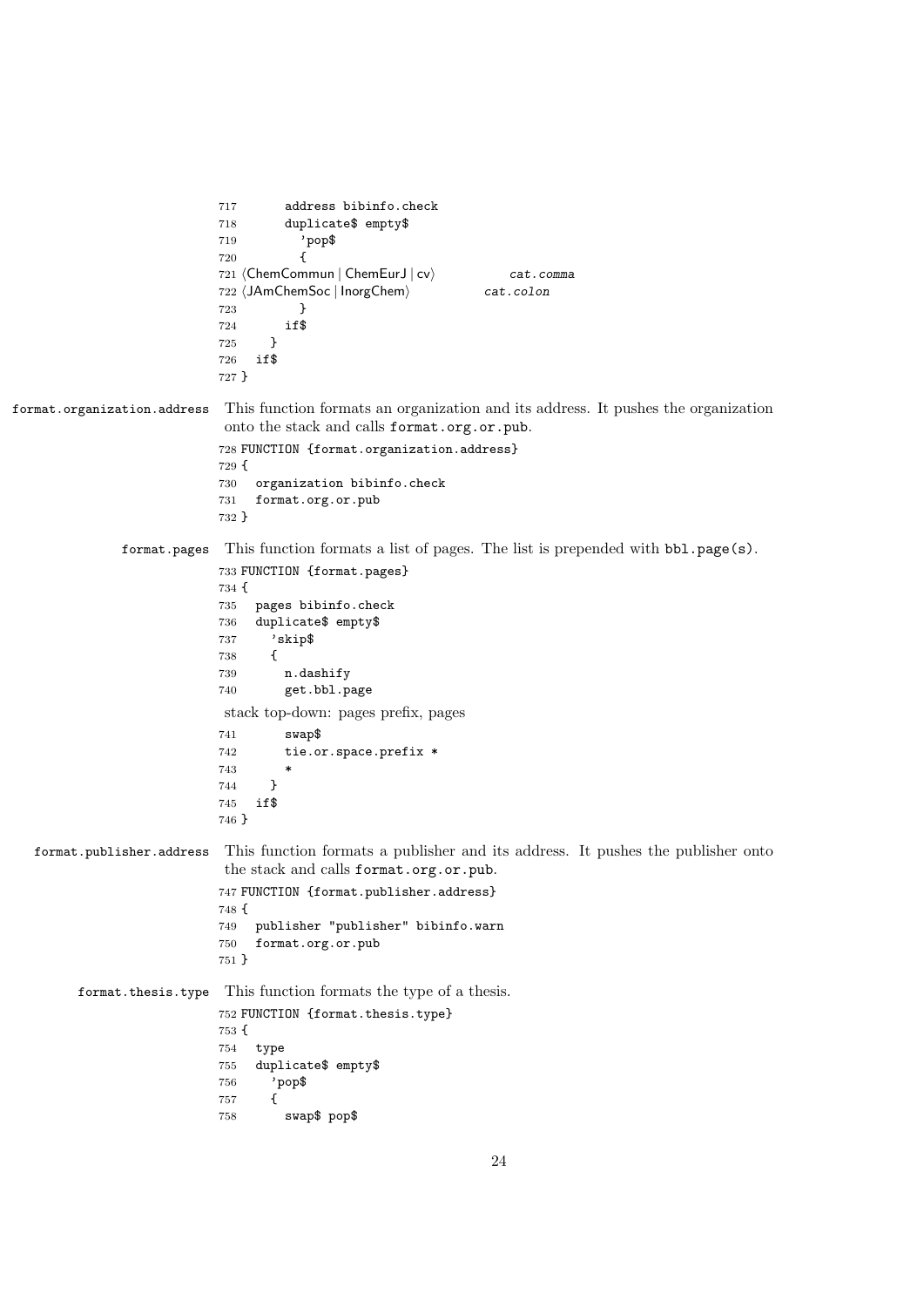```
759 "t" change.case$ bibinfo.check
760 }
761 if$
762 }
```
format.title This function formats a title. It also switches the language temporarily.

```
763 FUNCTION {format.title}
764 {
765 title bibinfo.check
766 duplicate$ empty$
767 'skip$
768 {
769 emphasize
770 select.language
771 }
772 if$
773 }
```
format.tr.number This function formats the number of a technical report.

```
774 FUNCTION {format.tr.number}
775 {
776 number bibinfo.check
777 type
778 duplicate$ empty$
779 { pop$ bbl.techrep }
780 'skip$
781 if$
782 bibinfo.check
783 swap$
784 duplicate$ empty$
785 { pop$ "t" change.case$ }
786 { tie.or.space.prefix * * }
787 if$
788 }
```
format.url This function formats an url. Each url is prefixed with \urlprefix. See section 2.3 for more information.

```
789 FUNCTION {format.url}
790 {
791 url bibinfo.check
792 duplicate$ empty$
793 'skip$
794 {
795 "\urlprefix\url{" swap$ * "}" *
796 new.sentence 'output.state :=
797 }
798 if$
799 }
```
format.volume This function formats the volume field. It merely pushes the field's value onto the stack and calls format.volume.internal to format it. FUNCTION {format.volume} {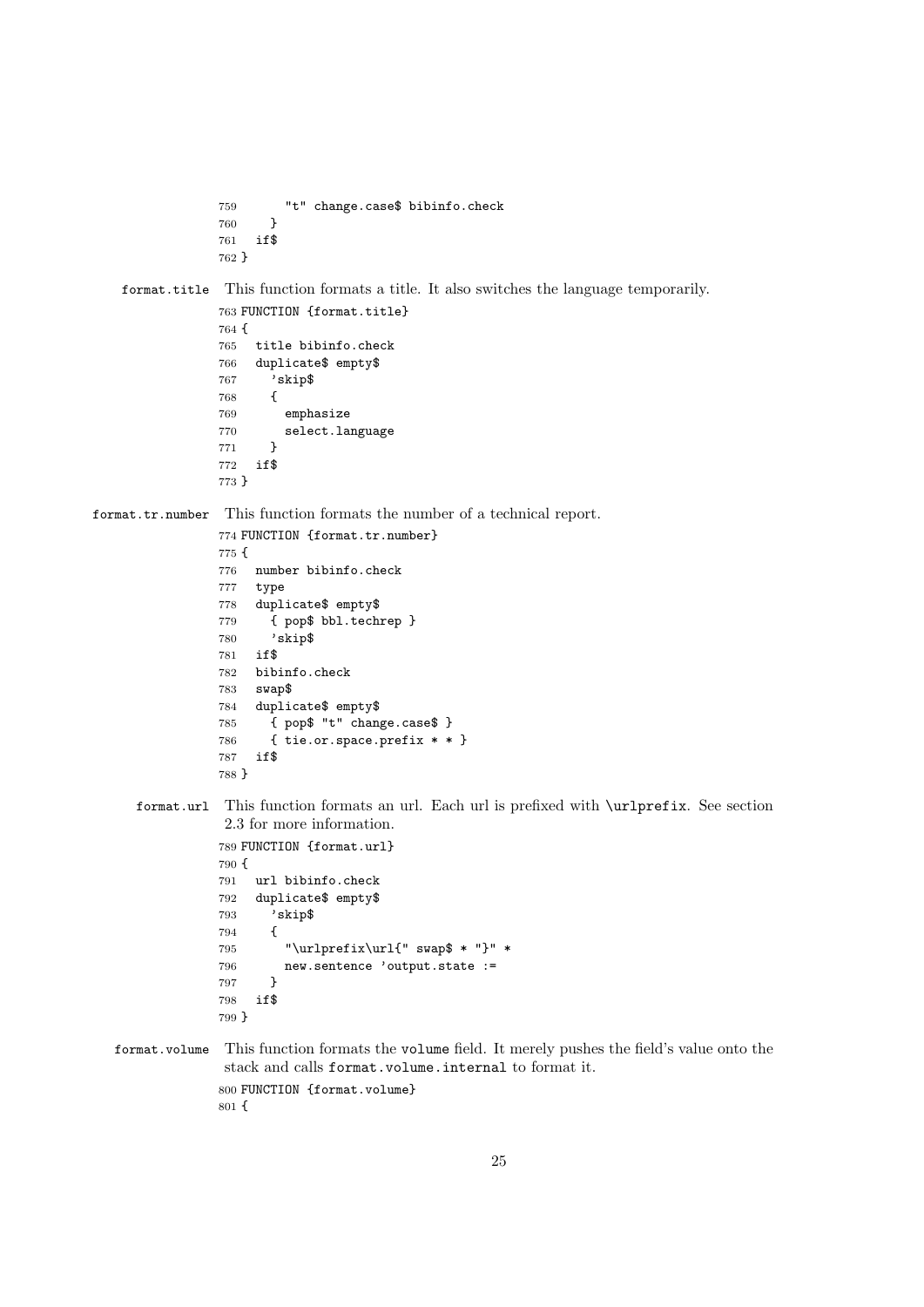```
802 volume bibinfo.check
                         803 format.volume.internal
                         804 }
format.volume.and.series This function will format the volume and series, but only if both of them are not
                         empty. Otherwise and empty string is returned.
                         805 FUNCTION {format.volume.and.series}
                         806 {
                         807 volume empty$ series empty$ or
                         808 { "" }
                         809 \sqrt{2}810 volume format.volume.internal
                         prepend "of"
                         811 swap$ bbl.of space.word * swap$
                         812 emphasize
                         813 *
                         814 "volume and number" number either.or.check
                         815 }
                         816 if$
                         817 }
 format.volume.noseries This function formats the volume. If the series field is non-empty an empty
                         string is returned.
                         818 FUNCTION {format.volume.noseries}
                         819 {
                         820 series empty$
                         821 {
                         822 volume bibinfo.check
                         823 format.volume.internal
                         824 (ChemCommun | ChemEurJ | cv\rangle emphasize
                         825 }
                         826 { "" }
                         827 if$
                         828 }
                         4.6 Functions related to cross-referenced entries
      bibliography.cite This function returns the string for citing the document the crossref field points
                         to.
                         829 FUNCTION {bibliography.cite}
                         830 {
                         831 "\bibliographycite{" swap$ * "}" *
                         832 }
         format.crossref This function formats the cross-reference.
                         833 FUNCTION {format.crossref}
                         834 {
                         835 bbl.in " " *
                         836 (JAmChemSoc | InorgChem) capitalize
                         837 crossref bibliography.cite *
                         838 }
```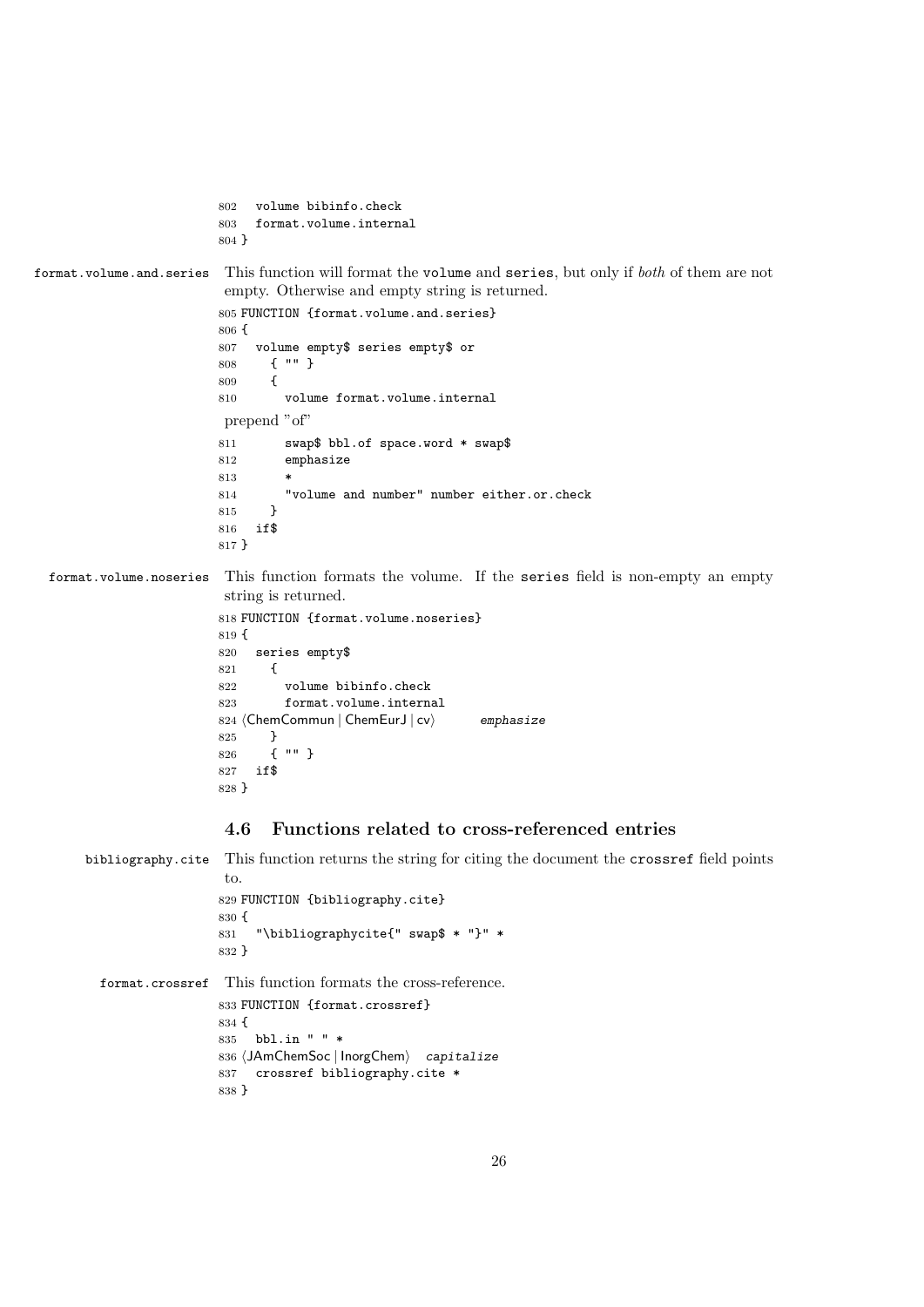## 4.7 @article related funtions

|                               | mat.article.cat.journal.year This function catenates the journal name and the year. It is used when formatting<br>an erratum and/or articles in $An gew.$ Chem.                          |
|-------------------------------|------------------------------------------------------------------------------------------------------------------------------------------------------------------------------------------|
|                               | 839 FUNCTION {format.article.cat.journal.year}                                                                                                                                           |
|                               | 840 f                                                                                                                                                                                    |
|                               | 841 (ChemCommun) cat.comma<br>842 (ChemEurJ   cv   JAmChemSoc   InorgChem) cat.blank                                                                                                     |
|                               | 843 }                                                                                                                                                                                    |
| format.article.year.internal  | This function provides all formatting required for an article which is not already<br>done in format.date.internal.                                                                      |
|                               | 844 FUNCTION {format.article.year.internal}                                                                                                                                              |
|                               | $845 \text{ } \{$                                                                                                                                                                        |
|                               | 846 (JAmChemSoc   InorgChem) bolden<br>847 }                                                                                                                                             |
| prmat.article.volume.internal | This function applies all necessary formatting to the volume an article is published<br>in.                                                                                              |
|                               | 848 FUNCTION {format.article.volume.internal}                                                                                                                                            |
|                               | 849 <sup>5</sup>                                                                                                                                                                         |
|                               | 850 (ChemCommun) bolden                                                                                                                                                                  |
|                               | 851 (ChemEurJ   cv   JAmChemSoc   InorgChem) emphasize<br>852 }                                                                                                                          |
|                               |                                                                                                                                                                                          |
| e.germanpages.volume.internal | This function is used while formatting citations of <i>Angew. Chem. Int. Ed.</i> It<br>calculates the volume of the german edition from the volume of the english one<br>(on the stack). |
|                               | 853 FUNCTION {format.article.germanpages.volume.internal}                                                                                                                                |
|                               | $854 \text{ }$ {                                                                                                                                                                         |
|                               | duplicate\$ empty\$<br>855                                                                                                                                                               |
|                               | 'skip\$<br>856                                                                                                                                                                           |
|                               | €<br>857<br>str.to.int                                                                                                                                                                   |
|                               | 858<br>duplicate $#1 <$<br>859                                                                                                                                                           |
|                               | $\mathcal{L}$<br>860                                                                                                                                                                     |
|                               |                                                                                                                                                                                          |
|                               | pop\$<br>861                                                                                                                                                                             |
|                               | 862                                                                                                                                                                                      |
|                               | $\mathbf{H}$<br>863                                                                                                                                                                      |
|                               | }<br>864                                                                                                                                                                                 |
|                               | €<br>865                                                                                                                                                                                 |
|                               | vol. 1 of the english edition corresponds to vol. 74 of the german one                                                                                                                   |
|                               | #73 +<br>866                                                                                                                                                                             |
|                               | int.to.str\$<br>867                                                                                                                                                                      |
|                               | format.article.volume.internal<br>868                                                                                                                                                    |
|                               | ł<br>869<br>870                                                                                                                                                                          |
|                               | "volume in " cite\$ * " is not a positive integer value" * warning\$<br>if\$<br>}<br>871                                                                                                 |
|                               | if\$<br>872                                                                                                                                                                              |

le.germanpages.pages.internal This function applies all necessary formatting to pages of Angew. Chem., the german edition of Angew. Chem. Engl. Ed.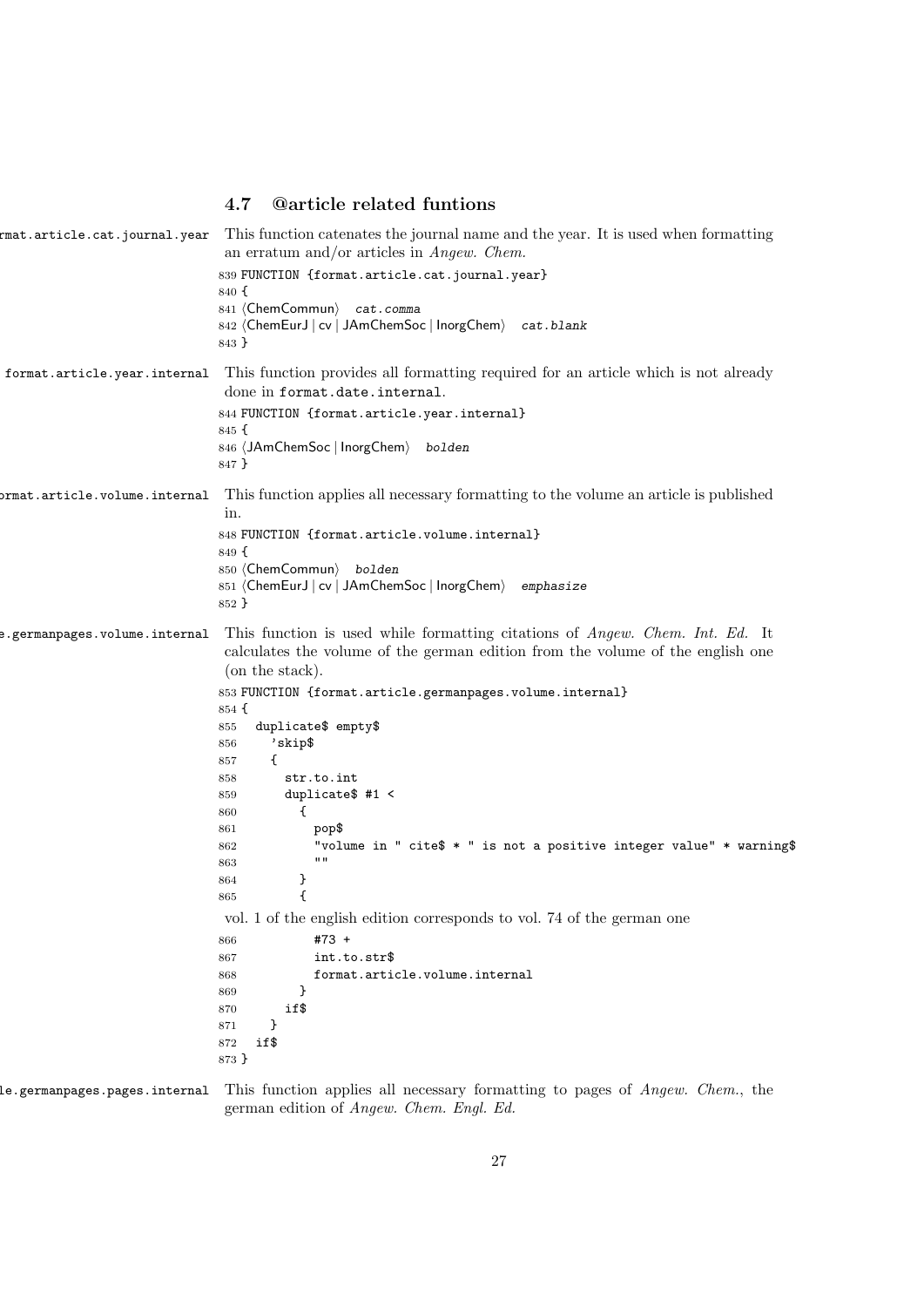```
874 FUNCTION {format.article.germanpages.pages.internal}
                        875 {
                        876 n.dashify
                        877 }
    format.article.date This function formats the date of an article.
                        878 FUNCTION {format.article.date}
                        879 {
                         880 format.date
                         881 format.article.year.internal
                         882 }
format.article.numpages This function formats the number of pages of an article. The number of pages
                          (numpages field) is only used in conjunction with an EID. The number of pages is
                         assumed to be already on the stack.
                         883 FUNCTION {format.article.numpages}
                         884 {
                         885 duplicate$ empty$
                         886 'skip$
                         887 {
                         888 duplicate$ "1" =
                         889 \frac{1}{3} "" * bbl.eidp * }
                         890 { "~" * bbl.eidpp * }
                         891 if$
                         892 "(" swap$ * ")" *
                         893 }
                         894 if$
                         895 }
     format.article.eid This function formats the EID of an article.
                        896 FUNCTION {format.article.eid}
                        897 {
                         898 eid bibinfo.check
                         899 duplicate$ empty$
                        900 'pop$
                         901 {
                         902 cat.comma
                         903 \langlecv\rangle numpages bibinfo.check
                        904 \langlecv\rangle format.article.numpages
                        905 \langle cv \rangle cat.blank<br>906 }
                         906907 if$
                        908 }
format.article.journal This function formats the journal an article was published in.
                         909 FUNCTION {format.article.journal}
                        910 {
                        911 journal bibinfo.check
                        912 duplicate$ empty$
                        913 'skip$
                        914 { emphasize }
                        915 if$
                        916 }
```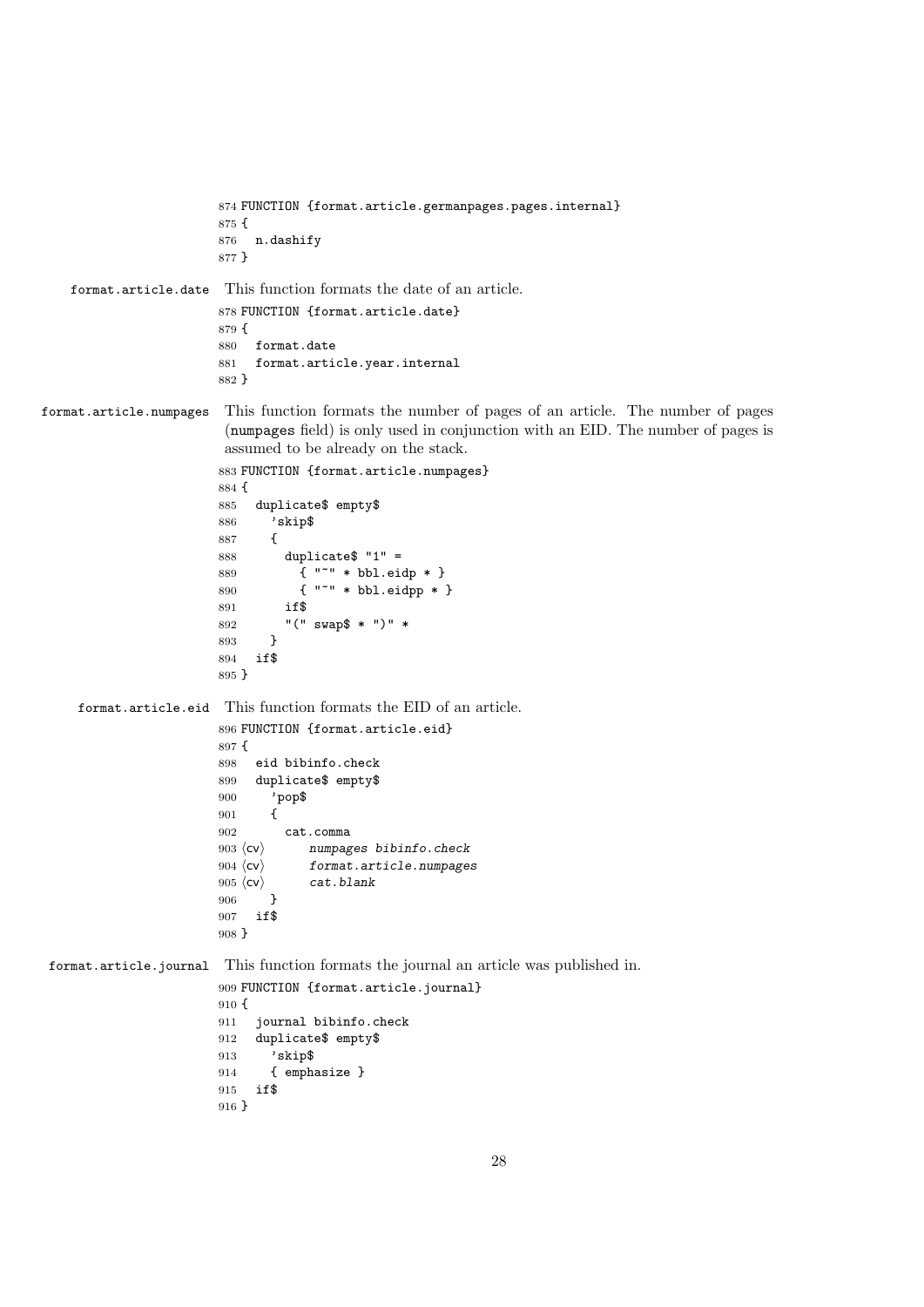ticle.germanpages.journalname This function formats  $\emph{Anglew}.$  Chem. as the name of the german version of  $\emph{Anglew}.$ Chem. Int. Ed. FUNCTION {format.article.germanpages.journalname} { "Angew.\ Chem." emphasize } cle.erratum.germanpages.pages This function is used for an erratum in  $An gew.$  Chem. Int. Ed. It formats the pages of the german version. FUNCTION {format.article.erratum.germanpages.pages} { erratumgermanpages bibinfo.check format.article.germanpages.pages.internal } format.article.erratum.year This function formats the year an erratum was published. FUNCTION {format.article.erratum.year} erratumyear bibinfo.check format.year.internal format.article.year.internal } Le.erratum.germanpages.volume This function is used for an erratum in  $Anqew$ . Chem. Int. Ed. It formats the erratum's volume in the german version. FUNCTION {format.article.erratum.germanpages.volume}  $934 \text{ }$  erratumvolume "erratumvolume" bibinfo.warn format.article.germanpages.volume.internal } t.article.erratum.germanpages This function formats the german version of an erratum published in  $\emph{Angew.}$ Chem. Int. Ed. FUNCTION {format.article.erratum.germanpages} { erratumgermanpages empty\$ { "" } { format.article.germanpages.journalname format.article.erratum.year format.article.cat.journal.year format.article.erratum.germanpages.volume cat.comma format.article.erratum.germanpages.pages cat.comma } if\$ } format.article.erratum.journal This function formats the journal of an erratum. Normally this is the same journal the original article was published in. FUNCTION {format.article.erratum.journal} { format.article.journal } format.article.erratum.pages This function formats the pages of an erratum. FUNCTION {format.article.erratum.pages}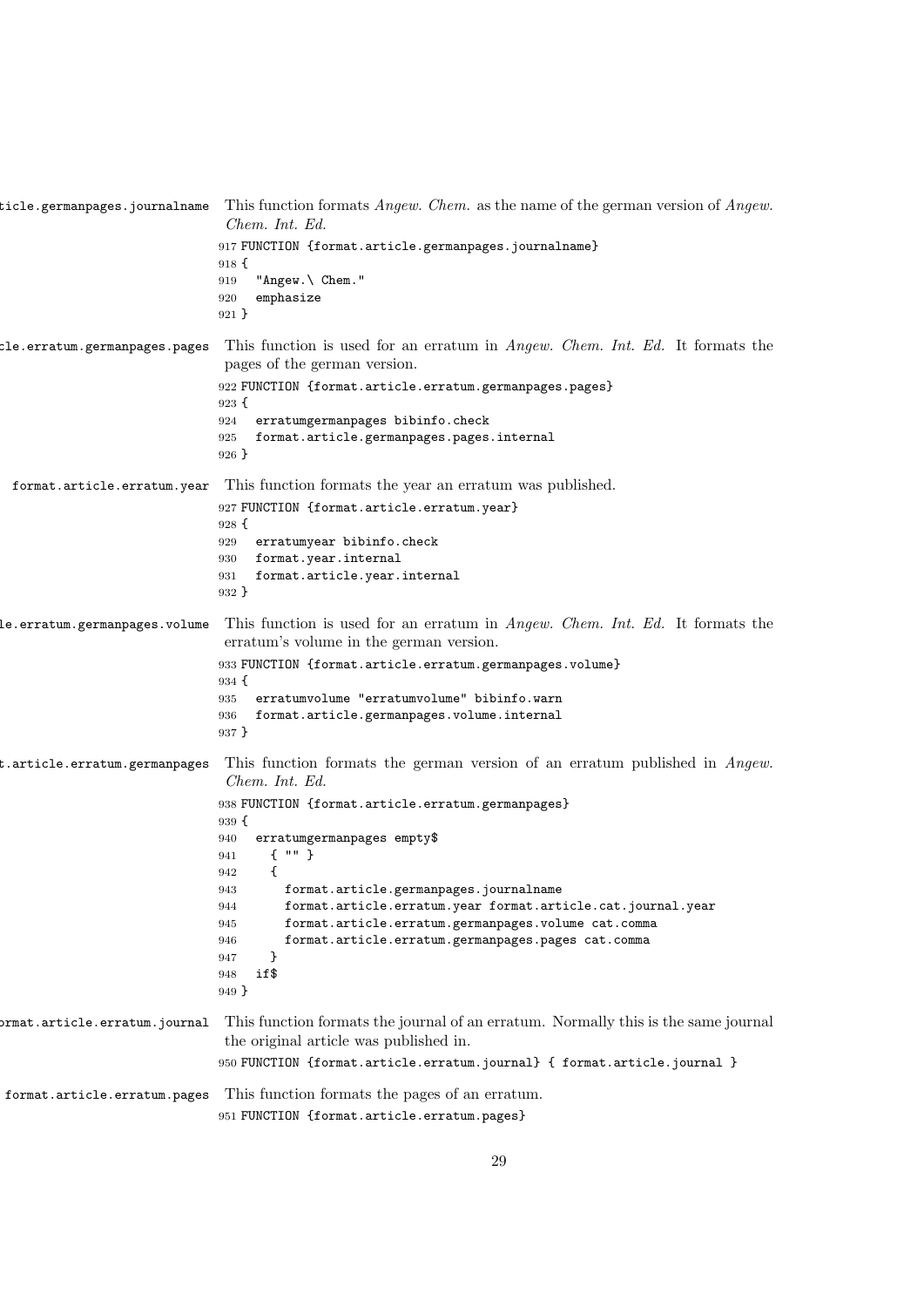```
952 {
                            953 erratumpages bibinfo.check
                            954 n.dashify
                            955 }
  format.article.erratum.eid This function formats the EID of an erratum.
                            956 FUNCTION {format.article.erratum.eid}
                            957 {
                            958 erratumeid bibinfo.check
                            959 erratumnumpages bibinfo.check format.article.numpages *
                            960 }
format.article.erratum.volume This function formats the volume of an erratum.
                            961 FUNCTION {format.article.erratum.volume}
                            962 {
                            963 erratumvolume bibinfo.check
                            964 format.article.volume.internal
                            965 }
      format.article.erratum This function formats an erratum of an article. The erratum will be formatted if
                             one of erratumyear, erratumvolume, erratumpages or erratumeid is present.
                            966 FUNCTION {format.article.erratum}
                            967 {
                            968 erratumyear bibinfo.check empty$
                            969 erratumvolume bibinfo.check empty$ and
                            970 erratumpages bibinfo.check empty$ and
                            971 erratumeid bibinfo.check empty$ and
                            972 { "" }
                            973 {
                             An erratum was detected. Since at least one field is present, "erratum:" can
                             already be printed.
                            974 get.bbl.erratum
                            975 format.article.erratum.journal cat.blank
                            976 format.article.erratum.year format.article.cat.journal.year
                            977 format.article.erratum.volume cat.comma
                            978 erratumeid empty$
                            979 { format.article.erratum.pages }
                            980 { format.article.erratum.eid }
                            981 if$
                            982 cat.comma
                            983 format.article.erratum.germanpages cat.semicolon
                            984 }
                            985 if$
                            986 }
mat.article.germanpages.pages This function formats the pages of the german version of an article in Angew.
                             Chem. Int. Ed.
                            987 FUNCTION {format.article.germanpages.pages}
                            988 {
                            989 germanpages bibinfo.check
                            990 format.article.germanpages.pages.internal
                            991 }
```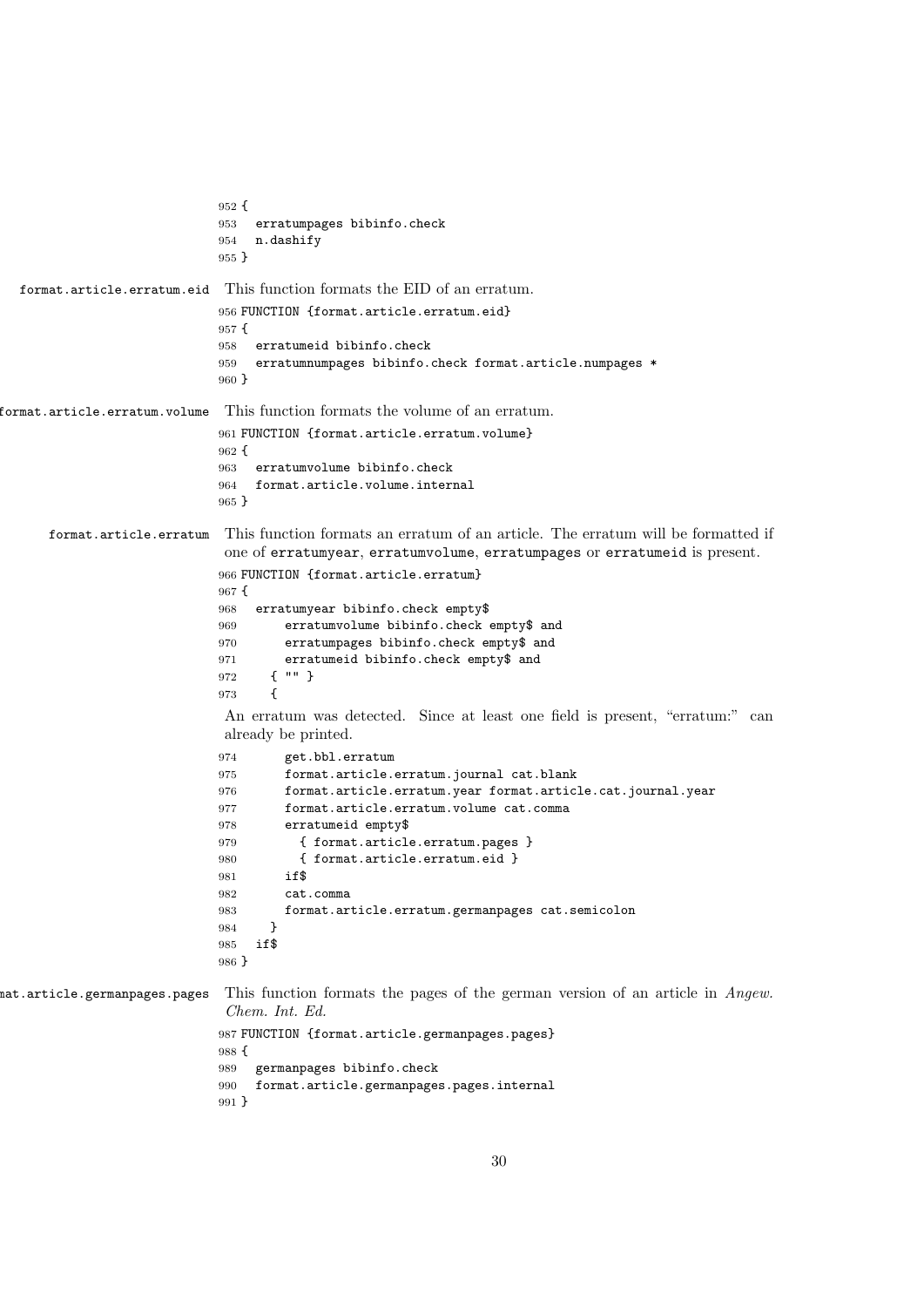```
at.article.germanpages.volume This function formats the volume of the german version of an article in Angew.
                              Chem. Int. Ed. It pushes the volume of the english version onto the stack and calls
                              format.article.germanpages.volume.internal which automatically calculates
                              and formats the german volume.
                             992 FUNCTION {format.article.germanpages.volume}
                             993 {
                             994 volume "volume" bibinfo.warn
                             995 format.article.germanpages.volume.internal
                             996 }
f(x) from the extendance f(x) are f(x) and f(x) formats the year of the german version of an article in Angew. Chem.
                              Int. Ed. This is always the same as the english version.
                             997 FUNCTION {format.article.germanpages.year} { format.article.date }
  format.article.germanpages This function formats the german version of an article in Angew. Chem. Int. Ed.
                             998 FUNCTION {format.article.germanpages}
                             999 {
                            1000 germanpages empty$
                            1001 { "" }
                            1002 {
                            1003 format.article.germanpages.journalname
                            1004 format.article.germanpages.year format.article.cat.journal.year
                            1005 format.article.germanpages.volume cat.comma
                            1006 format.article.germanpages.pages cat.comma
                            1007 }
                            1008 if$
                            1009 }
        format.article.pages This function formats the pages of an article.
                            1010 FUNCTION {format.article.pages}
                            1011 {
                              The stack contains whatever is the text directly preceding pages.
                            1012 pages
                            1013 duplicate$ empty$
                            1014 'pop$
                            1015 {
                              Check whether preceding string is empty.
                            1016 swap$
                            1017 duplicate$ empty$
                              If the preceding string is empty, pop it and the pages from stack and call
                              format.pages. This means that pages is the only text so far (except bibitem).
                            1018 { pop$ pop$ format.pages }
                              The preceding string is not empty. Therefore format the pages and append them.
                            1019 {
                            1020 swap$
                            1021 n.dashify
                            1022 cat.comma
                            1023 }
                            1024 if$
                            1025 }
                            1026 if$
                            1027 }
```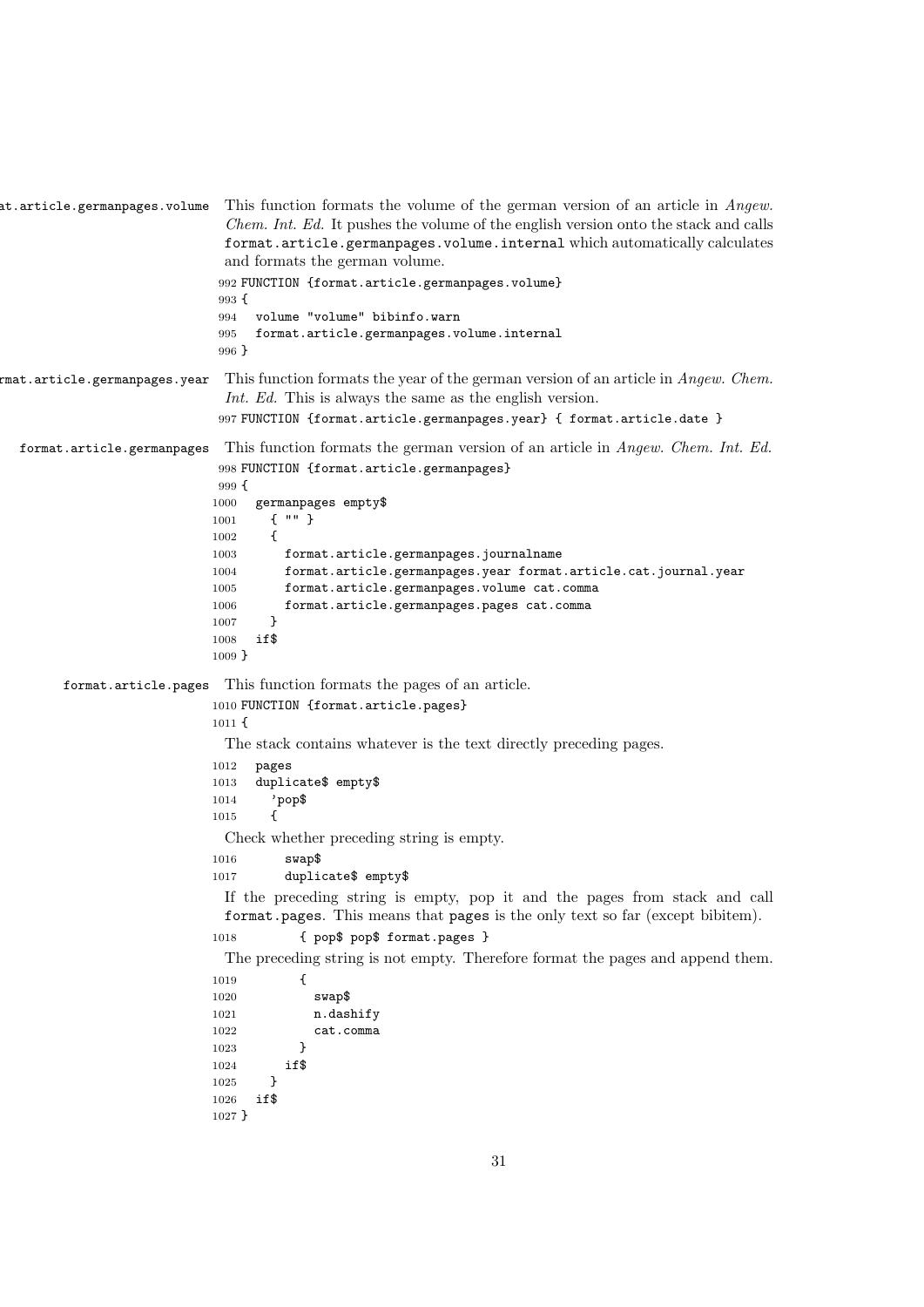```
format.article.title This function formats the title of an article.
                    1028 FUNCTION {format.article.title}
                    1029 {
                    1030 title bibinfo.check
                    1031 duplicate$ empty$
                    1032 'skip$
                    1033 {
                    1034 new.sentence 'output.state :=
                    1035 }
                    1036 if$
                    1037 }
```
format.article.volume.and.number This function formats the volume an article was published in. Optionally it appends the issue to the volume.

```
1038 FUNCTION {format.article.volume.and.number}
1039 {
1040 volume bibinfo.check
1041 duplicate$ empty$
1042 'skip$
1043 { bibinfo.check }
1044 if$
1045 format.article.volume.internal
1046 \langle *number \rangle1047 number bibinfo.check
1048 duplicate$ empty$
1049 'skip$
1050 {
1051 swap$
1052 duplicate$ empty$
1053 \{ "there's a number but no volume in " cite$ * warning$ }
1054 'skip$
1055 if$
1056 swap$
1057 "(" swap$ * ")" *
1058 }
1059 if$
1060
1061 \; \langle /number \rangle1062 }
```
## 4.8 @book related functions

format.book.authors This function formats the authors of a book. If no authors were given, the editors are used instead.

```
1063 FUNCTION {format.book.authors}
1064 {
1065 author empty$
1066 { format.editors }
1067 {
1068 format.authors
1069 "author and editor" editor either.or.check
1070 }
1071 if$
```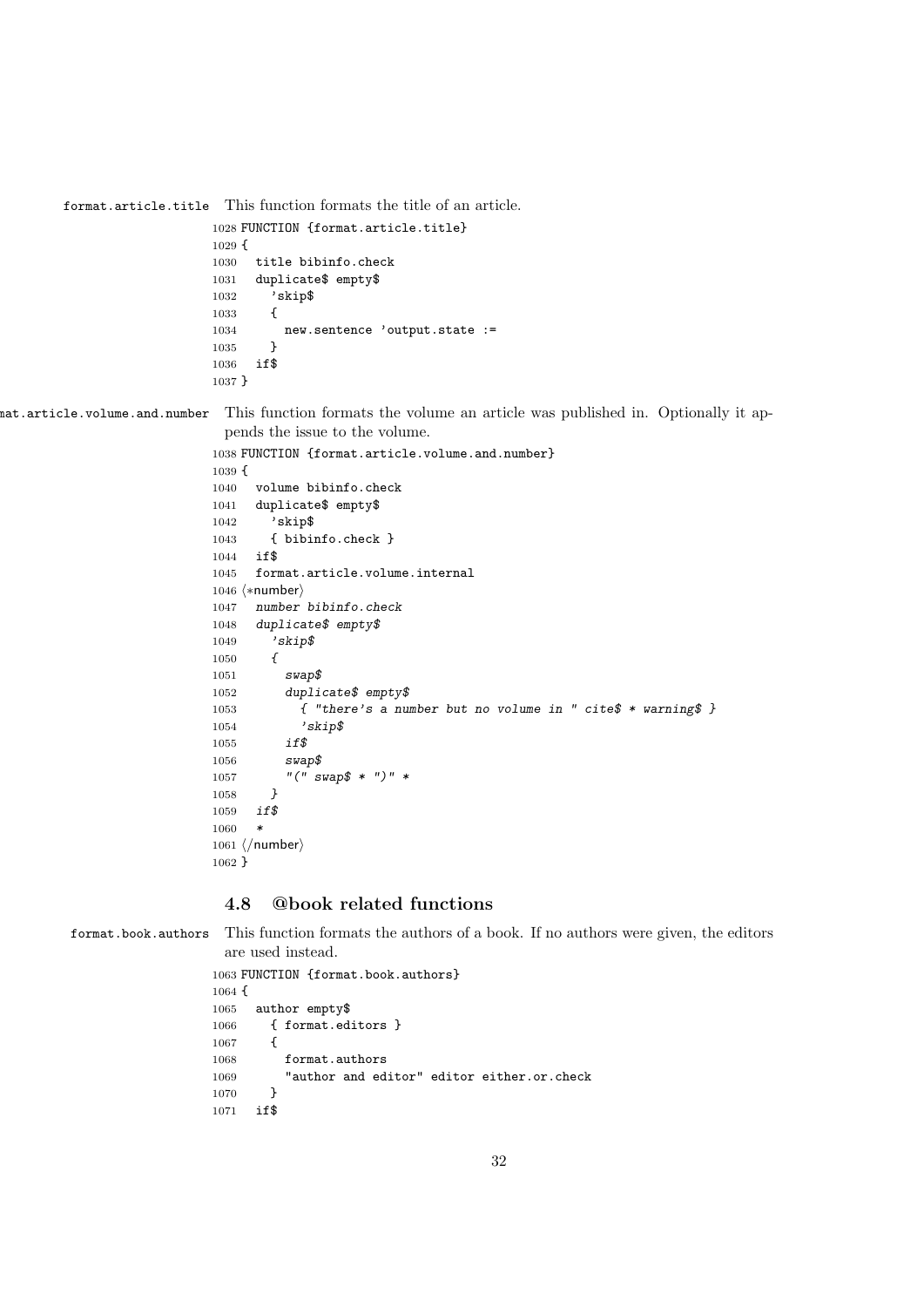}

```
format.book.editors This function formats the editors of a book. If the book has no authors then the
                              editors were already given as a substitute for the authors. In this case, nothing is
                              printed, since the editors should not be given twice.
                            1073 FUNCTION {format.book.editors}
                            1074 {
                            1075 author empty$
                            1076 { "" }
                            1077 { format.editors }
                            1078 if$
                            1079 }
format.book.volume.internal This function formats the volume of a book.
                            1080 FUNCTION {format.book.volume.internal}
```

```
1081 {
1082 volume bibinfo.check
1083 duplicate$ empty$
1084 'skip$
1085 {
1086 tie.or.space.prefix *
1087 bbl.volume swap$ *
1088 }
1089 if$
1090 }
```
format.book.volume.and.series This function formats the volume of a book and the series it is part of. For this function to produce any non-empty output both volume and series must be nonempty. To format the volume without a series the format.book.volume.noseries function is used (see below).

```
1091 FUNCTION {format.book.volume.and.series}
1092 {
1093 series bibinfo.check
1094 duplicate$ empty$
1095 'skip$
1096 {
1097 (ChemCommun | ChemEurJ | cv) emphasize
 Now the formatted series is on the stack.
1098 format.book.volume.internal
1099 (ChemCommun | ChemEurJ | cv\rangle bbl.of space.word *
 stack top-down: formatted volume; formatted series
1100 (ChemCommun | ChemEurJ | cv) swap$ *
1101 (JAmChemSoc | InorgChem) cat.comma
1102 }
```
format.book.volume.noseries This function formats the volume of a book if the series field is empty.

 if\$ }

```
1105 FUNCTION {format.book.volume.noseries}
1106 {
1107 series empty$ not
1108 { "" }
```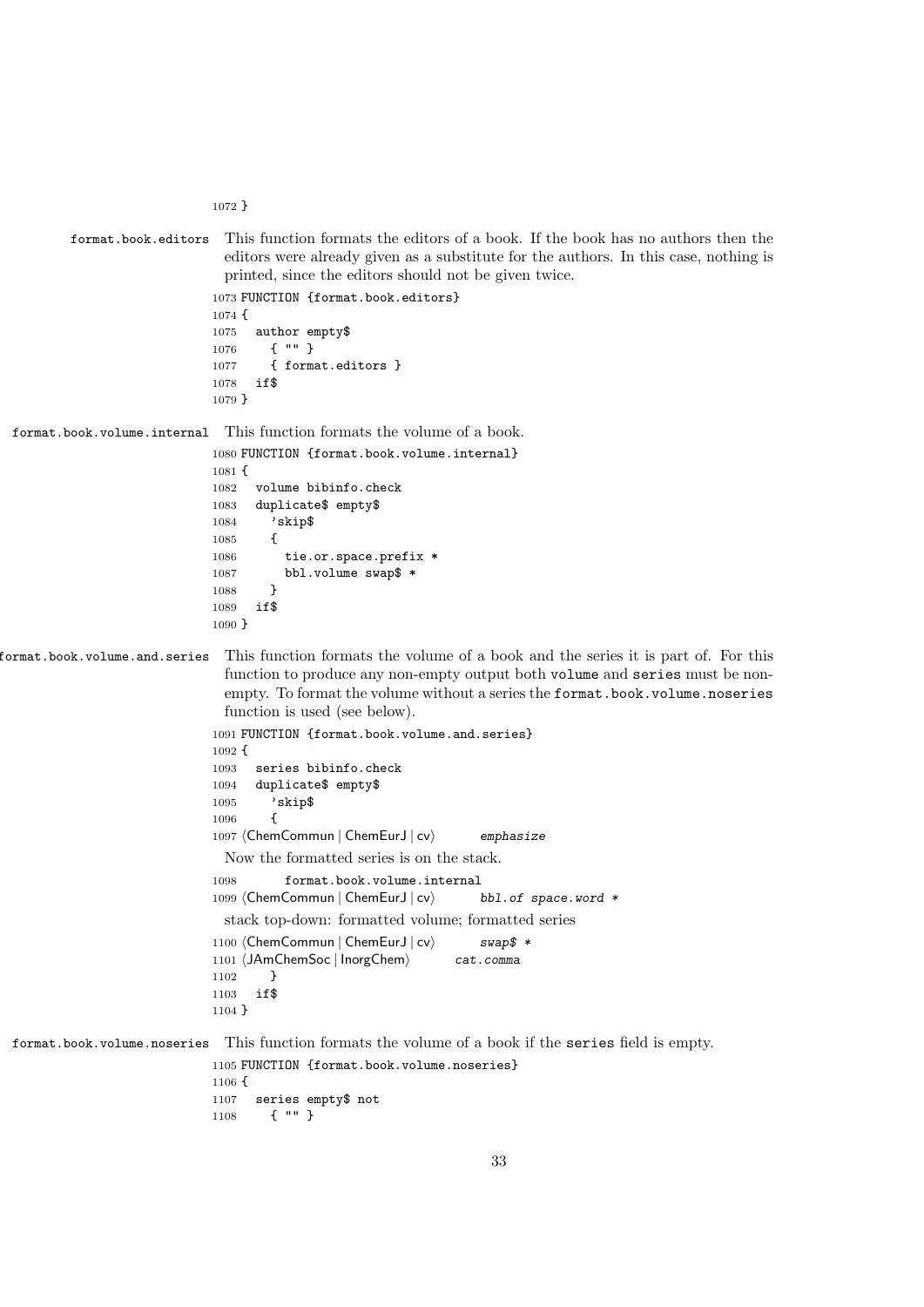```
1109 {
1110 format.book.volume.internal
1111 (ChemCommun | ChemEurJ | cv\rangle emphasize
1112 }
1113 if$
1114 }
```
## 4.9 @misc related functions

misc.empty.check This function checks whether fields of an @misc entry are empty and issues a warning.

```
1115 FUNCTION {misc.empty.check}
1116 {
1117 author empty$ title empty$ howpublished empty$
1118 month empty$ year empty$ note empty$ url empty$
1119 and and and and and and
1120 { "all relevant fields are empty in " cite$ * warning$ }
1121 'skip$
1122 if$
1123 }
```
## 4.10 @program related functions

format.program.description This function formats the description of a program. It also temporarily switches the language.

```
1124 FUNCTION {format.program.description}
1125 {
1126 description bibinfo.check
1127 duplicate$ empty$
1128 'skip$
1129 { select.language }
1130 if$
1131 }
```
format.program.publisher.address This function formats the publisher of a program and its address.

```
1132 FUNCTION {format.program.publisher.address}
1133 {
1134 publisher bibinfo.check
1135 format.org.or.pub
1136 }
```
format.program.title This function formats the title of a program.

```
1137 FUNCTION {format.program.title}
1138 {
1139 title "title" bibinfo.warn
1140 duplicate$ empty$
1141 'skip$
1142 {
1143 "t" change.case$
1144 " " swap$ *
1145 capitalize
1146 emphasize<br>1147 }
1147 }
```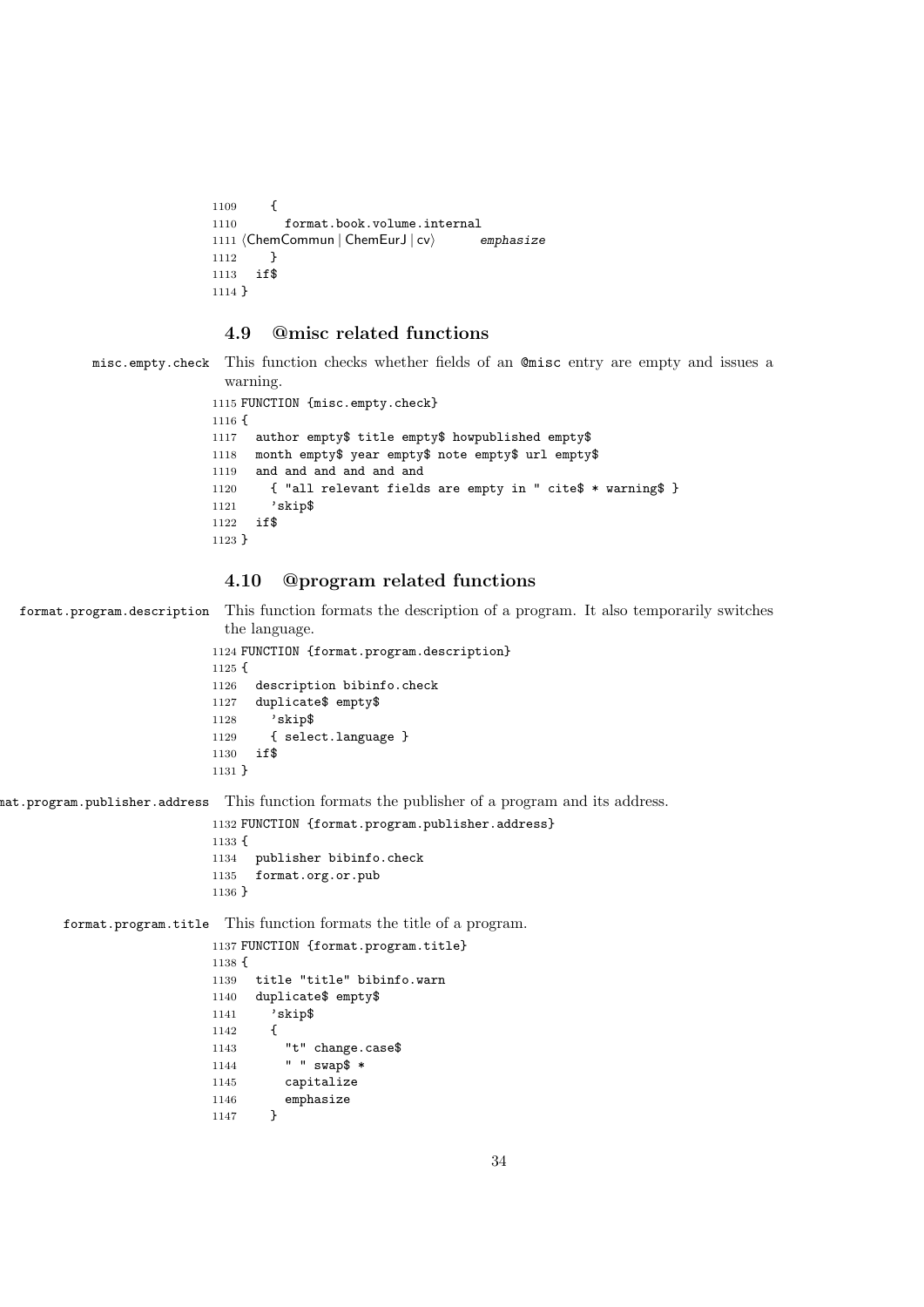```
1148 if$
1149 }
```
format.program.version This function formats the version of a program.

```
1150 FUNCTION {format.program.version}
1151 {
1152 version
1153 }
```
#### 4.11 Entry types

```
article
```

```
1154 FUNCTION {article}
    1155 {
    1156 output.bibitem
    1157 format.authors "author"
    1158 (ChemCommun | ChemEurJ | cv) output.check
    1159 (JAmChemSoc | InorgChem) output.check.blank
    1160 \langle cv \rangle format.article.title "title" output.check
    1161 \langle cv \rangle new.sentence 'output.state :=
    1162 format.article.journal "journal"
    1163 (ChemCommun | ChemEurJ | cv) output.check
    1164 (JAmChemSoc | InorgChem) output.check.blank
    1165 format.article.date "year"
      If you change the way journal name and publication year are catenated, do not
      forget to change format.article.cat.journal.year.
    1166 (ChemCommun) output.check
    1167 (ChemEurJ | cv | JAmChemSoc | InorgChem) output.check.blank
    1168 format.article.volume.and.number output.comma
    1169 eid empty$
    1170 { format.article.pages }
    1171 { format.article.eid }
    1172 if$
    1173 format.article.germanpages output.semicolon
    1174 format.article.erratum output.semicolon
    1175 format.note output
    1176 fin.entry
    1177 }
book
    1178 FUNCTION {book}
    1179 {
    1180 output.bibitem
    1181 format.book.authors "author and editor" output.check
    1182 format.title "title"
    1183 (ChemCommun | ChemEurJ | cv) output.check.comma
    1184 (JAmChemSoc | InorgChem) output.check.blank
    1185 format.edition
    1186 (ChemCommun | ChemEurJ | cv) output.blank
```

```
1187 \langleJAmChemSoc | InorgChem\rangle output.comma
```

```
1188 (JAmChemSoc | InorgChem) format.book.editors output.semicolon
```
1189 format.book.volume.and.series output

```
1190 (ChemCommun | ChemEurJ | cv) format.book.volume.noseries output
```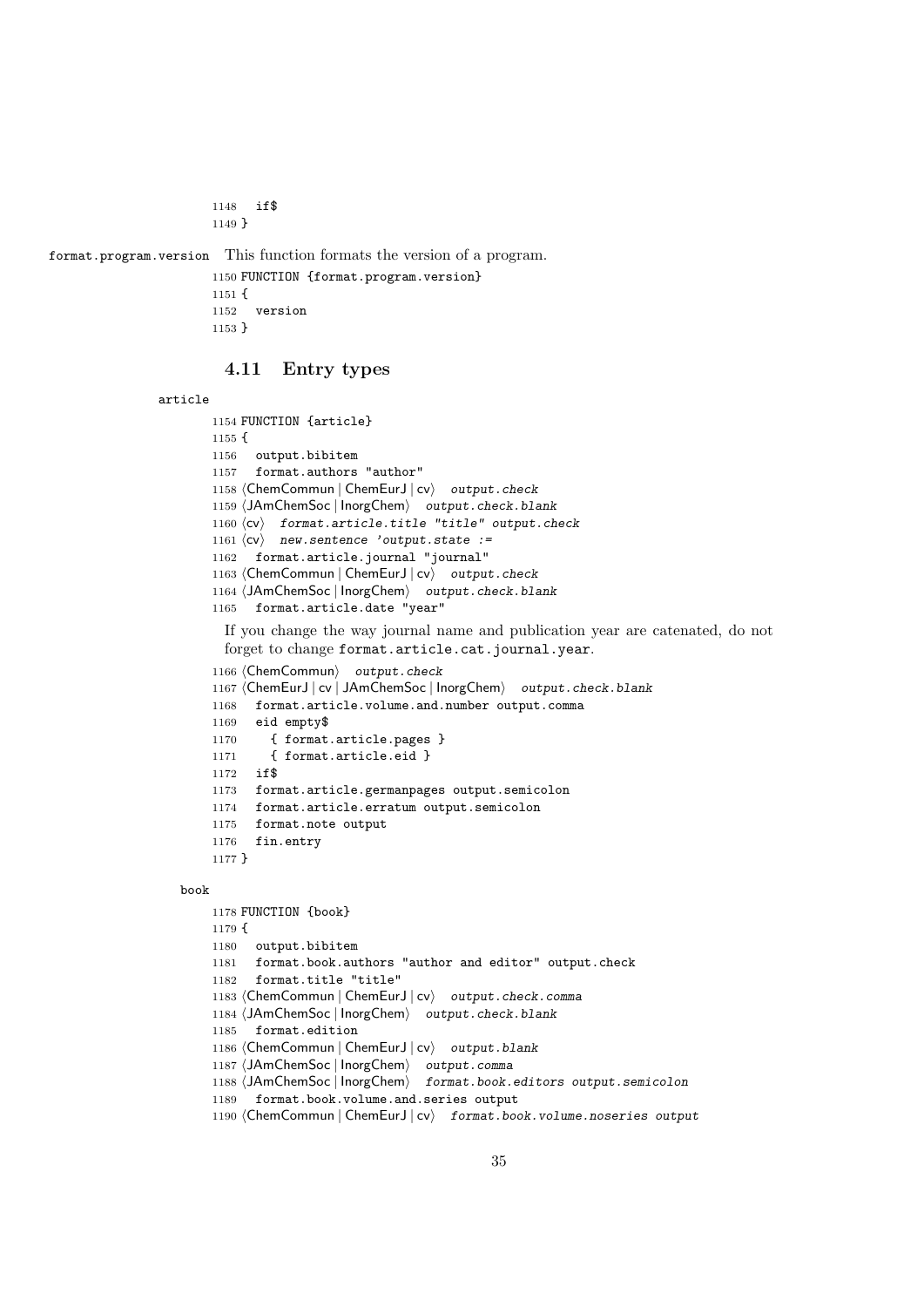```
1191 \langleChemCommun | ChemEurJ | cv\rangle format.book.editors output.comma
1192 format.publisher.address output
1193 format.date "year" output.check.comma
1194 (JAmChemSoc | InorgChem) format.volume.noseries output.semicolon
1195 format.note output
1196 fin.entry
1197 }
```
#### booklet

```
1198 FUNCTION {booklet}
1199 {
1200 output.bibitem
1201 format.authors output
1202 format.title "title" output.check
1203 howpublished bibinfo.check output
1204 address bibinfo.check output
1205 format.date output
1206 format.note output
1207 fin.entry
1208 }
```
#### inbook

```
1209 FUNCTION {inbook}
1210 {
1211 output.bibitem
1212 format.book.authors "author and editor" output.check
1213 crossref missing$
1214 {
1215 format.title "title"
1216 (ChemCommun | ChemEurJ | cv) output.check.comma
1217 (JAmChemSoc | InorgChem) output.check.blank
1218 format.edition
1219 (ChemCommun | ChemEurJ | cv) output.blank
1220 (JAmChemSoc | InorgChem) output.comma
1221 (JAmChemSoc | InorgChem) format.book.editors output.semicolon
1222 format.book.volume.and.series output
1223 \langleChemCommun | ChemEurJ | cv\rangle format.book.volume.noseries output
1224 \langleChemCommun | ChemEurJ | cv\rangle format.book.editors output.comma
1225 format.publisher.address output
1226 format.date "year" output.check.comma
 The J. Am. Chem. Soc. requires "; volume, chapter, pages". To handle empty
 entries gracefully we cat them together and write the entire string afterwards.
1227 (JAmChemSoc | InorgChem) format.volume.noseries
1228 (ChemCommun | ChemEurJ | cv)
1229 }
1230 {
1231 format.crossref output.blank
 Push an empty string since there will not be a volume.
1232 "
1233 }
1234 if$
1235 format.chapter cat.comma
1236 format.pages cat.comma
```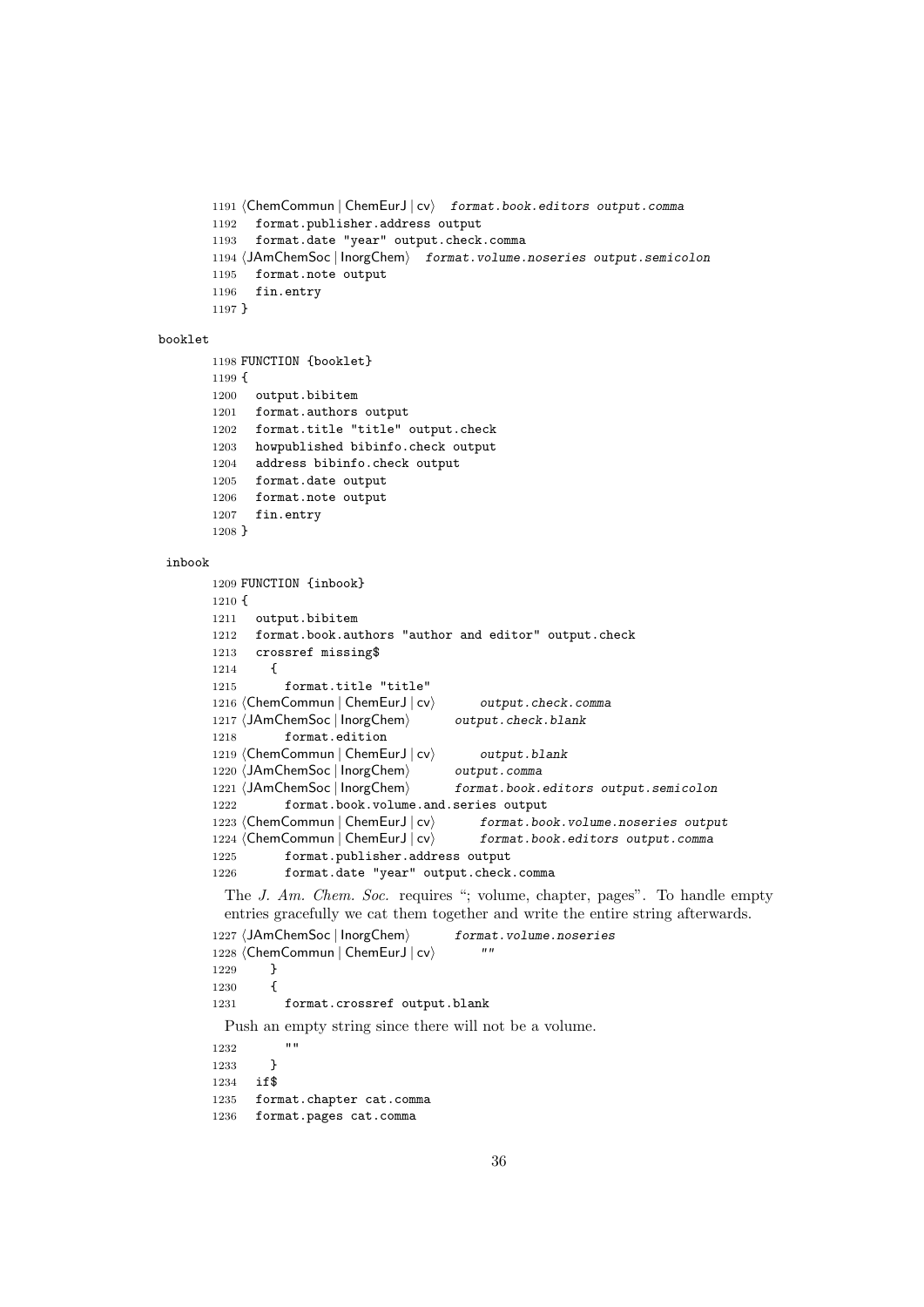```
1237 output
             1238 format.note output
             1239 fin.entry
             1240 }
incollection
             1241 FUNCTION {incollection}
            1242 {
             1243 output.bibitem
             1244 format.authors "author" output.check
             1245 \langle cv \rangle format.title "title" output.check
             1246 crossref missing$
             1247 {
             1248 format.in.booktitle "booktitle" output.check.blank
             1249 format.edition
             1250 \langleChemCommun | ChemEurJ | cv\rangle output.blank
             1251 (JAmChemSoc | InorgChem) output.comma
             1252 (JAmChemSoc | InorgChem) format.book.editors output.semicolon
             1253 format.book.volume.and.series output
             1254 (ChemCommun | ChemEurJ |cv\rangle format.book.volume.noseries output
             1255 (ChemCommun | ChemEurJ | cv\rangle format.book.editors output.comma
             1256 format.publisher.address output
             1257 format.date "year" output.check.comma
              The J. Am. Chem. Soc. requires "; volume, chapter, pages". To handle empty
              entries gracefully we cat them together and write the entire string afterwards.
             1258 (JAmChemSoc | InorgChem) format.volume.noseries
             1259 (ChemCommun | ChemEurJ | cv)
             1260 }
             1261 {
             1262 format.crossref output.blank
              Push an empty string since there will not be a volume.
             1263 "
             1264 }
             1265 if$
             1266 format.chapter cat.comma
             1267 format.pages cat.comma
            1268 output
            1269 format.note output
            1270 fin.entry
             1271 }
inproceedings
            1272 FUNCTION {inproceedings}
            1273 {
             1274 output.bibitem
             1275 format.authors "author" output.check
             1276 \langle cv \rangle format.title "title" output.check
             1277 crossref missing$
            1278 {
             1279 format.in.booktitle "booktitle" output.check.blank
             1280 publisher empty$
             1281 { format.organization.address output }
             1282 {
```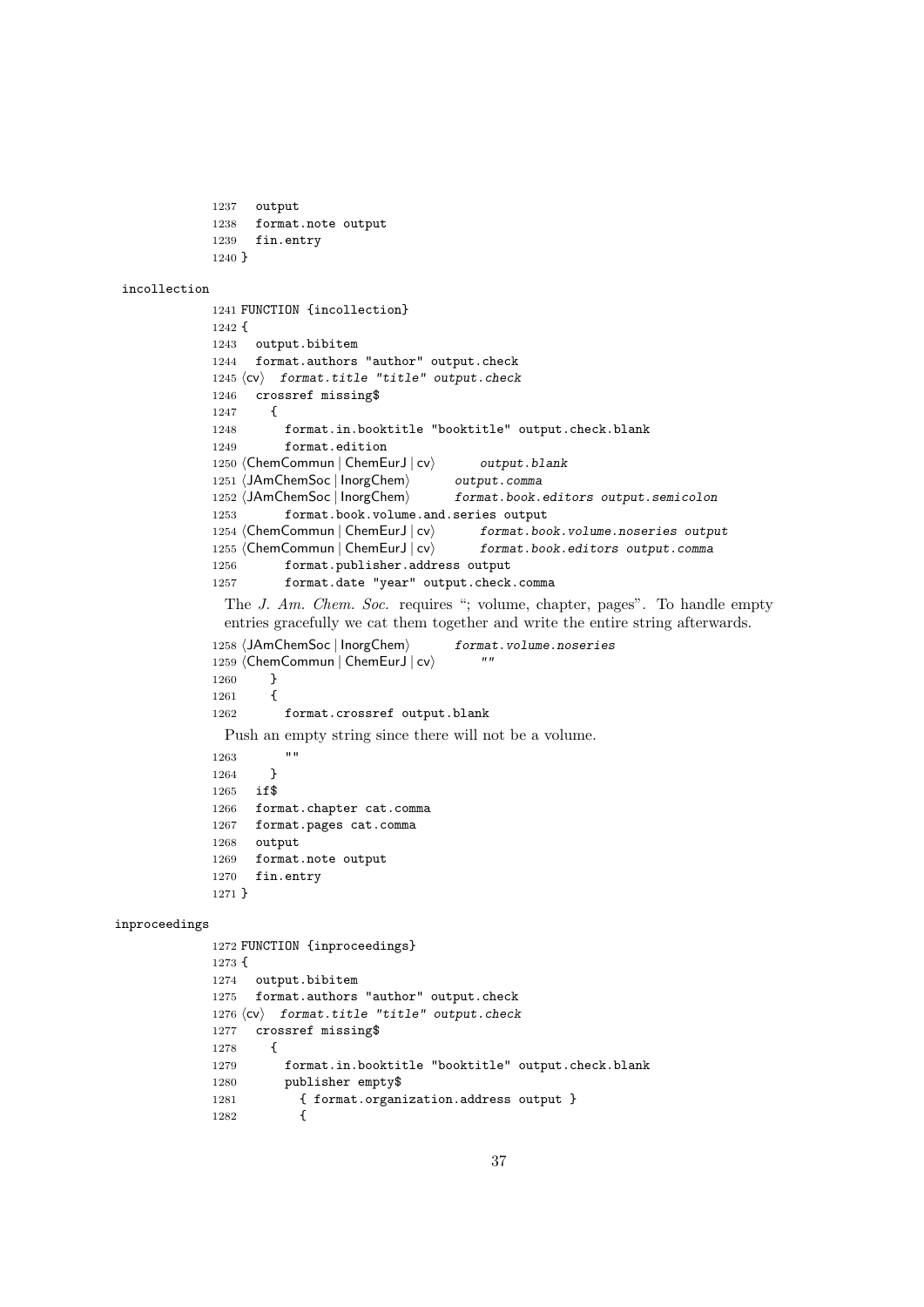```
1283 organization bibinfo.check output
1284 format.publisher.address output<br>1285 }
1285 }
1286 if$
1287 format.book.volume.and.series output
1288 }
1289 { format.crossref output.blank }
1290 if$
1291 format.pages "pages" output.check
1292 format.note output
1293 format.url output
1294 fin.entry
1295 }
```
#### manual

```
1296 FUNCTION {manual}
1297 {
1298 output.bibitem
1299 author empty$
1300 {
1301 organization bibinfo.check
1302 duplicate$ empty$<br>1303 <br>
'pop$
            1303 'pop$
1304 {
1305 output
1306 address bibinfo.check output
1307 }
1308 if$
1309 }
1310 { format.authors output }
1311 if$
1312 format.title "title" output.check
1313 author empty$
1314 {
1315 organization empty$
1316 { address bibinfo.check output }
1317 'skip$
1318 if$
1319 }
\begin{array}{cc} 1320 & \quad \{ \\ 1321 & \quad \end{array}1321 organization bibinfo.check output<br>1322 address bibinfo.check output
        address bibinfo.check output }
1323 }
1324 if$
1325 format.edition output
1326 format.date output
1327 format.note output
1328 format.url output
1329 fin.entry
1330 }
```
#### mastersthesis

 FUNCTION {mastersthesis} {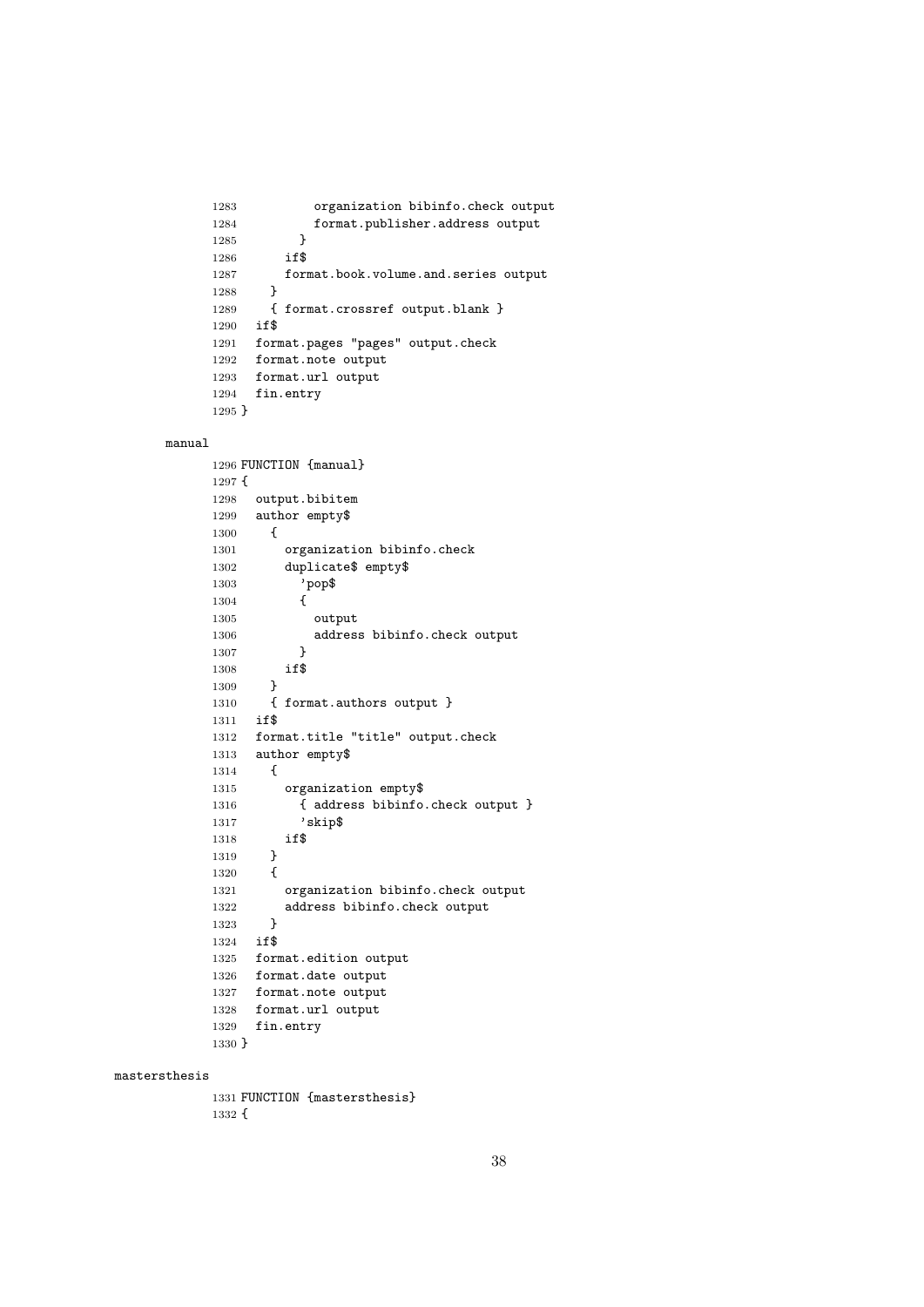```
1333 output.bibitem
1334 format.authors "author" output.check
1335 bbl.mthesis format.thesis.type output
1336 school "school" bibinfo.warn output
1337 address bibinfo.check output
1338 format.date "year" output.check
1339 format.note output
1340 format.url output
1341 fin.entry
1342 }
```
#### misc

```
1343 FUNCTION {misc}
1344 {
1345 output.bibitem
1346 format.authors output
1347 format.title output
1348 howpublished bibinfo.check output
1349 format.date output
1350 format.note output
1351 format.url output
1352 fin.entry
1353 misc.empty.check
1354 }
```
#### phdthesis

```
1355 FUNCTION {phdthesis}
1356 {
1357 output.bibitem
1358 format.authors "author" output.check
1359 \langle cv \rangle format.title "title" output.check
1360 bbl.phdthesis format.thesis.type output
1361 school "school" bibinfo.warn output
1362 address bibinfo.check output
1363 format.date "year" output.check
1364 format.note output
1365 format.url output
1366 fin.entry
1367 }
```
#### proceedings

```
1368 FUNCTION {proceedings}
1369 {
1370 output.bibitem
1371 editor empty$
1372 { organization bibinfo.check output }
1373 { format.editors output }
1374 if$
1375 format.title "title" output.check
1376 format.volume output
1377 format.number.series output
1378 editor empty$
\begin{array}{cc} 1379 & \textbf{\textit{f}}\\ 1380 & \end{array}publisher empty$
```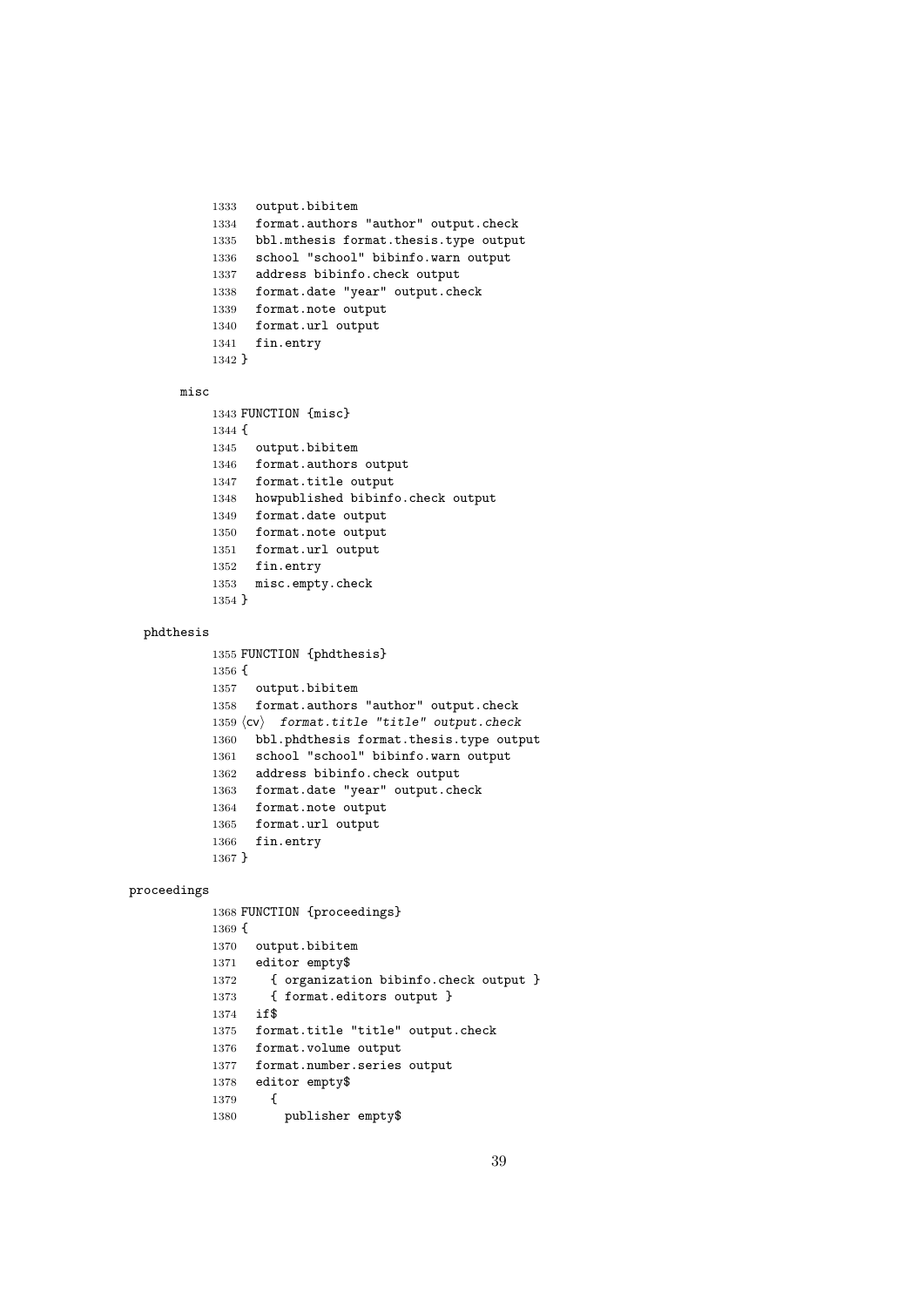```
1381 'skip$
1382 { format.publisher.address output }<br>1383 if$
1383
1384 }
1385 {
1386 publisher empty$
1387 { format.organization.address output }
1388 {
1389 organization bibinfo.check output
1390 format.publisher.address output
1391 }
1392 if$
1393 }
1394 if$
1395 (ChemCommun | ChemEurJ | cv) format.date "year" output.check
1396 format.note output
1397 format.url output
1398 fin.entry
1399 }
```
#### program

```
1400 FUNCTION {program}
1401 {
1402 output.bibitem
1403 format.authors output
1404 format.program.title "title"
1405 (ChemCommun | ChemEurJ | cv) output.check
1406 (JAmChemSoc | InorgChem) output.check.blank
1407 format.program.description output.comma
1408 format.program.version output
1409 (ChemCommun | ChemEurJ | cv\rangle format.date output
1410 format.program.publisher.address output
1411 (JAmChemSoc | InorgChem) format.date output.comma
1412 format.note output
1413 format.url output
1414 fin.entry
```
}

#### techreport

```
1416 FUNCTION {techreport}
1417 {
1418 output.bibitem
1419 format.authors "author" output.check
1420 format.title
1421 "title" output.check
1422 format.tr.number output
1423 institution "institution" bibinfo.warn output
1424 address bibinfo.check output
1425 format.date "year" output.check
1426 format.note output
1427 format.url output
1428 fin.entry
```

```
1429 }
```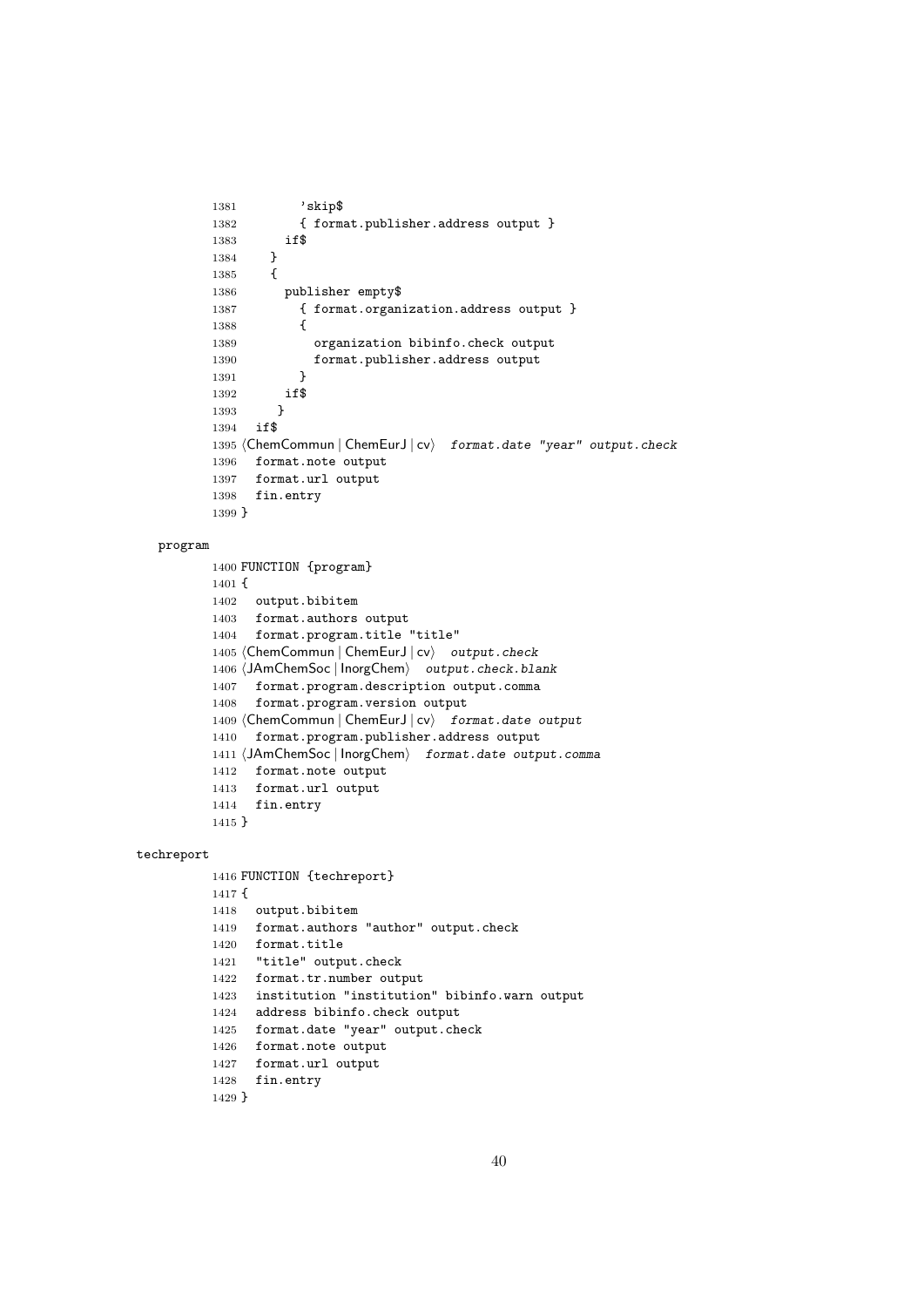```
unpublished
           1430 FUNCTION {unpublished}
           1431 {
           1432 output.bibitem
           1433 format.authors "author" output.check
           1434 format.title "title" output
           1435 format.date output
           1436 format.note "note" output.check
           1437 format.url output
           1438 fin.entry
           1439 }
```
conference conference is an alias for inproceedings.

```
1440 FUNCTION {conference} { inproceedings }
```
default.type The default type is misc. FUNCTION {default.type} { misc }

## 4.12 Main program

```
begin.bib This function starts the bibliography by opening the thebibliography environ-
           ment.
         1442 FUNCTION {begin.bib}
         1443 {
         1444 "\begin{thebibliography}{" longest.label * "}" * write$ newline$
         1445 }
```
end.bib This function ends the bibliography by closing the thebibliography environment. FUNCTION {end.bib}

```
1447 {
1448 newline$
1449 "\end{thebibliography}" write$ newline$
1450 }
```
initialize.longest.label This function sets up the variables for the longest label.

```
1451 FUNCTION {initialize.longest.label}
1452 {
1453 "" 'longest.label :=
1454 #1 'number.label :=
1455 #0 'longest.label.width :=
1456 }
```
init.consts This function sets up some constant used while formatting the bibliography.

```
1457 FUNCTION {init.consts}
1458 {
1459 #0 'before.all :=
1460 #1 'mid.sentence :=
1461 #2 'new.sentence :=
1462 }
```
longest.label.pass This function is used to determine the length of the longest label. It checks whether the current label is longer than the current longest label. If so, it updates longest.label.width.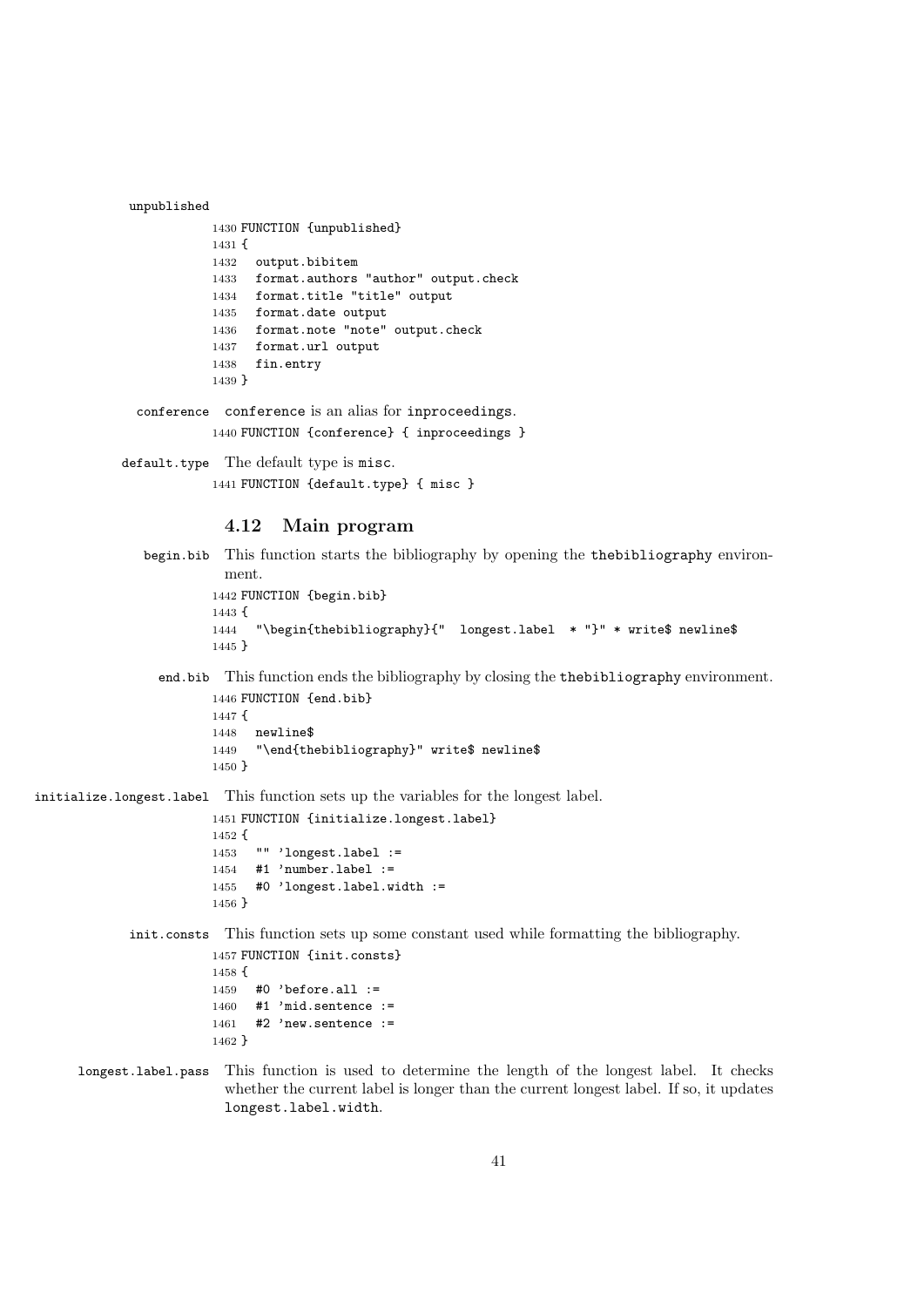```
1463 FUNCTION {longest.label.pass}
1464 {
1465 number.label int.to.str$ 'label :=
1466 number.label #1 + 'number.label :=
1467 label width$ longest.label.width >
1468 {
1469 label 'longest.label :=
1470 label width$ 'longest.label.width :=
1471 }
1472 'skip$
1473 if$
1474 }
```
write.babel.misc This function writes the default definitions of some commands used in formatting a citation.

```
1475 FUNCTION {write.babel.misc}
1476 {
1477 "\providecommand{\bbland}{and}" write$ newline$
1478 "\providecommand{\bblchap}{chap.}" write$ newline$
1479 "\providecommand{\bblchapter}{chapter}" write$ newline$
1480 "\providecommand{\bbletal}{et~al.}" write$ newline$
1481 "\providecommand{\bbleditors}{editors}" write$ newline$
1482 "\providecommand{\bbleds}{eds.}" write$ newline$
1483 "\providecommand{\bbleditor}{editor}" write$ newline$
1484 "\providecommand{\bbled}{ed.}" write$ newline$
1485 "\providecommand{\bbledition}{edition}" write$ newline$
1486 "\providecommand{\bbledn}{ed.}" write$ newline$
1487 "\providecommand{\bbleidp}{page}" write$ newline$
1488 "\providecommand{\bbleidpp}{pages}" write$ newline$
1489 "\providecommand{\bblerratum}{erratum}" write$ newline$
1490 "\providecommand{\bblin}{in}" write$ newline$
1491 "\providecommand{\bblmthesis}{Master's thesis}" write$ newline$
1492 "\providecommand{\bblno}{no.}" write$ newline$
1493 "\providecommand{\bblnumber}{number}" write$ newline$
1494 "\providecommand{\bblof}{of}" write$ newline$
1495 "\providecommand{\bblpage}{page}" write$ newline$
1496 "\providecommand{\bblpages}{pages}" write$ newline$
1497 "\providecommand{\bblp}{p}" write$ newline$
1498 "\providecommand{\bblphdthesis}{Ph.D. thesis}" write$ newline$
1499 "\providecommand{\bblpp}{pp}" write$ newline$
1500 "\providecommand{\bbltechrep}{Tech. Rep.}" write$ newline$
1501 "\providecommand{\bbltechreport}{Technical Report}" write$ newline$
1502 "\providecommand{\bblvolume}{volume}" write$ newline$
1503 "\providecommand{\bblvol}{Vol.}" write$ newline$
1504 }
```
write.babel.months This function writes the default names of the months.

 FUNCTION {write.babel.months} { "\providecommand{\bbljan}{January}" write\$ newline\$ "\providecommand{\bblfeb}{February}" write\$ newline\$ "\providecommand{\bblmar}{March}" write\$ newline\$ "\providecommand{\bblapr}{April}" write\$ newline\$ "\providecommand{\bblmay}{May}" write\$ newline\$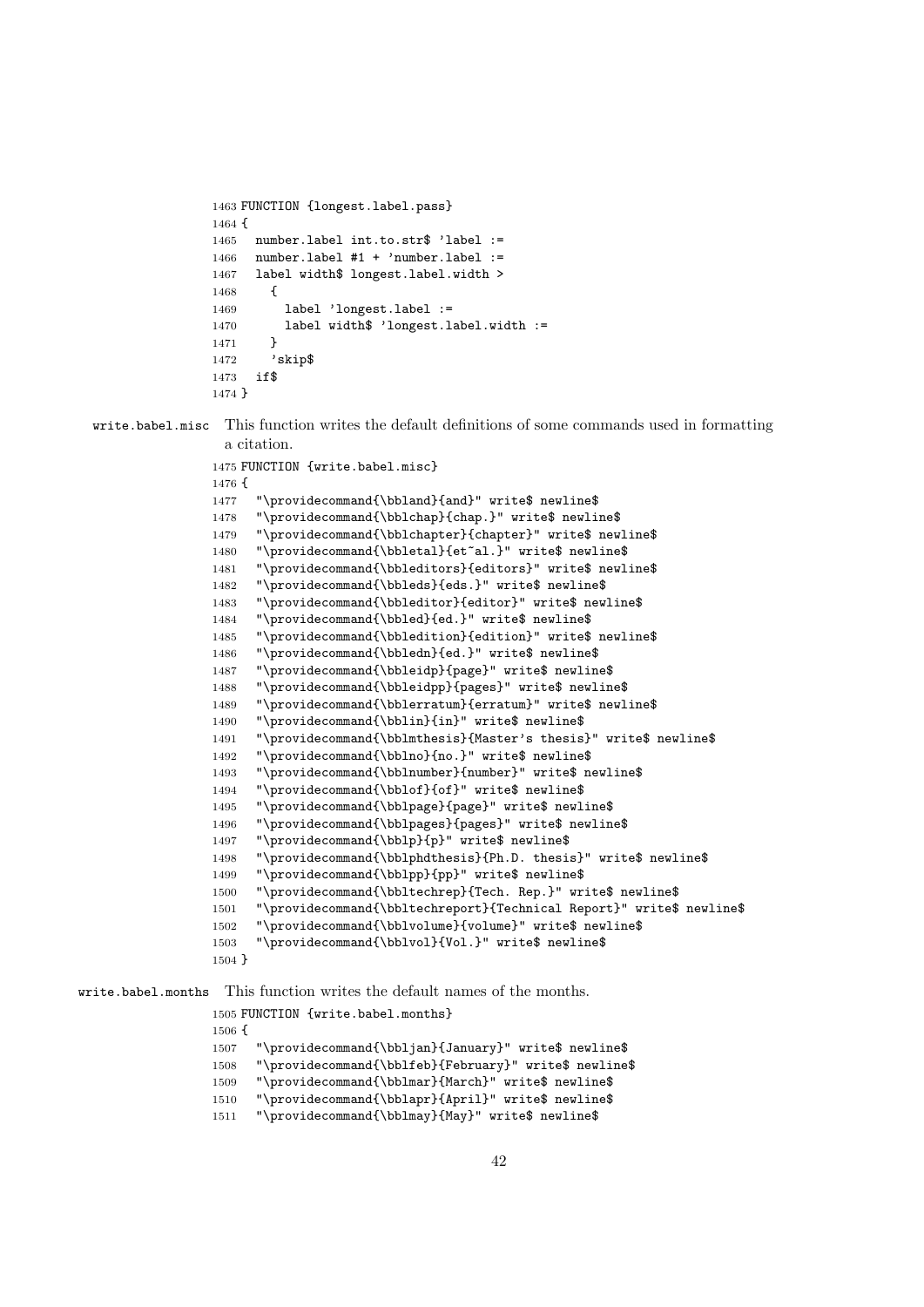```
1512 "\providecommand{\bbljun}{June}" write$ newline$
1513 "\providecommand{\bbljul}{July}" write$ newline$
1514 "\providecommand{\bblaug}{August}" write$ newline$
1515 "\providecommand{\bblsep}{September}" write$ newline$
1516 "\providecommand{\bbloct}{October}" write$ newline$
1517 "\providecommand{\bblnov}{November}" write$ newline$
1518 "\providecommand{\bbldec}{December}" write$ newline$
1519 }
```
write.babel.ordinals This function writes the default names of the ordinals.

```
1520 FUNCTION {write.babel.ordinals}
1521 {
1522 "\providecommand{\bblfirst}{First}" write$ newline$
1523 "\providecommand{\bblfirsto}{1st}" write$ newline$
1524 "\providecommand{\bblsecond}{Second}" write$ newline$
1525 "\providecommand{\bblsecondo}{2nd}" write$ newline$
1526 "\providecommand{\bblthird}{Third}" write$ newline$
1527 "\providecommand{\bblthirdo}{3rd}" write$ newline$
1528 "\providecommand{\bblfourth}{Fourth}" write$ newline$
1529 "\providecommand{\bblfourtho}{4th}" write$ newline$
1530 "\providecommand{\bblfifth}{Fifth}" write$ newline$
1531 "\providecommand{\bblfiftho}{5th}" write$ newline$
1532 "\providecommand{\bblst}{st}" write$ newline$
1533 "\providecommand{\bblnd}{nd}" write$ newline$
1534 "\providecommand{\bblrd}{rd}" write$ newline$
1535 "\providecommand{\bblth}{th}" write$ newline$
1536 }
```
write.babel This function writes the default of all words used for formatting a citation.

```
1537 FUNCTION {write.babel}
1538 {
1539 write.babel.misc
1540 write.babel.months
1541 write.babel.ordinals
1542 }
```
write.commands This function writes the commands used in a citation.

```
1543 FUNCTION {write.commands}
1544 {
1545 "\providecommand{\url}[1]{\texttt{#1}}" write$ newline$
1546 "\providecommand{\urlprefix}{}" write$ newline$
1547 "\providecommand{\foreignlanguage}[2]{#2}" write$ newline$
1548 "\providecommand{\Capitalize}[1]{\uppercase{#1}}" write$ newline$
1549 "\providecommand{\capitalize}[1]{\expandafter\Capitalize#1}" write$ newline$
1550 "\providecommand{\bibliographycite}[1]{\cite{#1}}" write$ newline$
1551 write.babel
1552 }
```
## write.header This function writes the header of the .bbl file. It does not, however, start the thebibliography environment. The contents of @preamble is always written first.

```
1553 FUNCTION {write.header}
1554 {
1555 preamble$ empty$
1556 'skip$
```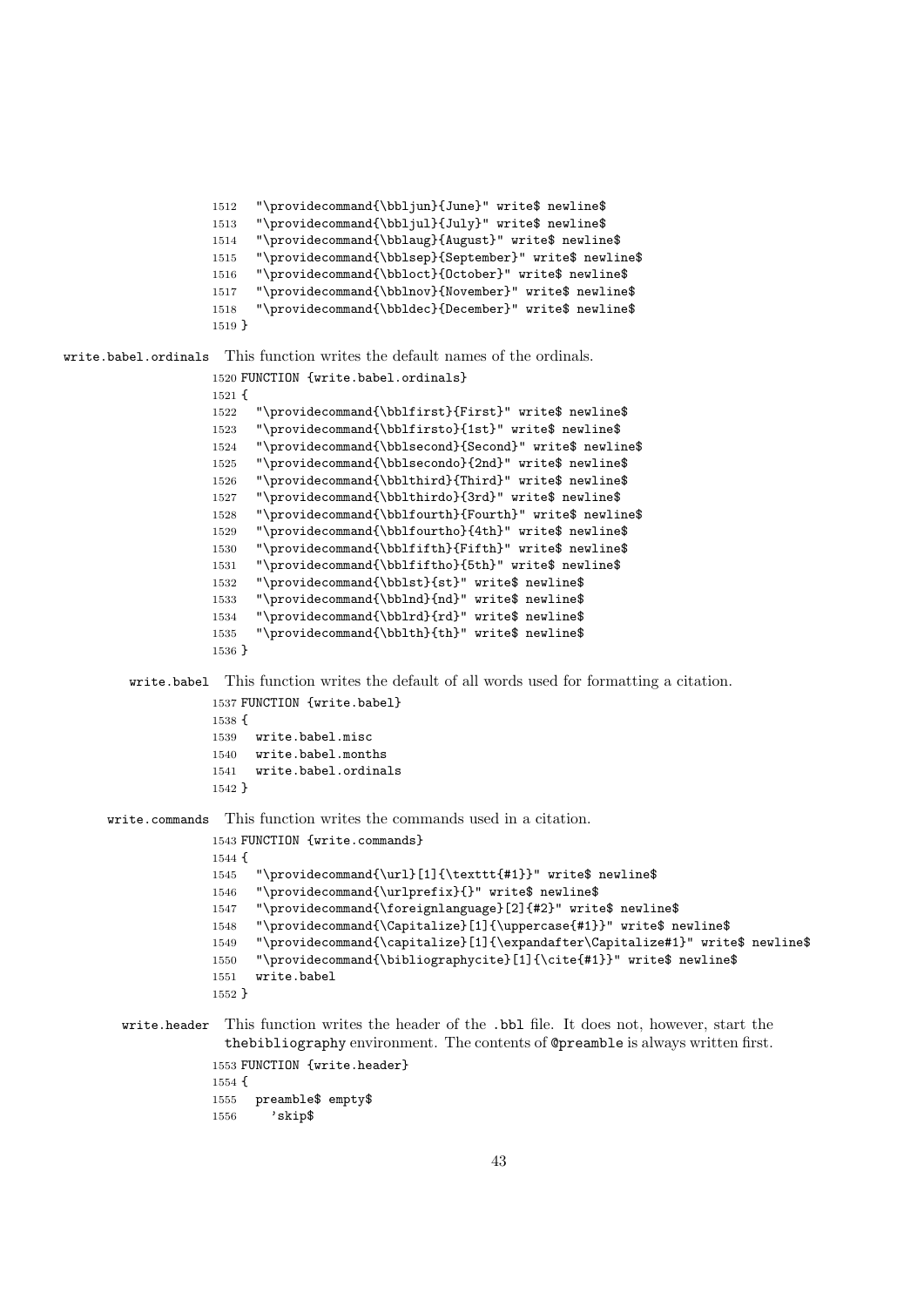1557 { preamble\$ write\$ newline\$ } 1558 if\$ 1559 write.commands 1560 }

main Read all required entries from the database. The entries are in citation order. 1561 READ

Determine the length of the longest label.

1562 EXECUTE {initialize.longest.label} 1563 ITERATE {longest.label.pass}

Write the header to the file and open the thebibliography environment.

```
1564 EXECUTE {init.consts}
1565 EXECUTE {write.header}
1566 EXECUTE {begin.bib}
```
Format all entries

1567 ITERATE {call.type\$}

Close the thebibliography environment. 1568 EXECUTE {end.bib}

# Change History

#### 0.1.0

| General: Initial revision  1                                                       |
|------------------------------------------------------------------------------------|
| 0.1.1                                                                              |
| format.chapter: added capitalize<br>to bbl.chapter for $JACS$ 21                   |
| 0.1.2                                                                              |
| General: Added support for a cur-                                                  |
| riculum vitae $\dots\dots\dots\dots$ 1                                             |
| Removed unused function                                                            |
| $add.blank$ 1                                                                      |
| init.consts: Added new.sentence                                                    |
| initialization $\dots\dots\dots\dots$ 41                                           |
| INTEGERS: Removed unused vari-                                                     |
| ables, added new sentence $\ldots$ 8                                               |
| format.article.title: $NEW$ $32$                                                   |
| output.internal: Removed dead                                                      |
| code (variable never got specific                                                  |
| value) $\ldots \ldots \ldots \ldots \ldots \ldots 9$                               |
| 0.1.3                                                                              |
| select.language: leave empty                                                       |
| string on stack (replace pop\$                                                     |
| by $skip\$ $\ldots \ldots \ldots \ldots \ldots$ 18                                 |
| 0.2.0                                                                              |
| General: Added support for Chem.<br>Commun. $\ldots \ldots \ldots \ldots \ldots 1$ |
| Renamed american.bst to JAm-                                                       |
| 1                                                                                  |

| Renamed european.bst to<br>$ChemEurJ.bst$ 1                                |     |
|----------------------------------------------------------------------------|-----|
| format.article.cat.journal.year:<br>NEW 27                                 |     |
| format.article.erratum: Use for-                                           |     |
| mat.article.cat.journal.year 30                                            |     |
| format.article.erratum.germanpages:<br>Use format.article.cat.journal.year |     |
|                                                                            |     |
| format.article.germanpages: Use                                            |     |
| format.article.cat.journal.year                                            | 31  |
| 0.2.1                                                                      |     |
| phdthesis: Added title for style cv                                        | -39 |
| incollection: Added title for style                                        |     |
| $CV \rightarrow \ldots \ldots \ldots \ldots \ldots \ldots \ldots$          | 37  |
| inproceedings: Added title for                                             |     |
| style $cv \dots \dots \dots \dots \dots$                                   | 37  |
| Fixed formating of volume and<br>series                                    | 37  |
| write.commands: Replaced new-                                              |     |
| command by providecommand                                                  |     |
| for capitalize $\dots \dots \dots$                                         | 43  |
| 0.2.2                                                                      |     |
| General: Added InorgChem.bst                                               | 1   |
| JAmChemSoc now requires trun-                                              |     |
| cation of author list after more                                           |     |
| than 15 names only. $\dots \dots 1$                                        |     |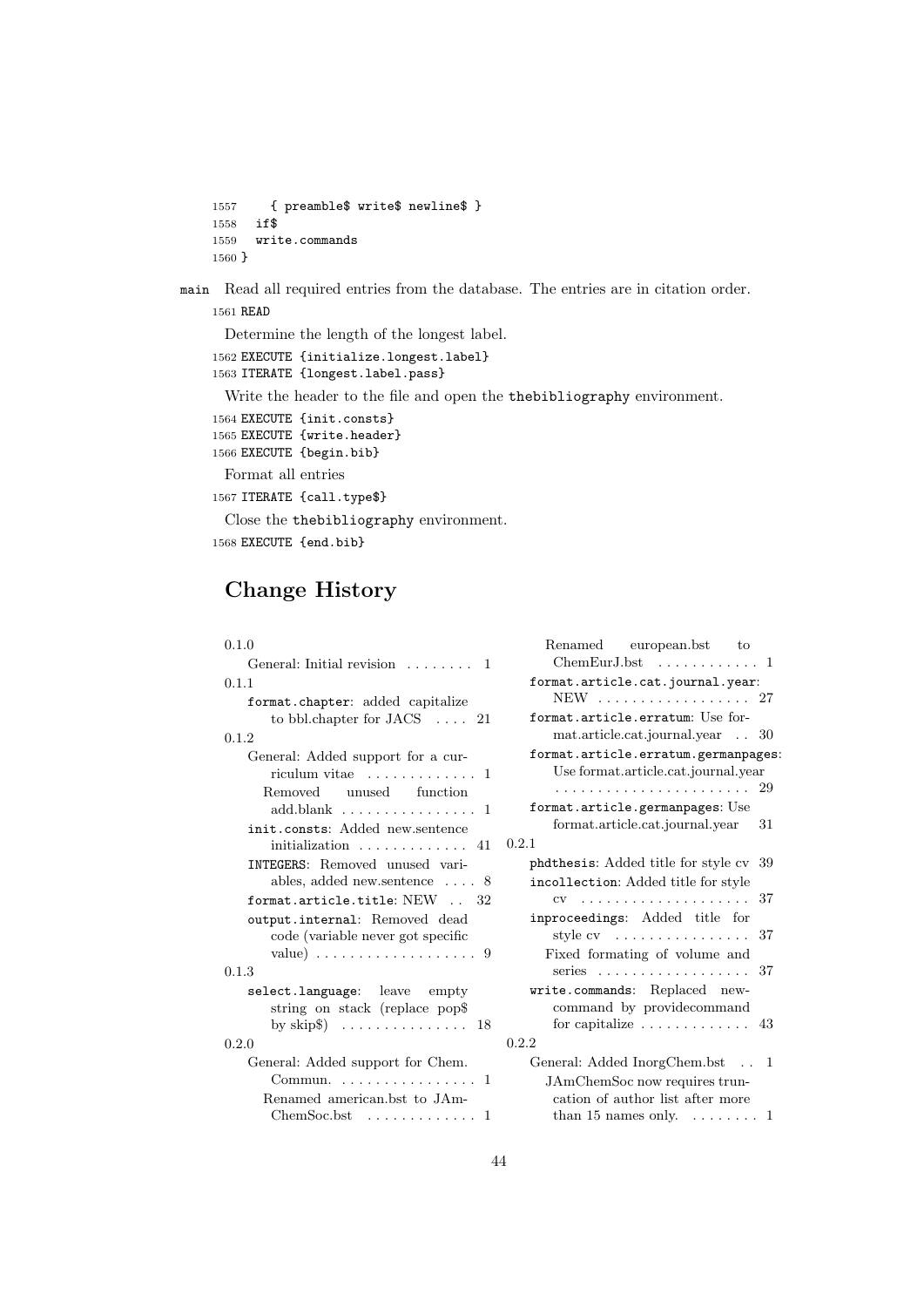| format.names: Added fifteennames                                                                                                                                                                                                                                                                | iter after last author name $\ldots$ 40                                                                                                                                                                                                |
|-------------------------------------------------------------------------------------------------------------------------------------------------------------------------------------------------------------------------------------------------------------------------------------------------|----------------------------------------------------------------------------------------------------------------------------------------------------------------------------------------------------------------------------------------|
| option $\ldots \ldots \ldots \ldots \ldots \ldots 15$ 0.2.4                                                                                                                                                                                                                                     |                                                                                                                                                                                                                                        |
| 0.2.3<br>General: Fixed some minor issues<br>with ACS styles. $\dots \dots \dots \dots 1$<br>format.editors: ACS does not<br>print 'Eds.' if there are no au-<br>thors. $\ldots \ldots \ldots \ldots \ldots 22$<br>format.url: Put URL into a new<br>sentence. $\ldots \ldots \ldots \ldots 25$ | General: Removed number of pages<br>from papers with EID in all<br>styles except 'cv'. $\dots \dots \dots 1$<br>format.article.eid: Include num-<br>ber of pages only for style $'cv'$ 28<br>0.2.5<br>General: Minor documentation up- |
| program: ACS does not like a delim-                                                                                                                                                                                                                                                             | dates                                                                                                                                                                                                                                  |

# Index

Numbers written in italic refer to the page where the corresponding entry is described; numbers underlined refer to the code line of the definition; numbers in roman refer to the code lines where the entry is used.

| A                                                                      | $extract.num \ldots \ldots \ldots \ldots \ldots \ldots 292$ |
|------------------------------------------------------------------------|-------------------------------------------------------------|
| and  178                                                               |                                                             |
| article $\ldots \ldots \ldots \ldots \ldots \ldots \ldots$ 1154        | F                                                           |
|                                                                        | fin.entry $354$                                             |
| B.                                                                     | format.article.cat.journal.year . 839                       |
| 71                                                                     | format.article.date $\ldots \ldots \ldots 878$              |
| begin.bib $\ldots \ldots \ldots \ldots \ldots \ldots$ 1442             | format.article.eid $\ldots \ldots \ldots \ldots 896$        |
| bibinfo.check $\ldots \ldots \ldots \ldots \ldots 207$                 | format.article.erratum $\ldots \ldots \ldots$ 966           |
| ${\tt bibinfo.warn}$ $214$                                             | format.article.erratum.eid $\ldots$ . $956$                 |
| bibliography.cite $\ldots \ldots \ldots \cdot 829$                     | format.article.erratum.germanpages                          |
| $b$ olden $\ldots \ldots \ldots \ldots \ldots \ldots \ldots \cdot 233$ |                                                             |
|                                                                        | format.article.erratum.germanpages.pages                    |
| booklet $\ldots \ldots \ldots \ldots \ldots \ldots \ 1198$             |                                                             |
| $\mathbf C$                                                            | format.article.erratum.germanpages.volume                   |
|                                                                        |                                                             |
| capitalize $\ldots \ldots \ldots \ldots \ldots 240$<br>$cat.blank$ 260 | format.article.erratum.journal . 950                        |
| $cat.colon$ $260$                                                      | format.article.erratum.pages $\ldots$ 951                   |
| $cat.$ comma $\ldots \ldots \ldots \ldots \ldots \ldots 260$           | format.article.erratum.volume  961                          |
| cat. default      260                                                  | format.article.erratum.year $\ldots$ 927                    |
| $cat.internal$ $244$                                                   | format.article.germanpages $\ldots$ . $998$                 |
| $cat.semicolon$ $260$                                                  | format.article.germanpages.journalname                      |
| conference $\ldots \ldots \ldots \ldots \ldots 1440$                   | 917                                                         |
| $convert.edition$ 311                                                  | format.article.germanpages.pages 987                        |
|                                                                        | format.article.germanpages.pages.internal                   |
| D                                                                      |                                                             |
| default.type $\ldots \ldots \ldots \ldots 1441$                        | format.article.germanpages.volume                           |
| delimiter. $*$ 112                                                     |                                                             |
|                                                                        | format.article.germanpages.volume.internal                  |
| $\mathbf{E}$                                                           | 853                                                         |
| either.or.check $\ldots \ldots \ldots \ldots 340$                      | format.article.germanpages.year $.997$                      |
| emphasize $\ldots \ldots \ldots \ldots \ldots 347$                     | format.article.journal $\ldots \ldots \ldots 909$           |
| end.bib $\ldots \ldots \ldots \ldots \ldots \ldots 1446$               | format.article.numpages $\ldots \ldots$ 883                 |
| eng.ord $\ldots \ldots \ldots \ldots \ldots \ldots \ldots 265$         | format.article.pages $\ldots \ldots \ldots 1010$            |
|                                                                        | format.article.title $\ldots \ldots \ldots 1028$            |